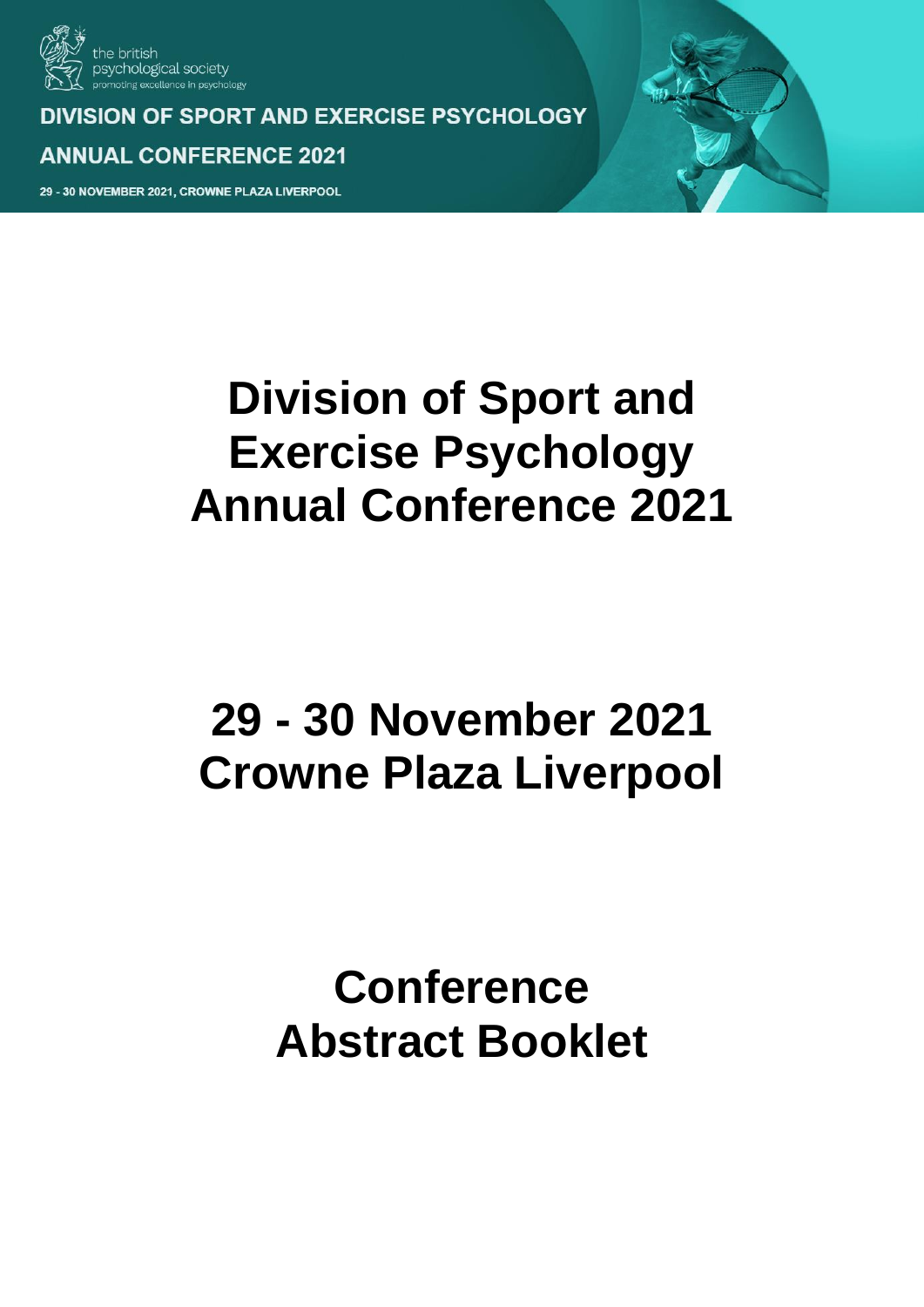# **Invited Speakers - Monday 29th November 2021**

#### **Keynote Presentation: From Meaningless to Meaningful: Constructing a Career in Sport and Exercise Psychology**

Professor Ross Wadey St Mary's University

In this presentation, I consider how we construct a meaningful career in sport and exercise psychology. Reflecting on my career, I consider what I find to be meaningful career and the lessons I would teach my younger self. The presentation will focus on three intersecting themes: doing meaningful research, seeking meaningful collaborations, and living a meaningful life. Rather than prescribing or 'policing' what is meaningful, throughout the presentation I will pose questions to the audience to encourage them to think 'with' this presentation. What do you think makes a career in sport and exercise psychology meaningful?

#### •••••••••••••••••••••••••••••••••••••••••••••••••••••••••••••••••••••••••

## **Keynote Presentation: Better Together: The benefits of Clinical and Sport Performance Psychology collaboration within high performance sport**

Dr Amanda Gatherer & Miss Hannah Brooks English Institute of Sport

In this presentation we will discuss our experiences of working together as Clinical and Sport Performance Psychologists within elite / high performance sport. We will consider sport specific examples where we have been able to influence athlete and staff functioning, alongside wider system and organisational impact. We will highlight some of the potential barriers to collaboration and draw on learning from colleagues within the English Institute of Sport, wider sports environments and international forums. We will explore the interface between mental health and performance within the context of our professional roles, and we hope that our significant experience will be helpful in enabling others to consider how to progress in this area.

•••••••••••••••••••••••••••••••••••••••••••••••••••••••••••••••••••••••••

#### **After Dinner Presentation**

Darren Warner<sup>1</sup>, Kate Howey<sup>1</sup> and Louise Jones<sup>2</sup> <sup>1</sup>Welsh Judo Association, <sup>2</sup>Sport Wales

The story of our journey in preparing an athlete for Tokyo 2020 through the Covid-19 pandemic. With the extra year and all the restrictions what did we gain and what did we lose? What have we taken from all of this through our approach, team-work, creativity and mindset. You will get the insights of the Head Coach (Darren Warner), GB Head Coach Coach (Kate Howey) and Sport Psychologist (Louise Jones) and hear about the realities of day to day dealings with Covid, the challenges of performing at the Tokyo 2020 Games and how we kept the person at the forefront of every decision we made. Learn about what opportunities Covid-19 presented us and what we will keep doing now as a consequence.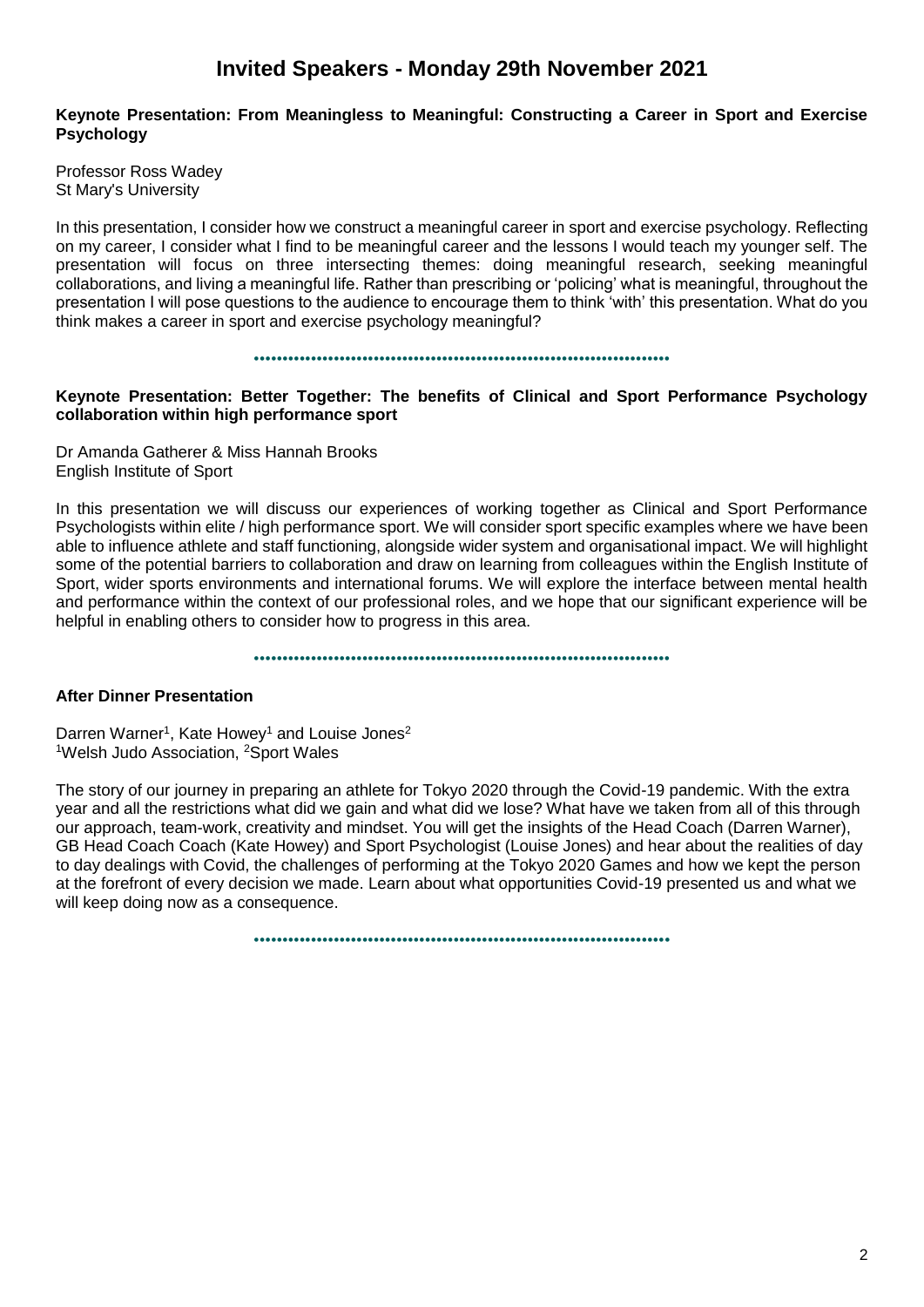# **Invited Speakers - Tuesday 30th November 2021**

## **DSEP Invited International Contribution: Ahead of the Game: The journey from research to scale-up**

# Dr Stewart Vella

University of Wollongong, Australia

Ahead of the Game (AOTG) is a multi-component mental health literacy and resilience program aimed at adolescent males and delivered through community sports clubs. The program involves face-to-face mental health literacy workshops for adolescents, their parents, and their coaches. It also includes a face-to-face resilience workshops for adolescents that is supplemented with 6 online modules of 10-15 minutes in duration each. The AOTG program has demonstrated effectiveness through a large controlled trial, which showed that the program leads to increased knowledge about depression and anxiety, greater intentions to seek help from formal sources such as psychologists, increased confidence to seek mental health information, and improved resilience. On the back of these results, Movember and it's research partners engaged in international translation and scale up efforts over a three-year period. As a result, AOTG has been scaled across the UK, Canada, and Australia – including as the official program of the Rugby League World Cup 2021. In this presentation, I will give an overview of the process of developing and scaling AOTG In addition, I will share some of the most important 'lessons learned' over the last seven years. I aim to share these lessons to illuminate the journey of taking a promising idea through to international impact.

•••••••••••••••••••••••••••••••••••••••••••••••••••••••••••••••••••••••••

**Keynote Presentation: Exercise psychology at the heart of complex, health behaviour change interventions: Reflections on the "black box" of community-based, active ageing programmes**

Professor Afroditi Stathi

Programme theory is a core element of complex interventions. It contains information about how the intervention is expected to work; it describes the key components of the intervention and how they interact; and it identifies the mechanisms of behaviour change and maintenance and how they will interact under the specific characteristics of the context in which the intervention is delivered.

This talk will highlight the importance of psychological theories and why they need to be at the heart of complex physical activity interventions. It will draw information and examples from the REtirement in ACTion (REACT) study, a pragmatic randomized controlled trial (RCT), with parallel process and health economic evaluations, which tested the effectiveness and cost-effectiveness of a complex active ageing intervention.

REACT aimed to establish whether a community-based active ageing intervention could prevent decline in physical functioning in older adults already at increased risk of mobility limitation. It recruited 777 physically frail or pre-frail older adults (65 years and older; Short Physical Performance Battery (SPPB) score 4-9) with a mean age of 77.6 years (SD 6.8; 66% female; mean SPPB score 7.37, SD 1.56). The primary outcome was change in lower limb physical function (SPPB score) at 24 months. Participants were randomly assigned to receive brief advice (three healthy ageing education sessions) (control arm; n=367); or a 12-month, group-based, multimodal exercise and behavioural maintenance programme delivered in fitness and community centres (intervention arm; n=410).

The talk will discuss the results of the study and link them with the programme theory and the theories of health behaviour change informing the design of the intervention. It will conclude with summarizing key strategies on how to incorporate exercise psychology theories in the development of active ageing intervention and the associated outcome and process evaluations.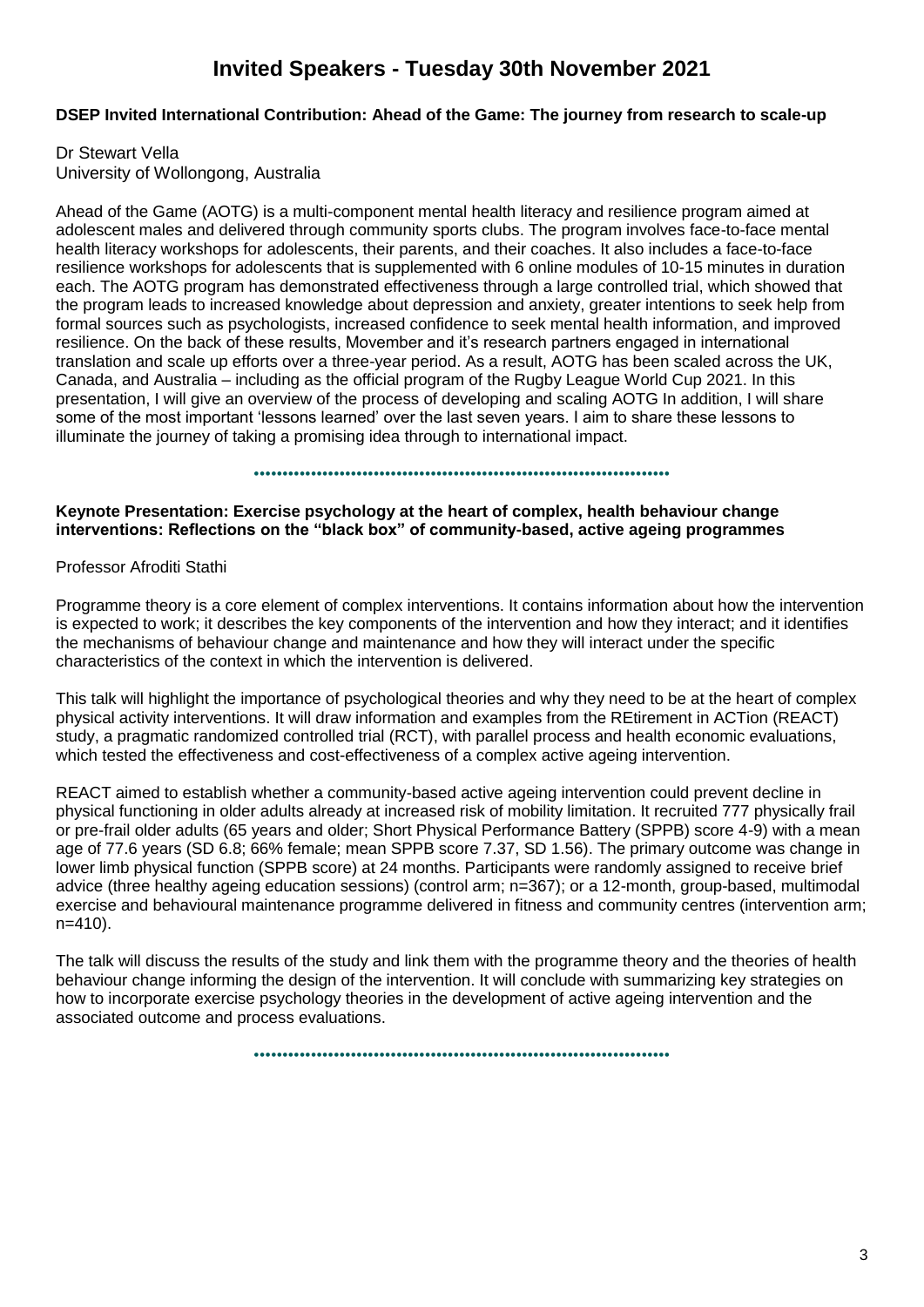#### **Keynote Presentation: The evolving world of applied practice: What did the crystal ball tell me 25 years ago?**

Professor Richard Thelwell University of Portsmouth

So, what was the sport and exercise psychology discipline like 25 years ago, is it any better now, and what might the future hold? Within his keynote lecture, Richard will revisit his initial experiences as a sport and exercise psychologist with a specific focus on consulting approaches, client expectations, and accountability. Back in the 'olden days' it seemed to be that using a 'mental skills approach' with athlete-clients was pretty much the accepted norm. Such an approach would likely be viewed to have given way, or at its most hopeful, clinging to the coat-tails of an ever-increasing range of practice approaches and client groups. Using a range of supporting evidence and his own experiences, Richard will explore the range of service-users with whom sport and exercise psychologists work, the perceived effectiveness of the work, and the professional factors that contribute to the fast-paced growth. To conclude, Richard will attempt to take stock of where we are as a profession and gaze into his crystal ball to see what is on the horizon for sport, exercise and performance psychology in the 21st century.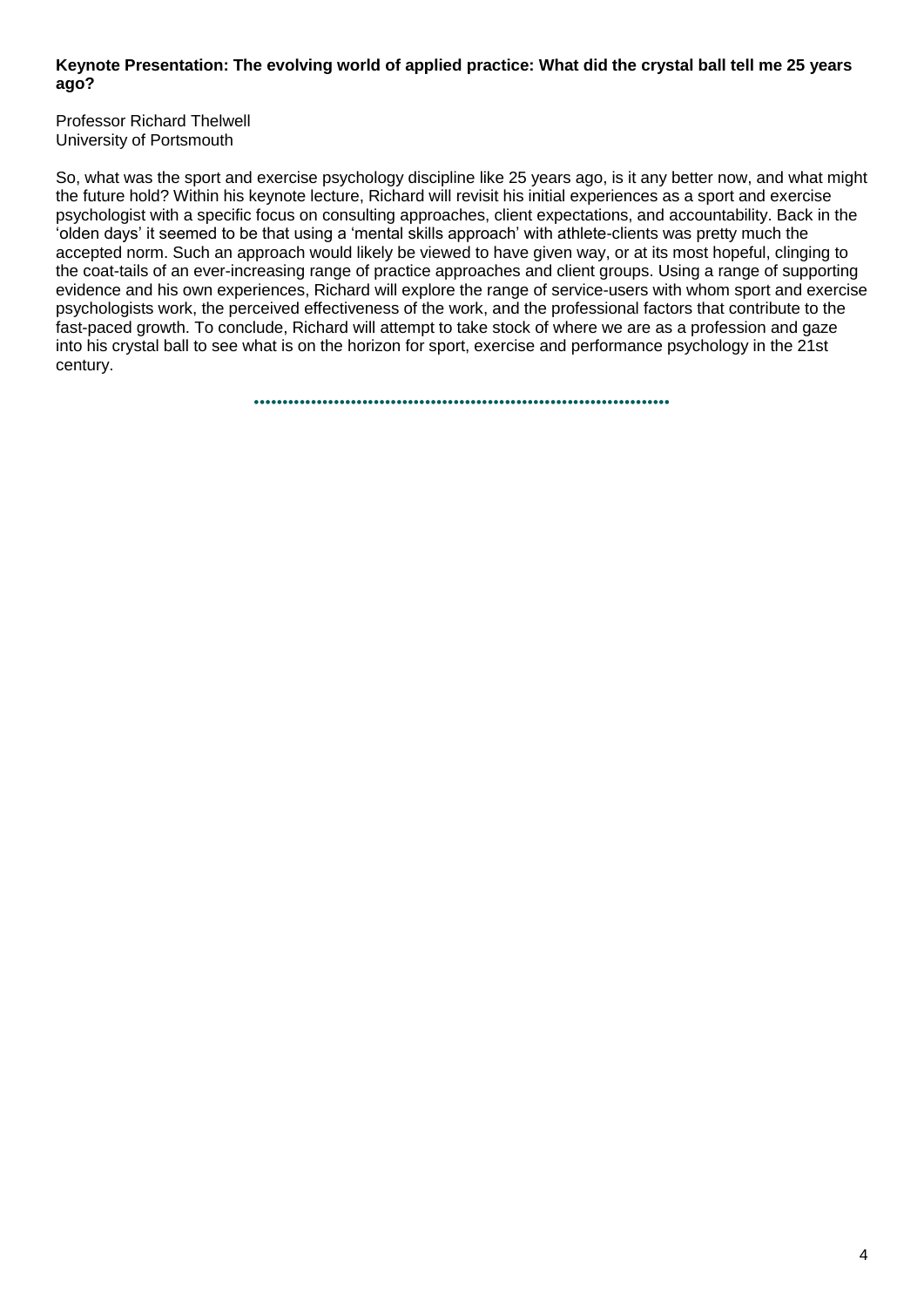# **2020 Award Winner Presentations**

#### **Distinguished Contribution Award Prize Keynote: 'Knowing Me, Knowing You': Profession Evolution and Professional Training Horizons**

Dr Martin Eubank Liverpool John Moores University

Since UK based Sport Science degree programmes began in 1975, knowledge translation of Sport and Exercise Psychology has advanced significantly. As our ability to apply knowledge and have impact in practice settings has grown, more diverse opportunities to undertake Sport and Exercise Psychology as a career vocation have emerged, supported by the meaningful presence of regulation and governance. The profession has therefore become increasingly dependent on a robust and effective system of professional training that generates appropriately qualified ambassadors for the work we undertake.

The last decade has seen a positive gearshift in the establishment of independent and university training routes to Sport and Exercise Psychology registration. While the knowledge, research and practice components of our education and training system are largely based on the development and demonstration of competence to a regulatory standard, our provision must be ever mindful of maintaining its currency and relevance in relation to any 'profession evolution' that takes place. In this regard, the importance of 'Knowing You', represented by an understanding of the growing needs of our service users, the shifting environmental contexts and organisation cultures within which they operate, and the implications for professional training induced competence is paramount. Furthermore, to produce competent practitioners, training cannot rely solely on developing the knowledge and skills to 'do the job', but also the equally, if not more important active ingredient of 'Knowing Me'. This reflects the need to provide in-training time and space to understand one's own practitioner identity, philosophy and individuation, and how this can align and have synergy with effective service delivery.

This keynote address will draw on the author's prolonged engagement in research, practice, education and training to offer historical and current perspectives about the profession, and consider the implications for current and future professional training horizons.

#### •••••••••••••••••••••••••••••••••••••••••••••••••••••••••••••••••••••••••

# **Established Practitioner Applied Practice Award Keynote: The Heart and Soul of an Applied Practitioner**

Dr Ian Mitchell The Football Association

In this keynote lecture, Ian will talk about the importance of more signal in applied work – work that connects, has more humanity, and more soul. Having been involved in a number of major international football tournaments, Ian will provide insight into the social fabric of teams and possible ways of working to create competitive advantage through a performance culture.

#### •••••••••••••••••••••••••••••••••••••••••••••••••••••••••••••••••••••••••

## **John Henryism and Fear of Failure in Competitive Sport: Predicting Competitive Standard and Mental Well-being**

Hamsini Sivaramakrishnan Curtin University

Objectives: There is a growing need to understand the impact and interaction of psychological factors on athletes' competitive standard and mental well-being. We aimed to investigate whether John Henryism (JH), fear of failure (FF) and the John Henryism × fear of failure interaction (JH×FF) could predict an athlete's competitive standard, as well as mental well-being.

Design and Methods: We used a cross-sectional design. Athletes  $(N = 250)$  completed a self-report online questionnaire. Data was analysed using regression analyses.

Results: We found that JH predicted an athlete's competitive standard, with individuals reporting high JH more likely to compete at an international level than a regional, third tier or national level. FF was only significant in distinguishing national and international level athletes, with those reporting high FF more likely to compete at a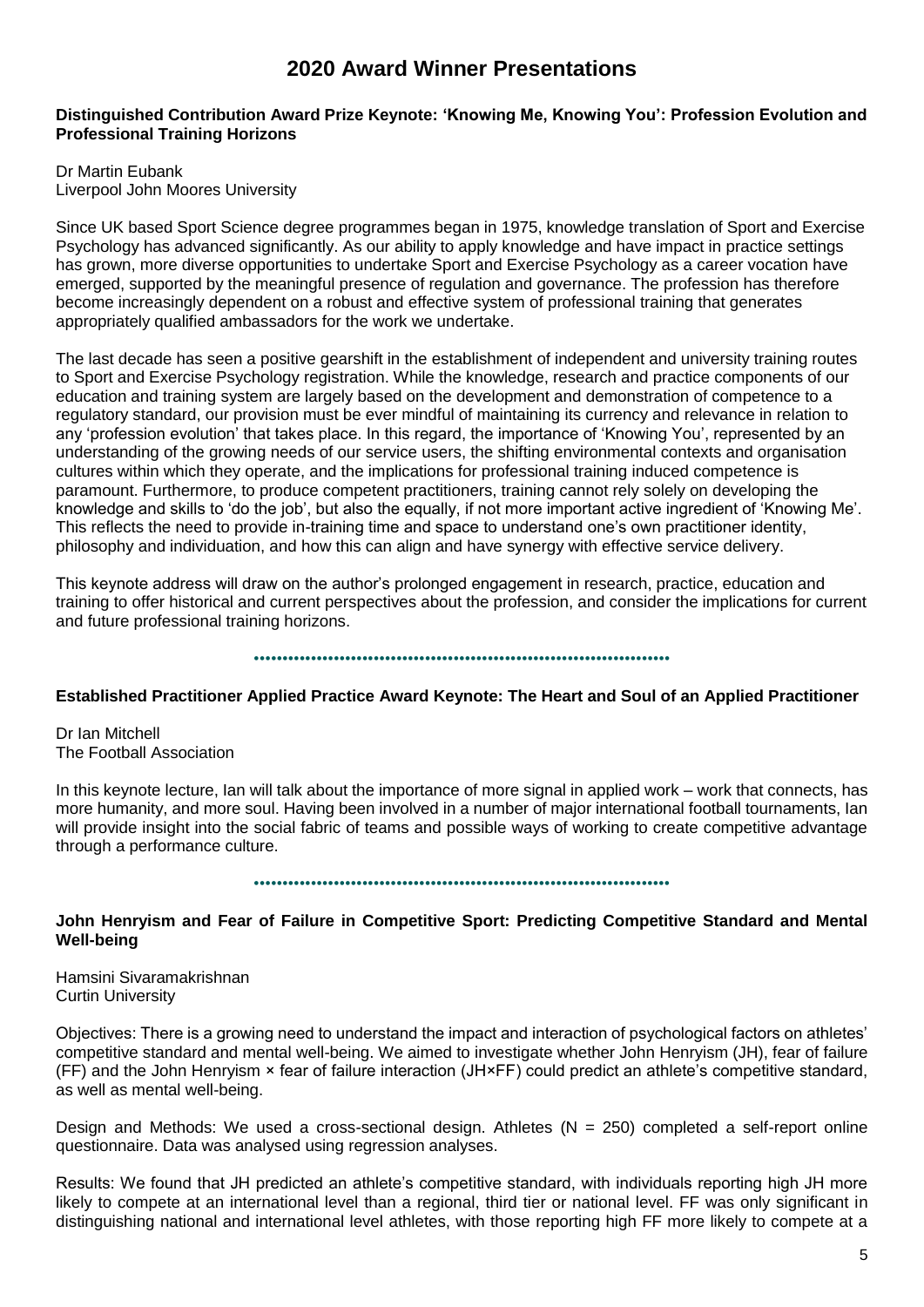national level. JH×FF did not predict an athlete's competitive standard. Further, JH and FF predicted mental wellbeing, but JH×FF did not. Specifically, while FF negatively predicted mental well-being, as expected, JH positively predicted mental well-being, contradicting expectations that factors aiding competitive standard are likely to deter mental well-being.

Conclusions: Our findings suggest that personifying the key characteristics that define a high-effort active coping strategy, such as JH, could doubly benefit both an athlete's competitive standard, and mental well-being. Additionally, we highlight the importance of reducing FF in order to improve an athlete's mental well-being. However, the cross-sectional design limits the ability to infer causation from our results. Future longitudinal studies would be required to draw such conclusions.

•••••••••••••••••••••••••••••••••••••••••••••••••••••••••••••••••••••••••

## **Psychosocial Aspects of Coaching in Olympic Sport**

Dr Gillian Cook

Objective: The PhD aimed to enhance our understanding of the psychosocial aspects of Olympic coaching and the factors that discriminate between world-leading (Olympic gold medal winning) and world-class (Olympic nongold medal winning) swimming coaches.

Design: A systematic review was followed by empirical studies using quantitative and qualitative methodologies to explore differentiating factors between the world-leading and world-class groups.

Methods: The systematic review used convergent thematic analysis to identify coaches' psychosocial characteristics. The empirical studies included 38 Olympic swimming coaches and 38 Olympic swimmers. The coaches had trained swimmers to win 354 Olympic medals, of which 156 were Olympic gold. The swimmers had won 59 Olympic medals, including 31 gold. The data was collected in-person across three continents using semistructured interviews along with self-report and observer-report questionnaires covering the Big Five personality traits, the dark triad, and emotional intelligence. Thematic analysis and a series of one-way multivariate analysis of variances were used to identify significant differences.

Results: The world-leading coaches perceived themselves as significantly more agreeable, with a greater perception of emotion and ability to manage their own emotion, and were less Machiavellian and narcissistic in comparison with the world-class coaches. The swimmers perceived that the world-leading coaches were significantly more conscientious, higher on openness to experience, better at perceiving emotion and managing other emotion, and less narcissistic in comparison with the world-class coaches.

Conclusions: The PhD identified factors that discriminate between elite Olympic coaches. The novel theoretical and methodological advances, and innovative practical implications for Olympic coaching will be highlighted.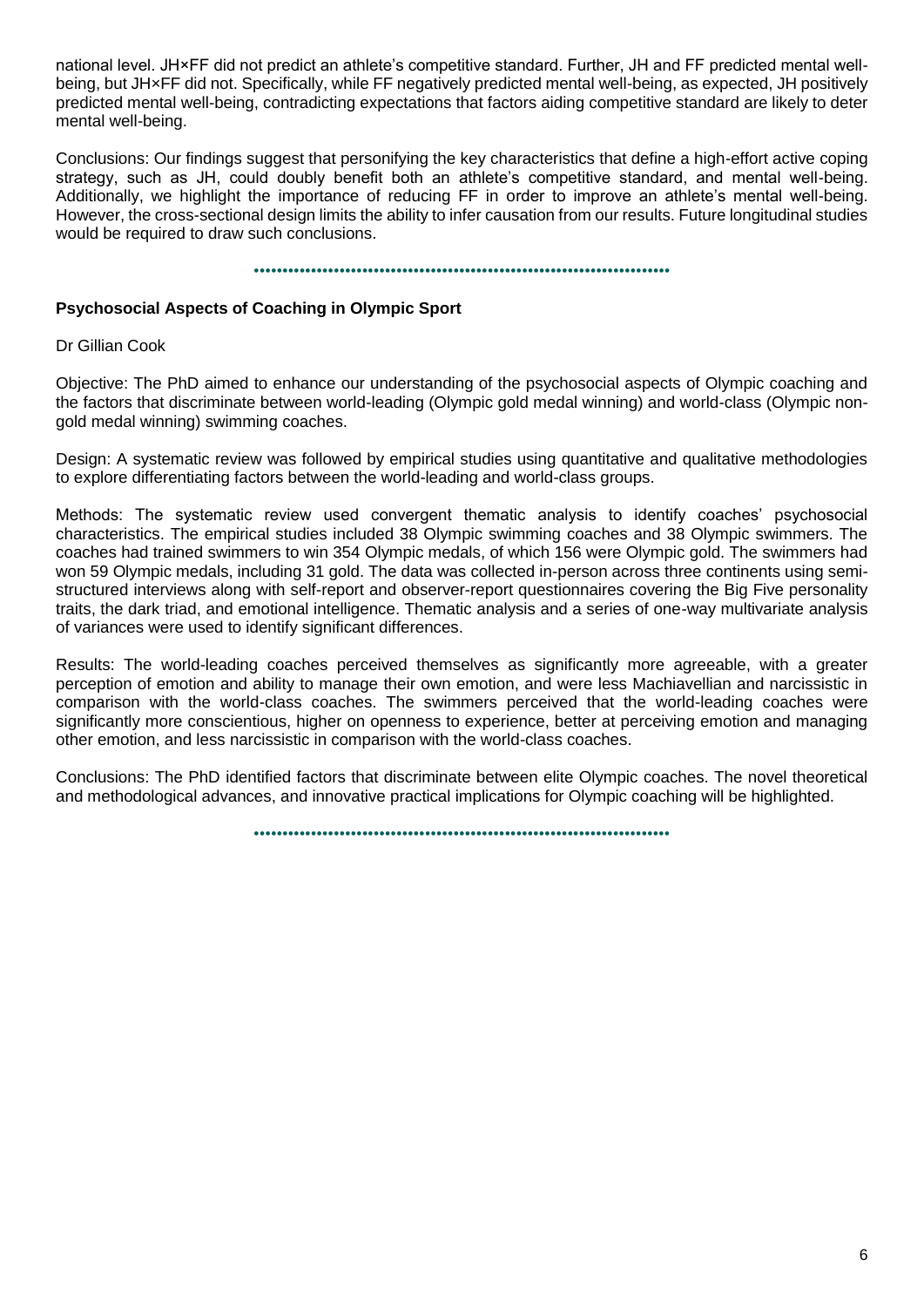# **Symposium Abstracts - Monday 29th November 2021**

## **Symposium: Executive Functioning & Motor Control**

#### **Executive Function and the Dark Triad: The mediating role of athletic expertise**

#### **Robert Vaughan<sup>1</sup>** , **Jack Brimmell<sup>2</sup>** , **Elliot Nixon<sup>3</sup>**

*<sup>1</sup>York St John University, York City, North Yorkshire, <sup>2</sup>York St. John University, York City, North Yorkshire, <sup>3</sup>York St. John University, York City, North Yorkshire*

Objectives: Athletes differ in their personal and cognitive profiles however little research has examined the link between these concepts. That is, most work so far examines personality or cognitive differences across athlete expertise that are theoretically important for sport. The current study fills this gap by examining the relationship between the Dark Triad personality traits (e.g., Machiavellianism, narcissism, and psychopathy) and the lowerorder model of Executive Function (i.e., inhibition, updating, and shifting) and whether athletic expertise mediated this relationship.

Design: Quasi-experimental design with purposive sampling in line with other work examining the personality– executive function link.

Methods: One-hundred and forty-seven participants (Mage=22.61, SD=6.47) across a range of athletic expertise (e.g., non-athletes=71, novice=22, amateur=32, elite=15, and super elite=7) completed a self-report measure of Dark Triad traits and three executive function tasks of inhibition, updating and shifting (i.e., Stop-signal task, N-Back task, and Category Switch task respectively).

Results: Structural equation modelling indicated a relationship between the Dark Triad and executive function whereby higher levels of Dark Triad traits were associated with better executive function performance (RMSEA=.058 [CI=.060–.056], SRMR=.052, TLI=.911, CFI=.902). Moreover, athletic expertise mediated this association indicating larger effects for those with more athletic expertise( $\beta$ =.09-.12).

Conclusion: Athletes with higher athletic expertise performed better on tests of executive functions when compared to non-athletes. Moreover, Dark Triad traits were associated with better executive function task performance. These effects suggest that the cognitive basis of personality is important for athletes and that future research should consider this link when examining these factors

•••••••••••••••••••••••••••••••••••••••••••••••••••••••••••••••••••••••••

#### **Under pressure: the mediating effect of higher order executive functions on the anxiety and sport performance relationship across athletic expertise**

**Robert Vaughan<sup>1</sup>** , Jack Hagyard, Hannah Kirsop *<sup>1</sup>York St John University, York, United Kingdom*

Objectives: Attentional control theory posits that pressure can increase anxiety or stress reducing processing efficiency and thus subsequent performance. The aim of this research was to examine if higher-order executive functions (i.e., planning, problem-solving, and decision-making) differ across athletic expertise in sample one and mediate the anxiety and sport performance relationship under different pressure conditions in sample two. Design: An experimental between subjects design with purposive sampling in both samples and random assignment to varying pressure (i.e., control n=29, time n=29, task n=31, and ego n=29) conditions in sample two.

Methods: A sample of 80 (e.g., non-athlete=16, novice=16, amateur=16, elite=16, and super elite=16) and 122 participants with a range of athletic expertise completed self-report measures of situational stress and anxiety, computerised tasks assessing planning (Tower of London Task), problem-solving (Baddeley's Grammatical Reasoning Test), and decision-making (Millisecond Gambling Task), and a basketball free-throw task (second sample only).

Results: Significant differences were found for planning, problem-solving, and decision-making across athletic expertise in sample one. In sample two, situational stress increased pre and post instruction however no significant difference between pressure conditions on situational stress was found therefore subsequent analyses were collapsed across pressure conditions. Regression analysis revealed that planning and decision-making, but not problem-solving, mediated the negative relationship between anxiety and performance controlling for athletic expertise.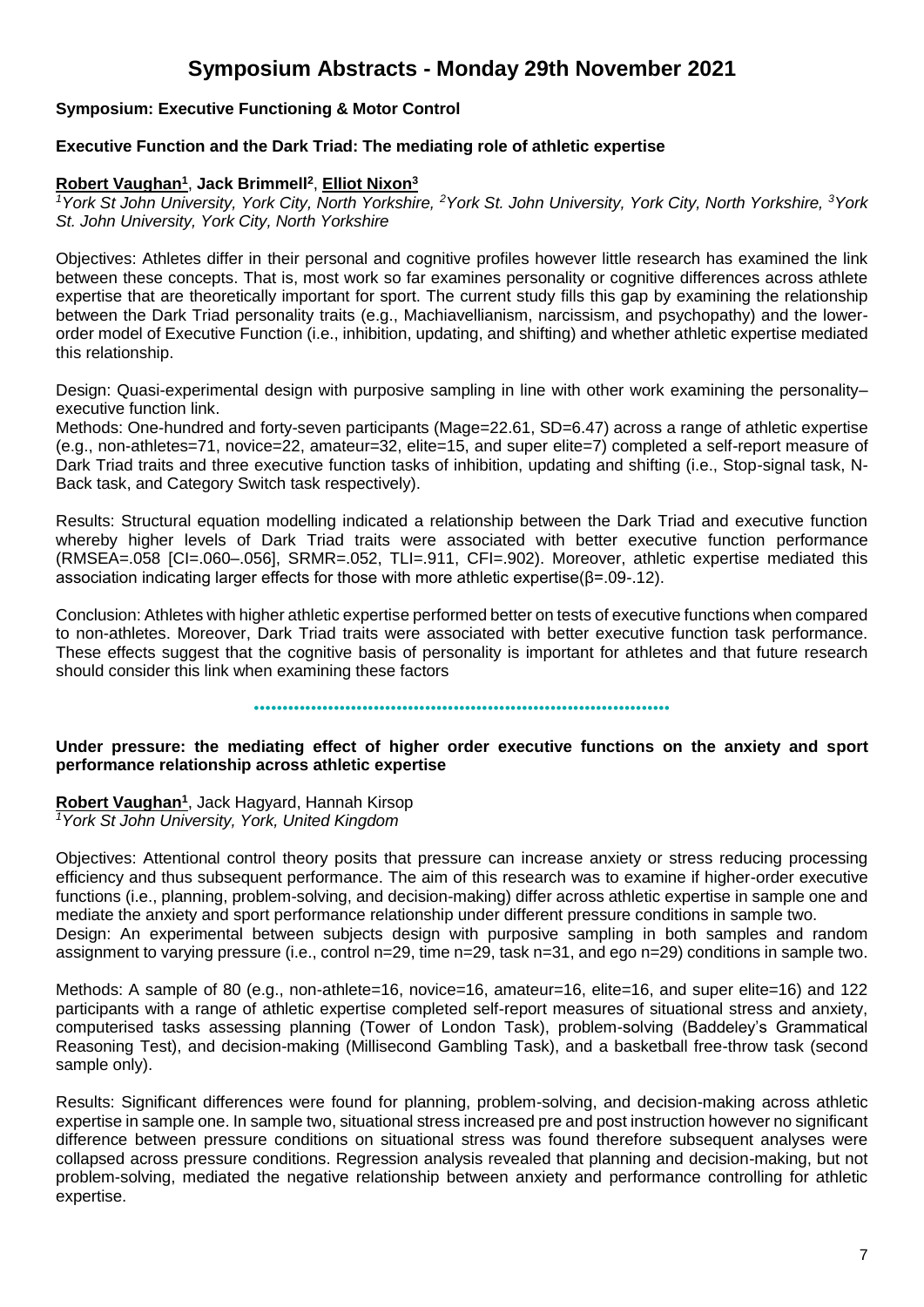Conclusion: These findings provide a better understanding of the role of higher-order executive functions regarding sport performance. Specifically, better executive functioning may help athletes negotiate the debilitating effects of anxiety on performance.

#### •••••••••••••••••••••••••••••••••••••••••••••••••••••••••••••••••••••••••

#### **Use of OPTIMAL motor learning theory components within existing movement instruction settings**

**Dr David Marchant<sup>1</sup>**, Dr Lorcan Cronin<sup>1</sup>, Tom Simpson<sup>1</sup>, Kirsty Hancock<sup>1</sup>, Chelsea Gillies<sup>1</sup>, Aaron Bennion<sup>1</sup> *<sup>1</sup>Edge Hill University, Ormskirk, United Kingdom*

The OPTIMAL (Optimizing Performance through Intrinsic Motivation and Attention for Learning) theory proposes autonomy support, enhanced expectancies for success and an external focus of attention support are critical factors for effective movement skill acquisition. This study evaluated existing online coaching and instructional behaviours in movement settings in line with OPTIMAL theory.

Design: Online instructional videos were observed for three motor learning settings: primary physical education (25 videos), strength and conditioning movements (19 videos) and youth football development (14 videos). All resources were identified as being provided by reputable instructors (e.g., governing body, qualified instructors). Methods: Instructor/coach verbal behaviour were transcribed verbatim. As per previous studies, instructional statements were thematically analysed by two independent researchers into the following categories: Attentional focus (external, internal), autonomy (supportive, controlling), and performance expectancies (enhanced, diminished).

Results: In all settings, OPTIMAL components were more often positively supported rather than thwarted. For example, Performance expectancies were generally enhanced (positive feedback, encouragement) and autonomy supported (i.e., supportive language, provision of choice) were supported. Instructional cues typically contained externally (outcome) focused content, However, non-optimal internally (movement) focused instructions and cues were still common. Some instructional content effectively combined positive OPTIMAL components, but there were examples of conflicting combinations (e.g., an external focus with diminished control).

Conclusions: Existing movement instruction behaviour appears to satisfy key OPTIMAL components. However, efforts to promote externally focused instruction appears needed. In addition, OPTIMAL component instructions are rarely delivered in isolation and may conflict in their delivery, the effects of which are not fully understood.

•••••••••••••••••••••••••••••••••••••••••••••••••••••••••••••••••••••••••

#### **Simultaneous and alternate combinations of action-observation and motor imagery involve a common lower-level sensorimotor process**

**Dr Stephanie Romano Smith<sup>1</sup>**, Dr James Roberts<sup>2</sup>, Dr Greg Wood<sup>3</sup>, Dr Ginny Coyles<sup>4</sup>, Dr Caroline Wakefield<sup>4</sup> <sup>7</sup>*Staffordshire University, Stoke on Trent, United Kingdom, <sup>2</sup>Liverpool John Moores University, Liverpool, united kingdom, <sup>3</sup>Manchester Metropolitan University, Manchester, United Kingdom, <sup>4</sup>Liverpool Hope University, Liverpool, United Kingdom*

Objective: Combining motor simulation techniques of action observation and motor imagery (AOMI) enhances motor learning more than when these techniques are presented in isolation. The present study aimed to examine the involvement of lower-level sensorimotor processes (e.g., bottom-up vs. top-down) for the learning of a dartthrowing task using AOMI.

Method: Novice university students ( $n = 70$ ) were randomly split into seven intervention groups. All groups were assessed on their dart throwing ability both before and after a six-week AOMI training intervention. The interventions involved both observing and imagining a simultaneous (group 1) or alternate (group 2) congruent action (i.e., actual dart throw), a simultaneous (group 3) or alternate (group 4) incongruent action (i.e., opposing movement), or a simultaneous (group 5) or alternate (group 6) fixation cross. All conditions were compared to a control group (i.e., group 7, no visual stimuli). Dart-throwing performance significantly improved for the simultaneous- and alternate-congruent groups compared to the simultaneous-fixation and control groups. There was no indication of learning by any of the other groups.

Results: The performance evidence of motor learning appeared to coincide with lower electromyography (EMG) activity at the agonist and antagonist muscles of the forearm, which would indicate greater movement efficiency.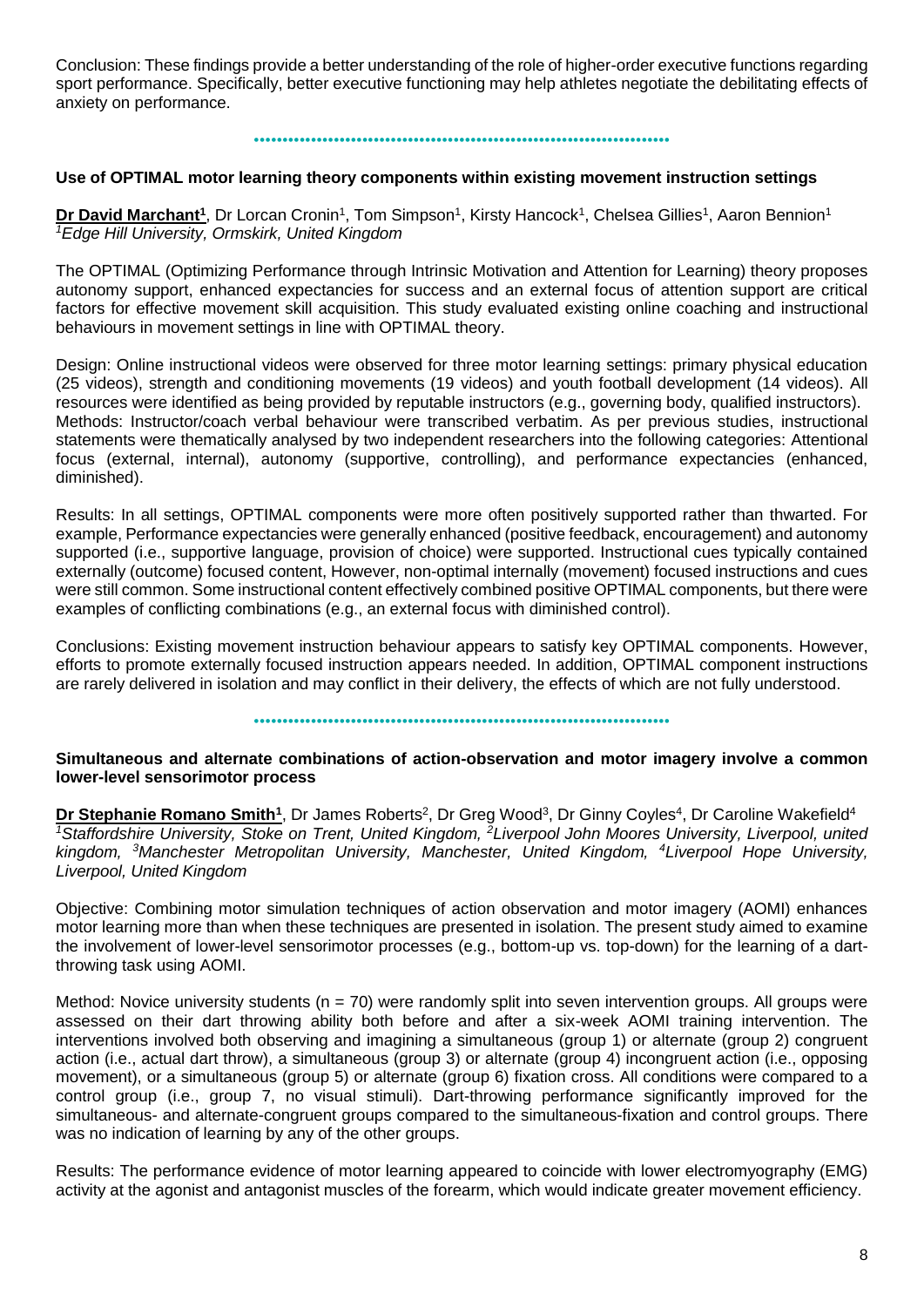Conclusion: The findings suggest that AOMI involves a common lower-level sensorimotor process (bottom-up), which can lead to motor facilitation or interference, dependent upon whether the simulation techniques are congruent or incongruent with each other, respectively. This feature does not appear to differ as a function of delivery (i.e., simultaneous vs. alternate).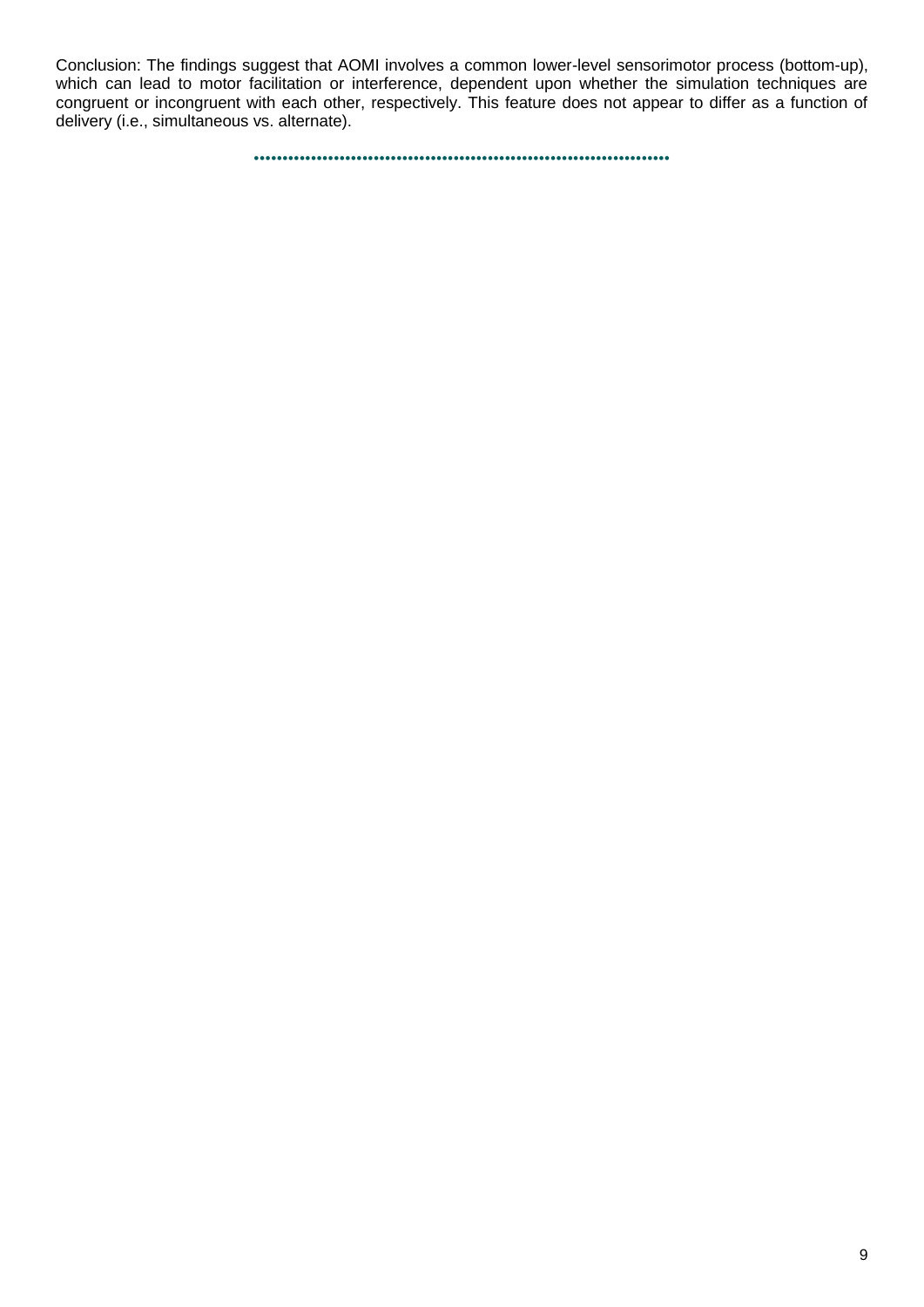# **Workshop Abstracts - Monday 29th November 2021**

## **Future directions in applied exercise psychology: considerations for training, practice and supervision**

## **Dr Paula M Watson1,2** , **Amanda J Pitkethly3,4** , **Clara Swedlund<sup>5</sup>** , **Hannah Prince<sup>6</sup>**

*<sup>1</sup>Liverpool John Moores University, <sup>2</sup>Made Up To Move Ltd, <sup>3</sup>Edinburgh Napier University, <sup>4</sup>about-change, <sup>5</sup>The ExerPsych, <sup>6</sup>Glasgow Caledonian University*

Background: With physical inactivity a major public health concern, many sport and exercise psychology trainees are becoming interested in the "exercise" component of applied practice. Yet the applied literature is scarce, and most exercise psychologists continue to reside within academia. This creates challenges for trainees (and sportfocused supervisors) in optimizing training for an applied career in exercise psychology.

Aim and learning outcomes: In this workshop we will critically reflect on applied exercise psychology opportunities and share ideas for moving forward. By the end of the workshop, delegates will be better informed on:

- How exercise psychology can be applied and how to create placement opportunities
- How training can be tailored to align with future employment demands.

Key points: The workshop will be facilitated by exercise psychology practitioners (HCPC-registered, BASES accredited, QSEP and professional doctorate trainees), with over 15 years' experience in applied physical activity interventions with local authorities, NHS and the fitness industry. We will consider current issues in applied exercise psychology, followed by interactive case study examples from fitness industry, community and clinical contexts. Delegates will reflect on the competencies required to be a safe and effective exercise psychologist, ethical and professional challenges and ideas for finding placements.

Conclusions: Delegates will critically consider the field of applied exercise psychology and be invited to sign up for the Applied Psychologists in Physical Activity Network (APPAN), which aims to support the development of exercise psychology as a reputable and recognized profession within the health and leisure sector.

•••••••••••••••••••••••••••••••••••••••••••••••••••••••••••••••••••••••••

#### **"Creating Togetherness": A Social Identity Approach to Developing High Performing Teams**

#### **Dr Matt Slater<sup>1</sup>** , Jamie Barker<sup>2</sup>

*<sup>1</sup>Staffordshire University, Stoke on Trent, UK, <sup>2</sup>Loughborough University, Loughborough, UK*

Background: Within the social identity approach, it is proposed that high performing teams are based on leaders and group members feeling a strong sense of psychological belonging and emotional attachment to their group. Our recent work has applied the 3Rs (Reflect, Represent, Realise) – a social identity-informed intervention – in a range of performance settings including elite sport, the military, and health settings to create togetherness. This interactive workshop provides attendees with the theoretical knowledge of the social identity approach, and the 3R framework specifically, together with the opportunity to engage in activities from the 3R programme. We candidly share our experiences of developing, delivering, and evaluating the 3R programme.

You will leave with:

- 1. An analytical understanding of the social identity approach.
- 2. Knowledge of the 3R framework to create togetherness.
- 3. Reflections from your engagement in 3R activities, and activities that you can use with teams.

Key Points: The development of high performing teams is inextricably bound up in group memberships (e.g., "our sport team"), with a view to create togetherness. Within research and practice there are few evidence-based development programmes to achieve togetherness. The 3R framework is a social identity-based programme that is inclusive, empowering, and successful in creating togetherness in high performance environments.

Conclusions: This workshop will draw on our research and practice experiences to develop attendees' knowledge of creating togetherness through the 3Rs. Attendees will also have a critical appreciation of the theoretical foundation of the 3Rs and the contextual challenges when delivering the 3Rs.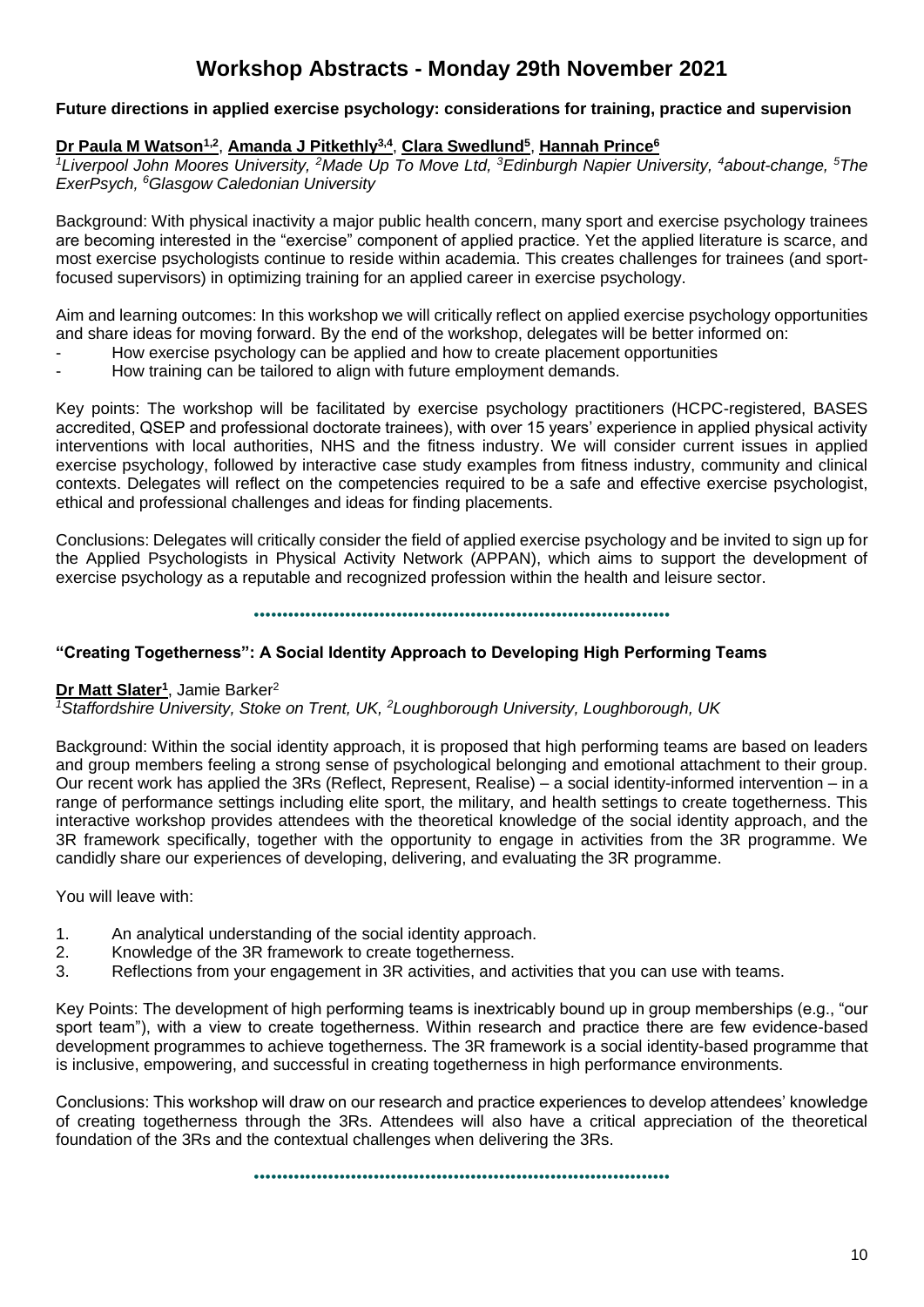# **Oral Presentation Abstracts - Monday 29th November 2021**

Alphabetical by presenting author

#### **Presence Despite Absence: Reflections on the journey of providing long-term remote support during the COVID-19 pandemic.**

## **Miss Lucy Ballinger<sup>1</sup>** , **Miss Laura Kiemle-Gabbay<sup>2</sup>**

*1 Independent, Wigan, UK, <sup>2</sup>LJMU, Liverpool, UK*

Purpose: A reflective commentary on the experiences of two early career Sport and Exercise Psychologists (SEPs), working in elite youth sport throughout the pandemic.

Background: A three-stage intervention (Relationship building, Motivation and maintenance, Preparing for Competition) was conducted entirely remotely with a national youth squad, over 14 months. The intervention embedded EDI principles within its framework, from its conception. Due to the ongoing uncertainty arising as a result of COVID-19, the intervention also aimed to prioritise nurturing the mental wellbeing of staff, squad and practitioners alike. Practical and psychological challenges related to the necessity of conducting long-term psychological support entirely online due to lockdown restrictions will also be discussed.

Methods: A chronological outline of the intervention and its outcomes will be presented by the both SEPs, alongside pertinent reflective insights (utilising Gibbs' reflective cycle) that highlight the unique learning development experiences of the practitioners.

Conclusion: Reflections on the challenges posed by providing psychological support remotely, rather than within the sporting environment, are discussed. Further insight into both the SEPs' experience in establishing a robust and proactive sport and exercise psychology curriculum within a national squad will also be provided.

•••••••••••••••••••••••••••••••••••••••••••••••••••••••••••••••••••••••••

**The implementation and evaluation of a multi-level intervention to enhance elite athletes' wellbeing and mental health**

Georgia Brown<sup>1</sup>, Dr Denise Hill<sup>1</sup>, Professor Camilla Knight<sup>1</sup> *<sup>1</sup>Swansea University, Swansea, Wales*

Purpose: The study aims to implement and evaluate a multi-level intervention to protect and enhance elite athletes' wellbeing and mental health.

Background: Evidence suggests that some elite athletes can become susceptible to lowered psychological wellbeing and mental ill-health. Moreover, individuals within the sport performance setting appear reluctant to seek support for any mental health concerns they may have due to stigma and the perceived need to portray mental toughness. Hence, there is a need to develop evidence-based interventions that can enhance psychological wellbeing/mental health within sport performance settings through creating an environment that addresses unhelpful attitudes towards mental health.

Methods: The intervention was informed by previous empirical work within the participant sports and the broader extant literature regarding effective delivery of wellbeing and mental health interventions across domains. The intervention included three components; namely, an educational podcast series, online resources, and environmental recommendations.

Two participant sports were part of the intervention. Both were elite, individual performance sports, based in the UK (NB: sports cannot be identified to ensure anonymity). One sport received a guided intervention, while the other received an information-only intervention. Multiple methods were employed to evaluate the intervention, including interviews, focus groups, and observations with individuals in each sporting environment.

Conclusion: While data collection is ongoing, the initial results of the intervention will be presented, with particular attention directed towards the most effective content and delivery style.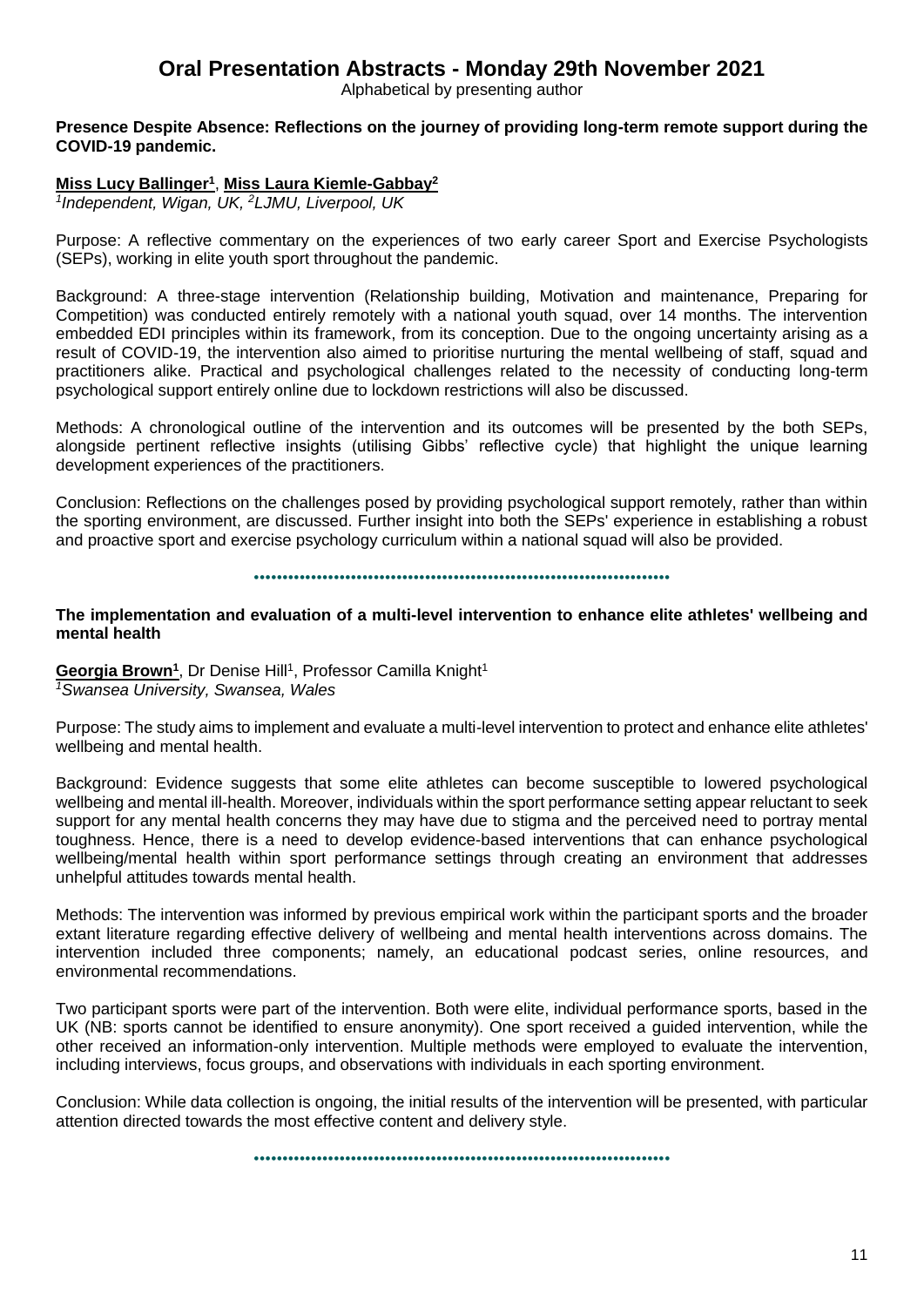## **Exploring the applications and perceived impact of Spotlight Profile in elite sport: a qualitative case study**

## Mr Liam Burnell<sup>1,2</sup>, Tim Pitt<sup>1</sup>, Joanne Butt<sup>2</sup>

*<sup>1</sup>Mindflick, Hathersage, UK, <sup>2</sup>Liverpool John Moores University, Liverpool, UK*

Purpose: The aim of this study was to understand how Spotlight Profile, a novel personality profiling intervention developed and used in elite sport, has been applied to support athletes and coaches.

Background: Novel tools are often developed and used in applied practice to contribute to the development of athletes and coaches. Spotlight Profile, a modern take on personality profiling, is one such example and has been used in the bid to facilitate performance through the development of adaptability. However, research is needed to ensure that the tool's use remains evidenced-based, coherent with research, and aligned with underpinning concepts.

Methods: A qualitative case study was adopted to explore three different examples of how Spotlight Profile has been applied within elite sport. Using narrative analysis, interview data from both the applied practitioner who initiated each intervention and the athletes involved was triangulated to obtain a descriptive vignette of each case, which described how and why Spotlight Profile was used and the perceived impact of such work.

Conclusion: Findings offer sport psychologists guidance as to how they might use Spotlight Profile within sport. Specifically, Spotlight Profile can be used in several ways, including: to develop a performance mindset, to develop shared understanding in teams, and to build coach-athlete relationships. Ideas for further research are suggested that can deepen understanding on the tool's effectiveness.

•••••••••••••••••••••••••••••••••••••••••••••••••••••••••••••••••••••••••

#### **Broadening the participant pool: A novel approach for remote research**

#### **Miss Elanor Cormack<sup>1</sup>** , Dr Chris Hand

*<sup>1</sup>Glasgow Caledonian University* 

Objectives: Carry out practical research with a new methodological approach developed to allow practical research to be carried out remotely.

Design: To be able to implement an experimental research study examining gender stereotypes in youth sport, a novel methodological approach was created that allowed participants to take part alone and at local outdoor facilities without the researcher present.

Methods: Participants were 20 adolescent female basketball players (12-18 years old, Mage= 14.85 years, SD=1.73). Participants were invited to participate via contact from their National Governing Body, clubs, and on social media. Participants gave consent online and received online instructions to guide them through a basketball shooting task and series of questionnaires.

Results: The experimental findings contributed to the understanding of gender stereotypes in youth sport. Participants were able to complete the tasks and the measure of adherence to the instructions indicated that participants were able to follow the task instructions accurately. A challenge of the approach was the low conversion rate from consent to participation.

Conclusions: The pandemic created unique challenges for researchers trying to carry out research that included active sports tasks. Many psychological research findings are not validated with different populations and largely draw from WEIRD (Western, Educated, Industrialized, Rich, and Democratic) populations. This limits cultural considerations and likely leads to over-generalisation of findings. The pandemic restrictions provided impetus for an alternative route to open up research participation. This design template could open up research to be more equitable and move participant selection beyond the often used convenience samples.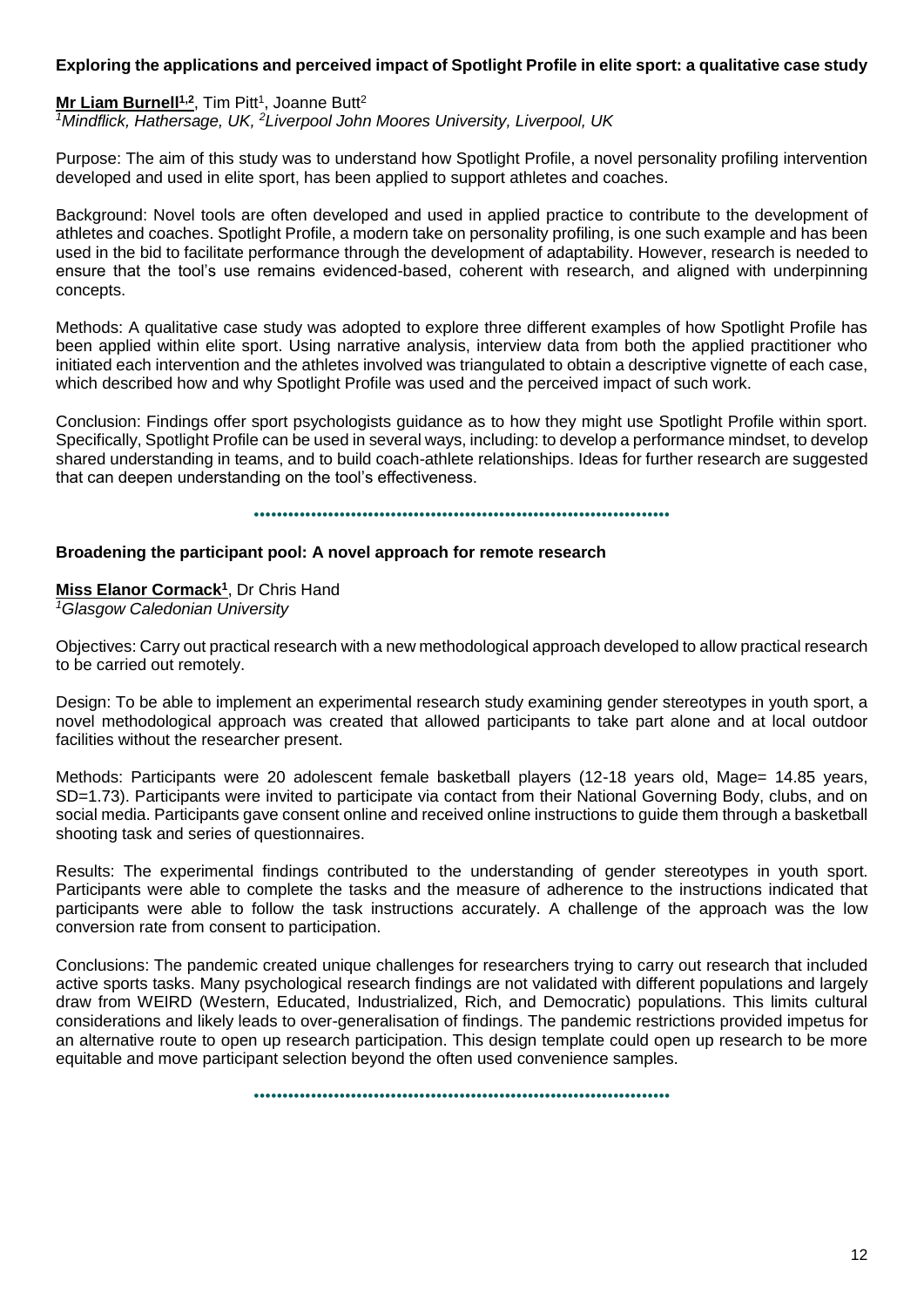#### **Together whilst still apart: An online intervention to develop cohesion in a short-lived youth squad**

#### **Miss Elanor Cormack<sup>1</sup>**

*<sup>1</sup>Glasgow Caledonian University, Glasgow,* 

Purpose: Deliver an online intervention to improve group cohesion in a short-lived youth squad.

Background: Both social and task cohesion have repeatedly been correlated with performance and are thought to be particularly important in interactive team sports. There is however a dearth of literature on its development in short-lived teams. This case study provides an insight into the potential for remote delivery of such group interventions.

Methods: The pandemic meant athletes were more open to online interventions. A youth hockey squad of 30 adolescent athletes (formed solely for a short tournament) took part in the intervention during the early 2021 lockdown. The intervention was delivered by a trainee sport and exercise psychologist via Microsoft Teams and focused on developing social and task cohesion across six one-hour workshops. Pre- and post-intervention scores were measured on the Youth Sport Environment Questionnaire.

Conclusions: This case study shows the merit of online group cohesion work, even with a short-lived squad. The intervention was favourably received by the athletes and both social and task cohesion improved from pre- to postintervention. This intervention has shown the potential to use online approaches where face-to-face interventions are not possible. This may also provide a useful tactic for working with geographically diverse squads where there is limited in-person contact (e.g., national squads). This type of online intervention has also opened up more time for psychologists to work with athlete groups prior to in-person training sessions, creating focused time for group cohesion work.

•••••••••••••••••••••••••••••••••••••••••••••••••••••••••••••••••••••••••

**A single case using counselling methods to improve social support: an investigation of stress, healing, and heart rate variability**

#### **Mr Matthew Cunliffe<sup>1</sup>**

*<sup>1</sup>Sport Psychology Kent, Kent, England*

Objectives: The aims of this study are to explore how social support skill delivered by a psychologist impact upon an athletes heart rate variability, daily stress, social support, and wound healing.

Design: This study adopted a single case (12 week A-B-A) design with a 24-year-old female with a professional job, she participated in CrossFit to examine the effects of a counselling based social support intervention on heart rate variability, stress, social support, and healing as a way of studying injury recovery.

Methods: A counselling approach was used. Each session aimed to enhance 4 types of social support (esteem, emotional, informational, and tangible support). Heart rate variably data was collected via a Polar H7 heart rate monitor, stress and social support were measured using psychometric measures, and finally wound healing measured by trans-epidermal water loss, creating a truly inter-disciplinary study.

Results: The results show that a social support intervention designed and delivered by a qualified practitioner psychologist to increase emotional support, esteem support, tangible support, and informational support can increase the perceptions of social support. Secondly the results show that during the intervention phase the speed of healing measured by the difference in pre and post trans-epidermal water loss increased. Finally, the results show that heart rate variability measured by RMSSD and SDNN increased slightly during the intervention phase.

Conclusions: This study concluded that a counselling-based intervention may improve perceived social support and healing rate in a single-subject design, implying that social support is a key intervention during injury rehabilitation.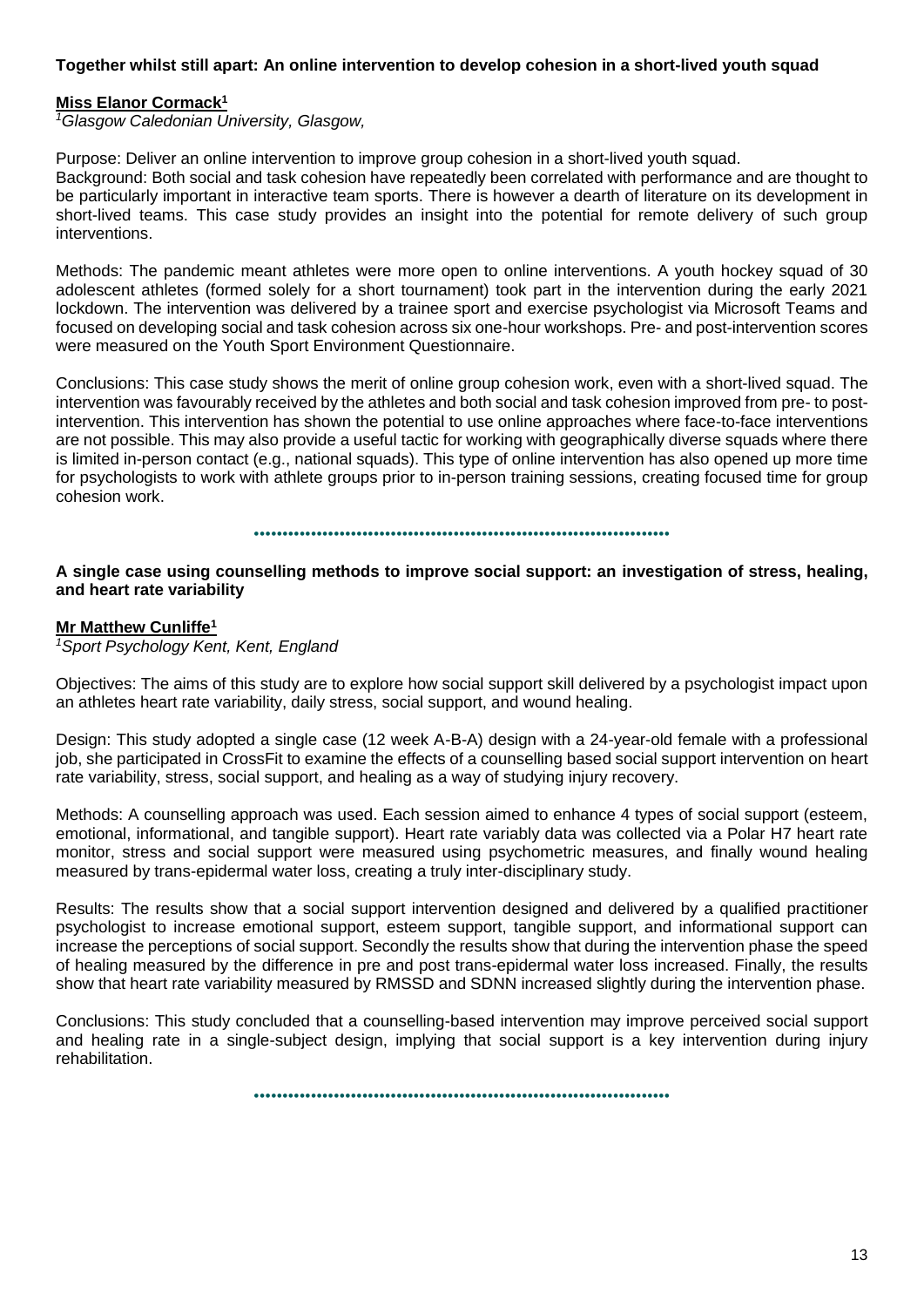## **Selling sport psychology: learning from The Wolf of Wall Street, Relationship Coaches and NLP**

#### **Mr Matthew Cunliffe<sup>1</sup>**

*<sup>1</sup>Sport Psychology Kent, Kent, England*

Purpose: To explore better ways of marketing sport psychology practices that go beyond models and literature into practical real world techniques.

Background: When polled on Twitter 51.5% of 33 practitioners said they didn't feel able to make the money they wanted from applied sport psychology. Thus marketing theory such as the 4P's approach (Pitts and Stotlar, 2007) and much of the other literature in marketing sport psychology appear to offer little real world application to the applied practitioner. Sport psychology as a profession is fundamentally under-performing when 'mindset coaches' are flourishing. Taking learnings from Jordon Belfort aka The Wolf of Wall Street, the dating/ life coaching arena, and NLP this session will offer some ideas how sport psychologists can adjust their thinking to improve the chances of closing big ticket clients.

Key points: The trans-theoretical model offers a psychologically underpinned way of taking a potential client from an opening email to a closed paying client. The session will explore the inner game of sales, changing the way we think about selling and marketing, exploring the limiting beliefs that stop high ticket sales, how to close a client, increasing certainty, using action points and pain points, product development, identifying a sales script, and using social dynamics to increase engagement and buy in.

Conclusions: This session will draw on learnings from a year exploring areas outside of sport psychology, learning from natural salespeople and expert deal closers. Start to bringing those skills into our field to improve buy in from potential clients.

•••••••••••••••••••••••••••••••••••••••••••••••••••••••••••••••••••••••••

**A reflective account of psychological support provided within a multi-sport youth academy: lessons learned by a neophyte practitioner**

#### **Miss Sarah Findlay<sup>1</sup>**

*<sup>1</sup>Glasgow Caledonian University, Glasgow, Scotland*

Purpose: A trainee Sport and Exercise Psychologist will share a reflective account of psychological support provided to a multi-sport youth academy based in a school.

Background: The work completed by the trainee was towards the placement element of the taught doctorate in Sport and Exercise Psychology and was conducted during the COVID-19 pandemic. Psychological support was offered to both the hockey and swimming programmes within the youth academy. Applied practice included group workshops and individual sessions with coaches and athletes, adopting a hybrid approach of online and face-toface delivery. One-to-one sessions were underpinned by the cognitive behavioural approach.

Methods: Regular evaluation of applied practice is a large element of the doctoral training in Sport and Exercise Psychology. Therefore, a reflective approach was adopted to evaluate the work completed by the trainee within the current placement. Lessons learnt and implications for professional development are explored in depth.

Conclusions: The applied practice involved a steep learning curve for the trainee, with the need to be flexible and adaptable at the core. The reflections offered cover a range of experiences encountered by the trainee. Firstly, the trainee considers the challenges faced when conducting applied work online due to COVID-19 restrictions. Secondly, the experience of applying and adapting cognitive-behavioural therapy with youth athletes is discussed. Finally, the process of developing a working alliance with athletes and coaches within a unique high-performance environment is reflected upon.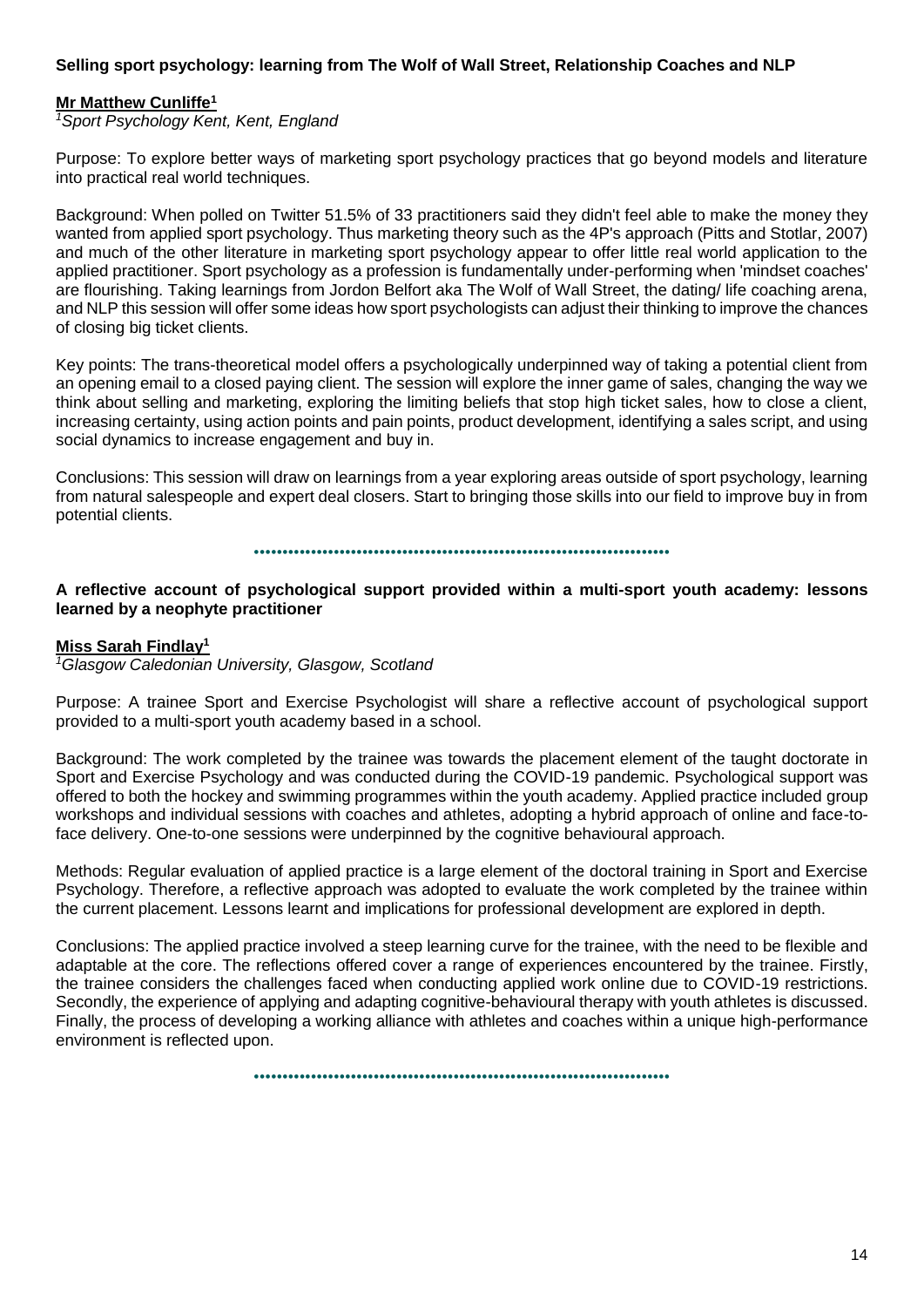#### **Measuring well-being in sport performers: Where are we now and how do we progress?**

**Dr Sam Giles<sup>1</sup>**, Dr David Fletcher<sup>1</sup>, Dr Rachel Arnold<sup>2</sup>, Dr Arabella Ashfield<sup>3</sup>, Mrs Joanna Harrison<sup>3</sup> *<sup>1</sup>Loughborough University, Loughborough, United Kingdom, <sup>2</sup>University of Bath, Bath, United Kingdom, <sup>3</sup>English Institute of Sport, Manchester, United Kingdom*

Purpose: The purpose of this presentation is to review psychometric issues in well-being research and discuss the implications for the measurement of well-being in sport psychology research.

Background: The importance of optimal well-being and mental health in elite athletes has received increasing attention and debate in both the academic and public discourse. Despite the number of challenges and risk factors for mental health and well-being recognised within the performance lifestyle of elite athletes, the evidence base for intervention is limited by a number of methodological and conceptual issues. Notably, there exists an increasing emphasis on the development of appropriate sport specific measures of athlete well-being, which are required to underpin strategies targeted at the protection and enhancement of psychosocial functioning.

Methods: We review what we currently know about this topic in sport psychology and contemplate how psychometric advancements in psychology more broadly can inform progress in sport. Drawing on the broader literature in related disciplines of psychology, the narrative discusses four key areas in the scale development process: conceptual and theoretical issues, item development issues, measurement and scoring issues, and analytical and statistical issues.

Conclusions: To conclude, a summary of the key implications for sport psychology researchers seeking to develop a measure of well-being is presented.

•••••••••••••••••••••••••••••••••••••••••••••••••••••••••••••••••••••••••

**Open Science & Theory Development in Systematic Reviews: Innovating with the method in Sport & Exercise Psychology**

#### **Sahen Gupta<sup>1</sup>** , Dr Paul McCarthy

*<sup>1</sup>Glasgow Caledonian University, Glasgow, United Kingdom*

Systematic reviews, when done rigorously, provide an invaluable source of scientific information on the state of evidence concerning a research topic. We discuss innovations to the traditional methods of conducting systematic reviews to further the fast-growing field of sport and exercise psychology. We discuss A) The methodological rigour needed for systematic reviews (e.g., Tools for rigour assessment); B) Qualitative and meta-analytic systematic reviews and their relevance to the field (templates for developing review questions), C) theoretical convergence from evidence from a systematic review (inductive and deductive reasoning); D) the importance of and guidelines for Open Science practices while conducting systematic reviews. The significance and implication of this paper lies in highlighting innovations in the systematic review method which the authors have engaged in to provide sport and exercise psychology a methodological approach to adopt in the future. A case study example will supplement the discussion and provide a worked example for the major discussion points.

•••••••••••••••••••••••••••••••••••••••••••••••••••••••••••••••••••••••••

## **Sport Performers' Experiences of Lifetime Stress Exposure: Exploring the Factors that Influence Health, Well-Being, and Performance**

Miss Ella McLoughlin<sup>1</sup>, Dr Rachel Arnold<sup>1</sup>, Dr Lee Moore<sup>1</sup>, Dr David Fletcher<sup>2</sup> *<sup>1</sup>University Of Bath, , , <sup>2</sup>Loughborough University, ,* 

Objectives: Recent research has highlighted the detrimental consequences associated with greater lifetime stress exposure among elite sport performers (e.g., depression). Despite this, however, research in sport has predominantly relied on quantitative methods and largely ignored how and why cumulative lifetime stress exposure can affect the health, well-being, and performance of sport performers who compete at varying levels. This study aimed to explore: (1) sport performers' experiences of relatively high cumulative lifetime stress exposure; and (2) the factors that may help to explain how and why these sport performers might be more vulnerable to poor health, well-being, and performance.

Design: This study used a qualitative research methodology. Methods: To identify participants who had experienced relatively high lifetime stress, criterion-based purposeful sampling was used on a sample of participants involved in a previous study of 395 sport performers (cf. McLoughlin et al., under review). Following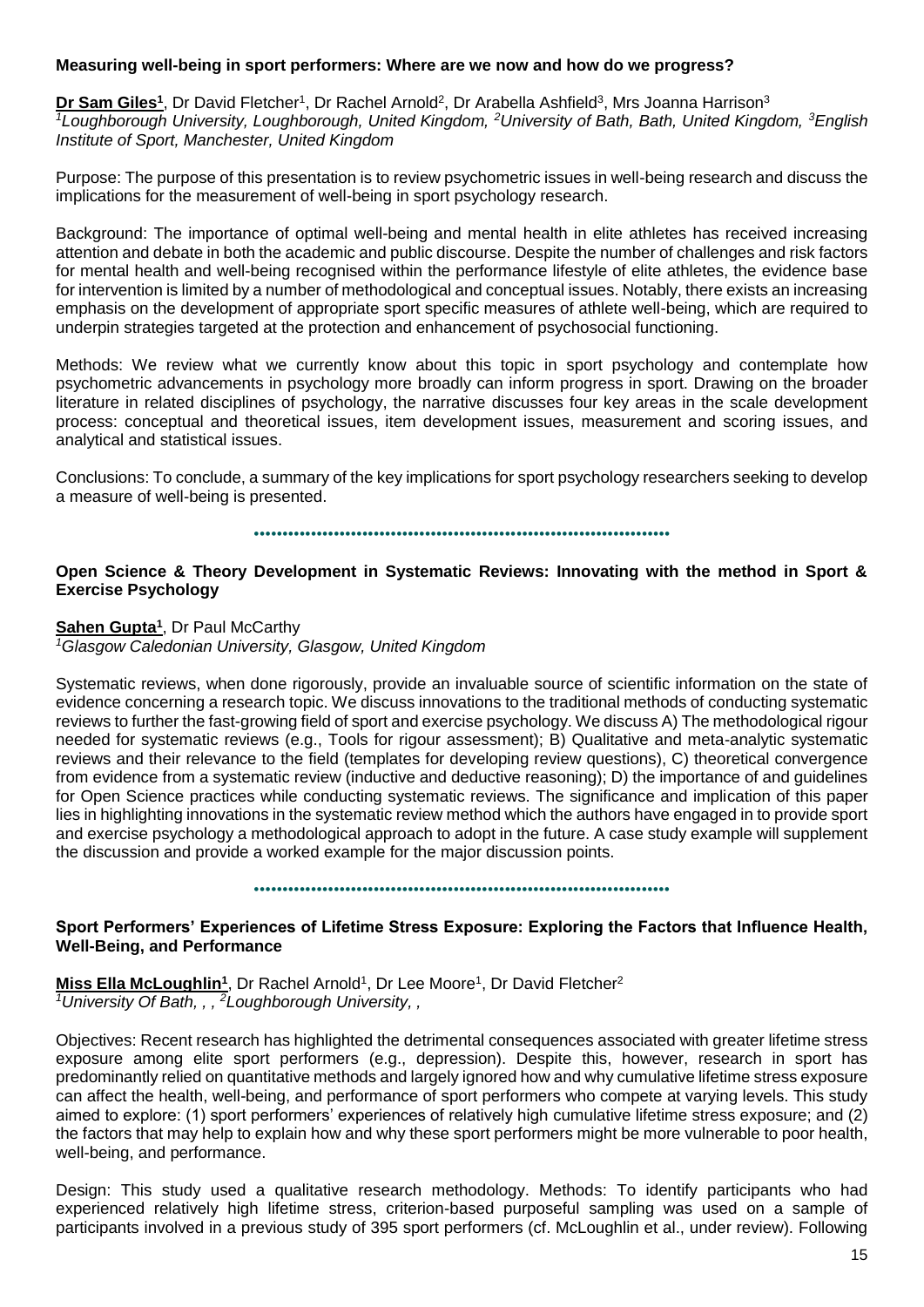sampling, semi-structured interviews, complemented by timelining, were conducted with 22 sport performers (17 female, 5 male). Results: Reflexive thematic analysis was used to develop four overarching themes related to the psychological (e.g., maladaptive coping strategies), social (e.g., barriers to building relationships), behavioural (e.g., risky behaviours), and environmental (e.g., stressors occurring in close proximity to one another) factors that may help to explain how and why exposure to lifetime stress can increase vulnerability to poor health, well-being, and performance.

Conclusions: Consequently, these findings can help practitioners better identify sport performers who are at-risk of developing stress-related health problems and contribute to the development of tailored and effective interventions.

•••••••••••••••••••••••••••••••••••••••••••••••••••••••••••••••••••••••••

# **Assessing the conceptualisation and measurement of mental health in sport: A systematic Review**

**Mr Gavin Meek**, Dr Kyle Paradis, Dr Gavin Breslin, Professor Mark Tully

The purpose of the present study was to conduct a systematic review investigating the measurement and conceptualization of mental health in sport. Mental health and the safeguarding of athletes has risen in prominence. To date, this has been poorly managed, and existing evidence suggests there is a lack of understanding of athlete mental health in sport. Furthermore, recent systematic reviews of mental health consensus statements in sport call for urgent action to facilitate greater appreciation regarding mental health for athletes. Consequently, the aim of this systematic review is to investigate and compare existing measurements tools used to assess the mental health of athletes. Systematic searches of CINAHL Complete, MEDLINE (Ovid), PsycINFO, SPORTDiscus, and Web of Science returned 7,803 articles. After removing duplicates, 5401 studies remained for title and abstract screening. Adhering rigidly to the review protocol, initial screening suggested 1220 articles proceed to full text screening. This seemed excessively high due to the low number of existing measurement tools, however, it does reinforce the need for conceptual clarity around what mental health means in sport with the advancement of clearer and more concise definitions and conceptualizations. Mental health terms are used interchangeably in literature, which can deflect from the true essence of the research subject-area. Implications and future directions are discussed around the need for conceptual clarity of what exactly mental health encapsulates in sport. It is also vital for the development of an operational definition via a valid measurement tool specifically to assess the mental health of athletes.

•••••••••••••••••••••••••••••••••••••••••••••••••••••••••••••••••••••••••

## **The Effects of Mindful Sport Performance Enhancement (MSPE) on flow and swimming performance**

**Jennifer Meggs<sup>1</sup>** , Dr Mark Chen *<sup>1</sup>Lancaster University*

Objectives: The aim of the study was to investigate the effects of an eight week mindful sport performance enhancement (MSPE) program on competitive swimming performance and trait flow. Design: A randomisedcontrol trial design involving 16 high-level, competitive adolescent swimmers were split into MSPE (n=9) and relaxation training (RT) (n=7) intervention groups for an eight week duration.

Methods: Participants completed trait measures of flow, anxiety and mindfulness and 50m swimming times before and after their respective programs.

Results: ANCOVA analysis revealed significant effects on both global trait flow, and the action-awareness merging (partial n2 = .60) flow subscale for the MSPE group compared to the RT group. Further analysis also showed improvements in loss of self consciousness (d=.90) and state mindfulness curiosity between weeks 2 and 4 for the MSPE group.

Conclusions: Results suggest that mindful interventions can improve trait flow for sports participants. Practical implications and recommendations for future research are discussed.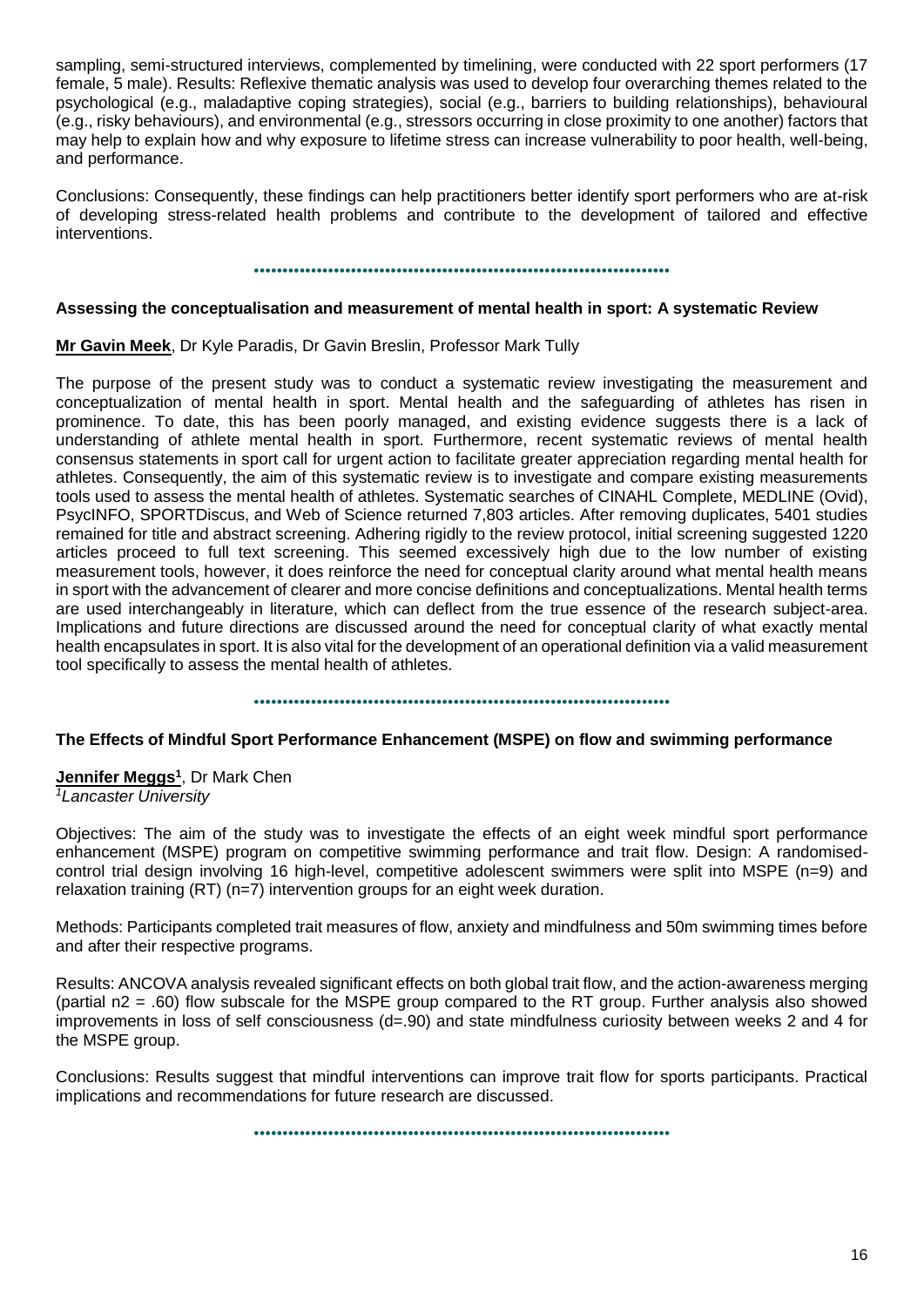#### **UK Professional Male Cricketers' Mental Health and Support Experiences: A Qualitative Exploration**

**Daniel Ogden<sup>1</sup>** , Jamie Barker, Carolyn Plateau, Janine Coates *<sup>1</sup>Loughborough University*

Objectives: The objective of our study was to add to the extant literature in mental health in sport by exploring UK male professional cricketers' mental health experiences and their experiences of mental health support.

Design: The last decade in UK professional cricket has seen tragic events, powerful testimonies, and increased media attention surrounding mental health, yet the experiences of players and the support they receive has continued to receive limited academic attention. Thus, to bridge this gap, we ran a qualitative exploration to uncover player's experiences of mental health and mental health support.

Methods: Our qualitative exploration consisted of semi-structured interviews with 15 current and former male UK professional cricketers, who had 205 years of combined experience in professional cricket.

Results: Three key themes emerged from the data: (1) The emotional rollercoaster of a career in professional cricket, (2) local vs national level mental health support and, (3) nourishing vs malnourishing player's mental health.

Conclusions: While national level mental health support (i.e., Professional Cricketers' Association) was heavily endorsed, the support was found to be reactive. Thus, due to the continued perceived stigma and lack of openness that was found to exist at the local (county) level, players reported feeling uncomfortable to reach out for support around their mental health.

Our study has important practical implications for male UK county cricket, regarding the significant role and responsibility local level organisations have in breaking down the stigma and creating an open and supportive environment around mental health.

•••••••••••••••••••••••••••••••••••••••••••••••••••••••••••••••••••••••••

#### **Psychological Skill Use for Performance Enhancement and Wellbeing in Youth Sport: Perceptions of British Sport Psychologists**

**Dr Sam Thrower<sup>1</sup>**, Dr Jamie Barker, Dr Adam Bruton, Dr Pete Coffee, Professor Jennifer Cumming, Mr Nicholas Dann, Professor Chris Harwood, Dr Karen Howells, Professor Camilla Knight, Dr Paul McCarthy, Professor Stephen Mellalieu

*<sup>1</sup>University of Roehampton, London, England*

Objectives: The aim of the current study was to explore what can be learnt from sport psychologists working with young athletes in Britain. Specifically, the current study focused on: a) what are the most effective ways to build working relationships with young athletes and conduct needs analyses? and b) what psychological skills and techniques are most effective/ineffective when working with young athletes?

Design: An Interpretive Descriptive design was used to generate grounded knowledge that is relevant to applied practice contexts. Specifically, the goal of using ID as a research design was to create a sense-making structure for the eccentricities and variations that occur in the real world of sport psychology application.

Methods: The current study was conducted by a BPS DSEP working group and consisted of two phases: Firstly, group members participated in two focus groups ( $n = 6$ ). Secondly, in-depth interviews were conducted with BASES or BPS accredited sport psychologists who had extensive experience of working with young athletes during childhood, early-adolescence, and/or mid-to-late adolescence (n = 10). Audio recordings were analysed using reflexive thematic analysis.

Results: Five themes were generated: Guiding philosophy and eclectic approaches, connecting with and understanding young athletes, adaptation and integration of psychological skill delivery, psychological skill effectiveness depends on the individual, and intervening indirectly within the wider system.

Conclusions: The current study offers unique and detailed insights regarding the consultancy process when working with young athletes. Such insights are crucial for neophyte sport psychologists in order to promote developmentally appropriate practice within this area.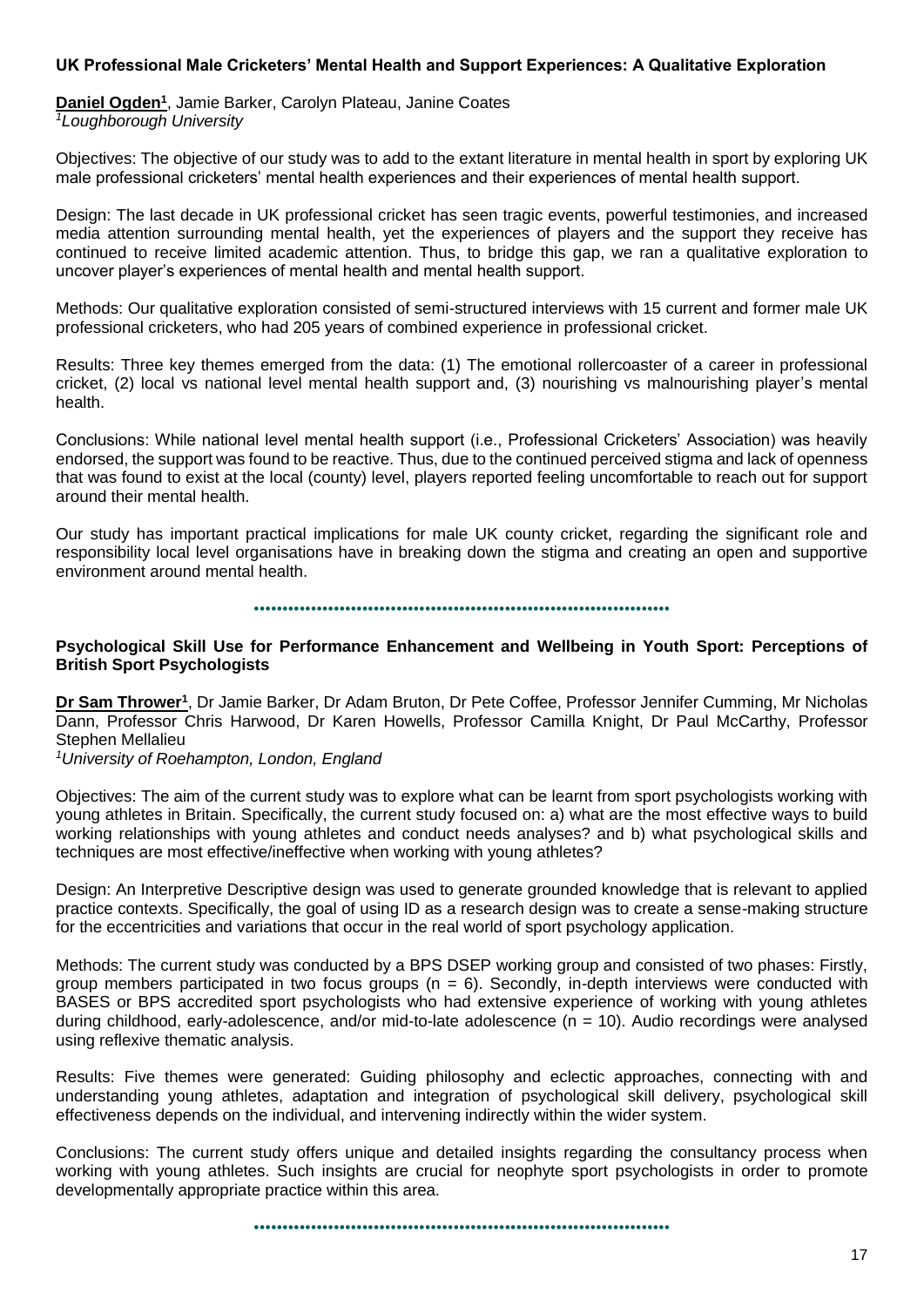# **Symposium Abstract - Tuesday 30th November 2021**

## **Symposium: Social Identification and Group Membership**

#### **Identity Leadership and Transformational Leadership in Sport: A Systematic Review**

**Mr Steafan Deery**, Dr Kyle Paradis, Dr Lee-Ann Sharp, Dr Noel Brick *<sup>1</sup>Ulster University, Jordanstown, N Ireland*

Purpose: To conduct a systematic review of identity leadership and transformational leadership in sport and their respective antecedents and consequences.

Background: Research on transformational leadership in sport psychology has been associated with better team functioning, greater athlete motivation, improved well-being, stronger team cohesion, and better team performance. Identity leadership research also highlights that groups with more strongly identified members perform better and strongly held social identities can protect and promote athletes' well-being.

Methods: Following PRISMA-P 2020 guidelines and MMAT, a systematic search of electronic databases (SportDiscus, Scopus, Science Direct, Web of Science, PsychArticles, and PsychInfo) returned 3342 papers. Inclusion criteria required research to be peer-reviewed, original studies published in English, examining transformational or identity leadership through athletes and/or coaches in sport, published or in press before August 31, 2021. Following initial screening, 90 studies were selected for full text review.

Results: Results within the review followed a narrative approach using thematic categories including group dynamics, performance, and well-being to code emerging patterns in study findings such as greater participant effort and performance, team self-efficacy, improved cohesion, increased motivation, higher commitment, shared team leadership, social support, resilience, performance satisfaction, psychological safety, leader trust, influence and intentional mobilization, and a sense of meaning and purpose. Patterns in research designs are also discussed to offer future research directions and areas to target for intervention around leadership development in sport.

Conclusions: This study is the first to synthesise and integrate research from both leadership approaches (identity and transformational) and their respective antecedents and consequences.

•••••••••••••••••••••••••••••••••••••••••••••••••••••••••••••••••••••••••

#### **The role of social support and social identification in challenge and threat responses**

## **Mr Jamie Gillman<sup>1</sup>**

*<sup>1</sup>Staffordshire University*

Purpose: The aim of this presentation is to highlight the effect of social support and social identification on challenge and threat states to better understand the human stress response.

Background: Challenge and threat theories have largely focused on individual differences (e.g., personality) and personal factors (e.g., perceptions of control, self-efficacy, self-esteem) on approach to motivated performance situations (e.g., sporting competition, exams, presentations). Psychosocial factors such as social support and social identification are considered important in the transactional stress process and have an array of reported benefits across physical, psychological and performance related outcomes.

Methods: The current narrative review explores research and theory examining the links between social support and social identification with challenge and threat responses. As such, the presentation will analyse research aligned with recent theoretical conceptions (i.e., the revised theory of challenge and threat states in athletes; Meijen et al., 2020) with a view to advance current understanding of the stress response. In addition, a critical evaluation of this body of work is offered along with avenues for future research.

Conclusions: The findings from the literature highlight the valuable role that social support and social identification can have on challenge and threat responses. For instance, high perceptions of social support coupled with high levels of social identification can be beneficial when individuals are subject to stressful situations. Therefore, when understanding an individual's stress response, research and practice needs to examine the combination of both individual and social factors.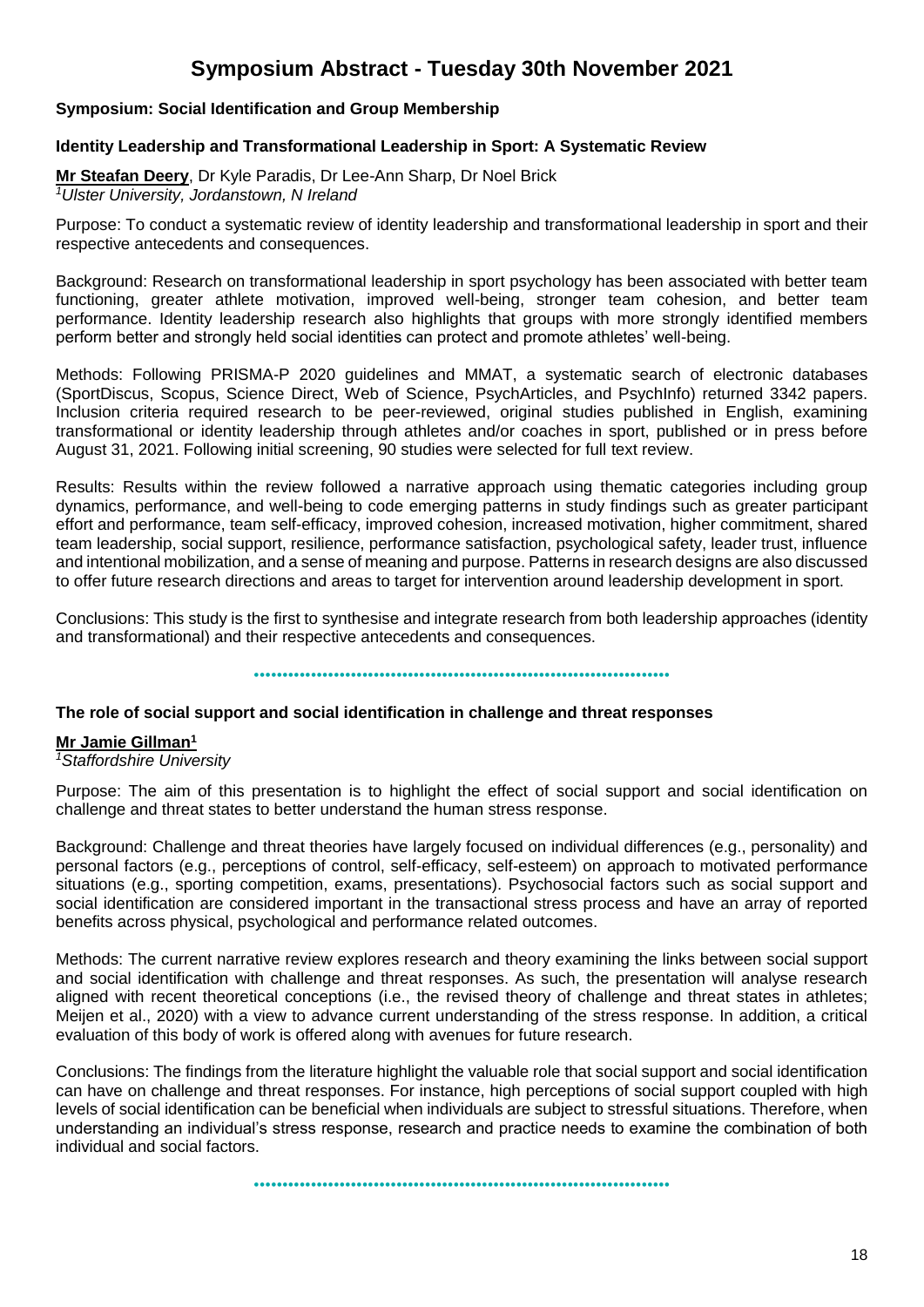#### **Teammates and Rivals: The salience of social identity in rapidly changing group boundaries**

**Miss Zoe Black<sup>1</sup>** , Dr Peter Coffee, Dr Chris Hartley, Dr Kacey Neely *<sup>1</sup>Glasgow Caledonian University* 

Objectives: To investigate how dynamic contexts in sport, such as when teammates in relay events become rivals in singles events, affect the saliency of individuals' social identities (whether they identify as 'We' versus 'Me'), and what impact this has upon psychological and behavioural outcomes.

Design: Data were collected via online and face-to-face semi-structured interviews and then analysed using a qualitative description approach, to provide a straightforward description of the phenomenon.

Methods: Across two studies, the following participants were recruited through purposive sampling: (Study 1) Eight elite swimmers and (Study 2) six elite rugby seven's players and two members of their support team staff.

Results: Both studies concluded that the context (nature of competition and sport type) affected athletes' salient social identity and respective behaviours such that, when the shared social identity as teammates was salient, individuals cooperated, displayed helping behaviour and perceived an increase of social support. Conversely, when the individual identity was salient, individuals perceived their teammate as a rival and there was a reduction in perceived social support. Having other shared social identities (friendships) facilitated the transitioning process between identities as teammates and rivals.

Conclusions: During the period whereby individuals' transition from teammate to rival, group dynamics face increased risk of disruption. Sharing multiple group memberships and shared social identities protected individuals from the negative consequences of rivalry. Implications are discussed for how coaches and sport psychology practitioners can help develop multiple group memberships and shared social identities to protect transitioning teammates and rivals.

•••••••••••••••••••••••••••••••••••••••••••••••••••••••••••••••••••••••••

**The influence of identity leadership principles on followers' challenge and threat states and motor performance**

#### Mr Anthony Miller<sup>1</sup>, Dr Matthew Slater<sup>1</sup>, Dr Martin Turner<sup>2</sup>

<sup>1</sup>**Staffordshire University, Stoke-on-Trent, United Kingdom, <sup>2</sup>Manchester Metropolitan, Manchester, United** *Kingdom*

Objectives: It has been theorized that a follower can draw upon support from individuals they identify with when approaching competitive situations to improve psychophysiological challenge states, and performance potential. As such, we examine how perceptions of identity leadership influence resource appraisals, cardiovascular reactivity, and performance in a pressurised motor task across two laboratory experiments.

Design: In Study 1, a within-subjects double-blind experimental design with two conditions was adopted: identity leadership (IL) vs no identity leadership (no IL). In Study 2, 120 participants completed a 2 (identity leadership: IL vs. no IL) X 2 (appraisal: challenge vs. threat) between-subjects double-blind experimental design.

Methods: In Study 1, 80 participants participated in two leadership conditions a week apart, completed a motor performance task, and completed psychophysiological measures. In Study 2, 120 participants participated in one leadership condition, a motor performance task and psychophysiological measures.

Results: Study 1 and 2 indicated that when instructions align with identity leadership principles (vs. not), followers reported greater resource appraisals to, challenge cardiovascular reactivity to, and motor performance within a motivated performance situation. In addition, Study 2 identified that leaders using challenge (vs. threat) instructions led to challenge cardiovascular reactivity on approach to competition.

Conclusions: Advancing leadership and stress theory, we provide evidence that perceived identity leadership is salient for followers' resource appraisals, cardiovascular reactivity, and motor performance.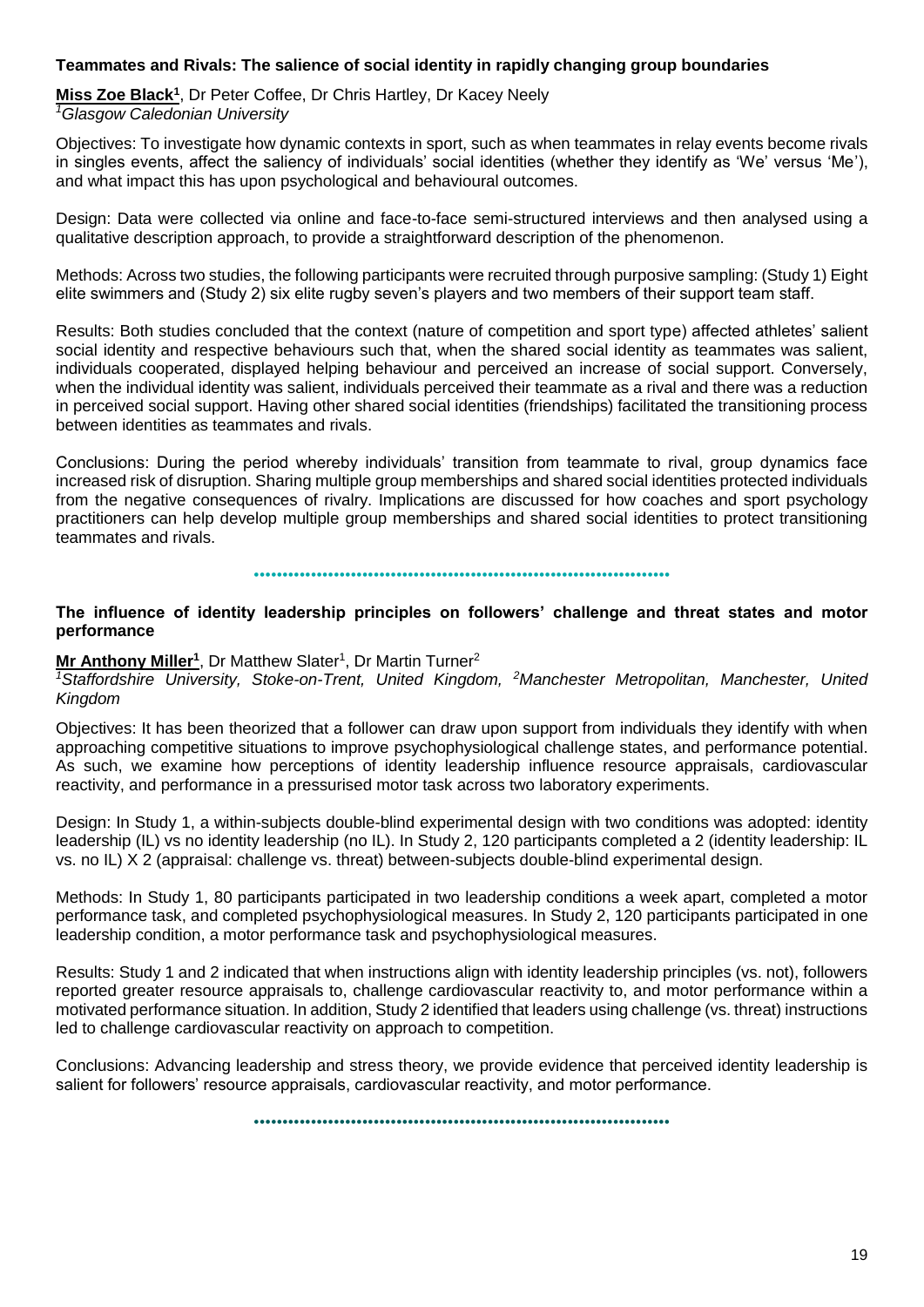# **Workshops Abstract - Tuesday 30th November 2021**

## **Psychological safety: Finding its place in sport**

## **Mr Michael Cooke**, **Dr. Kyle Paradis**, **Dr. Lee Ann Sharpe**, **Dr. David Woods**, **Dr. Mustafa Sarkar**

Background: An environment where an individual perceives they can express themselves without fear of negative consequences to self-image, status, or career, is characterised by psychological safety. Despite much of the literature emerging from business contexts, psychological safety may prove to be a productive avenue for thriving research in sport. Recent research demonstrates that psychological safety serves as a mediator between identity leadership and two subsequent pathways: (1) a team-oriented pathway whereby psychological safety inspired good teamwork, fostering team resilience and, in turn, enhancing athletes' satisfaction with their team's performance; and (2) an individual-oriented pathway wherein psychological safety buffered against athletes' burnout, thereby enhancing their well-being.

Key Points: As psychological safety is likely influenced from leadership of the group and the social environment, the objective of the workshop is to further explore and discuss the concept of psychological safety in a sporting context and its antecedents and consequences. The workshop aims to create dialogue on the following concepts: 1) current perceptions of psychological safety, its antecedents, and its outcomes in sport, 2) the potential domain sport specific nature of psychological safety, and 3) future research directions and implications for applied practice.

Conclusion: The workshop encompasses a series of interactive activities, whereby small groups of delegates discuss, contextualize, and offer feedback on the aforementioned concepts and themes. Delegate interaction and involvement is strongly encouraged throughout, with many opportunities to contribute to the discussion on psychological safety in sport.

Finally, empirical and practical examples of best practices for enhancing psychological safety are discussed.

#### •••••••••••••••••••••••••••••••••••••••••••••••••••••••••••••••••••••••••

#### **Compassion through Action: Challenging Inequality in Sport and Exercise Psychology**

Dr Emily Pattinson<sup>1</sup>, Moira Lafferty, Daniel Brown, Vaithehy Shanmuganathan-Felton, Jenny Meggs, Laura Kiemle-Gabbay, Emily Stout, Lloyd Emeka, Louise Byrne, Jodine Williams *<sup>1</sup>Newcastle University*

Background: An individual's identity and background significantly impact their experience the world, however the importance of intersectional experience is often overlooked in sport and exercise psychology. Recent events such as COVID-19 and the Black Lives Matter movement have brought to the forefront the true impact of inequality in our society and created heated debate around the subject of equality. A recent study by the DSEP ED&I working group explored the ED&I experiences, perceptions, and training needs of those working or studying sport and exercise psychology.

Key Points: This workshop aims to bring together those voices and stories to provide a practical, interactive session with real life scenarios in sport and exercise psychology. The session aims to go beyond the basic awareness model and present practical examples to facilitate discussion and empower attendees to build the skills to recognise inequalities, respond appropriately and reduce discrimination in all its forms to drive cultural change in a meaningful way.

Conclusions: The workshop will cover key aspects of ED&I relevant to Sport and Exercise Psychology, along with covering basic legislation and support structures in place to protect athletes and practitioners. Attendees will also have the opportunity to reflect on their own knowledge and experiences in a non-judgemental space. At the end of the workshop it is expected attendees will have a more in-depth understanding of ED&I and how they can apply this to their workplace and personal development to facilitate meaningful inclusion for all.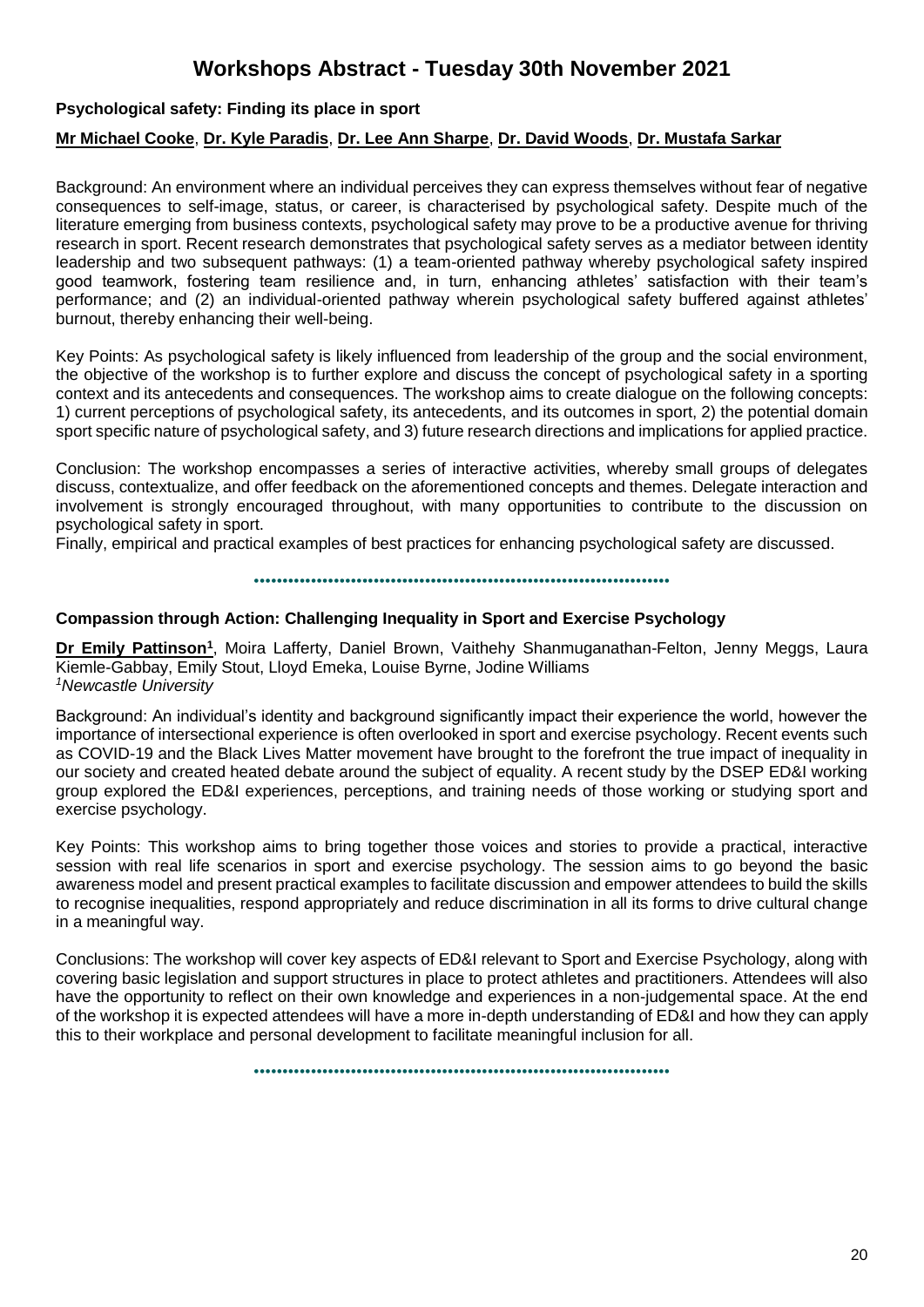# **Oral Presentation Abstracts - Tuesday 30th November 2021**

Alphabetical by presenting author

### **Enhancing Parental Support in Youth Sport in the 21st Century: A Systematic Review of Parent-Education Programs**

Miss Shannon Burke<sup>1</sup>, Dr. Lee-Ann Sharp<sup>1</sup>, Dr. David Woods<sup>1</sup>, Dr. Kyle Paradis<sup>1</sup>

*<sup>1</sup>School of Sport, Faculty of Life and Health Sciences, Ulster University, Shore Road, Newtownabbey, Northern Ireland*

Purpose: There were two primary components of interest for this systematic review, which sought to examine aspects of parent-education program design. These components were (1) the theoretical underpinnings of parenteducation programs in youth sport, and (2) the design processes for parent-education programs in youth sport.

Background: Recent developments in the area of parental involvement in youth sport have seen the introduction of parent-education programs, which aim to provide an appropriate avenue to promote healthy parental involvement, facilitate adaptive athlete outcomes, and help to relieve stressors placed on parents. However, to date the theoretical underpinnings and design processes utilised in such programs has received scant examination.

Methods: Following PRISMA guidelines, an electronic search was carried out in four pertinent sport and exercise psychology databases. Further, reference lists of eligible papers were also searched to identify any additional relevant articles. Retrieved papers (2,822) were subject to title and abstract screening. Following, 60 full-text articles were assessed for eligibility by the research team.

Conclusions: 12 articles met the inclusion criteria. An examination of underlying theoretical frameworks revealed only five studies (42%) explicitly stated how theory informed their interventions. Future researchers should consider adopting explicit use of behaviour change theories when designing parent-education programs. Further, seven studies (58%) implemented a short, one-off education workshop, with limited opportunities for parentpractitioner interaction. Complementing the utilisation of behaviour change theories, researchers should move towards developing and implementing longitudinal programs, with multiple sessions and forums, in addition to long-term follow-up support, to advance research in this area.

•••••••••••••••••••••••••••••••••••••••••••••••••••••••••••••••••••••••••

## **A Qualitative Investigation of Teachers' Perspectives on Life Skills Development in Physical Education**

#### **Dr Lorcan Cronin**, Ms Rebecca Greenfield, Dr Anthony Maher

*<sup>1</sup>Edge Hill University, Ormskirk, United Kingdom, <sup>2</sup>Edge Hill University, Ormskirk, United Kingdom, <sup>3</sup>Leeds Beckett University, Leeds, United Kingdom*

Objectives: Recent studies have highlighted how PE can enhance students' life skills, yet little is known about how students develop their life skills in PE and transfer such skills to other areas of their life. Therefore, the objectives of this study were to explore: 1) What life skills students develop in PE, 2) How these life skills are developed in practice, and 3) Do these life skills transfer to other life domains.

Design: A qualitative methodological design consisting of in-depth semi-structured interviews was employed to obtain detailed insights from PE teachers experiences.

Methods: Audio-recorded interviews lasting an average of 40 minutes were conducted with 11 teachers (Mean age = 37.9 years; Teaching experience = 14.1 years) from the northwest of England. The interviews were transcribed verbatim and thematic analysis using NVivo software was conducted to analyse the data.

Results: Six key themes emerged from the thematic analysis: 1) the key life skills developed through PE (e.g., teamwork, communication, leadership, & resilience), 2) the importance of life skills for differing students, 3) considering student's individual needs when teaching life skills, 4) practical strategies for life skills development (e.g., explicit & implicit learning, teachable moments, & role modelling), 5) the transferability of life skills to other domains (e.g., schoolwork & home life), and 6) key barriers to life skills development (e.g., time constraints & an exam focus).

Conclusions: The findings provide key insights into how teachers value life skills and support their development and transfer to other areas of student's lives.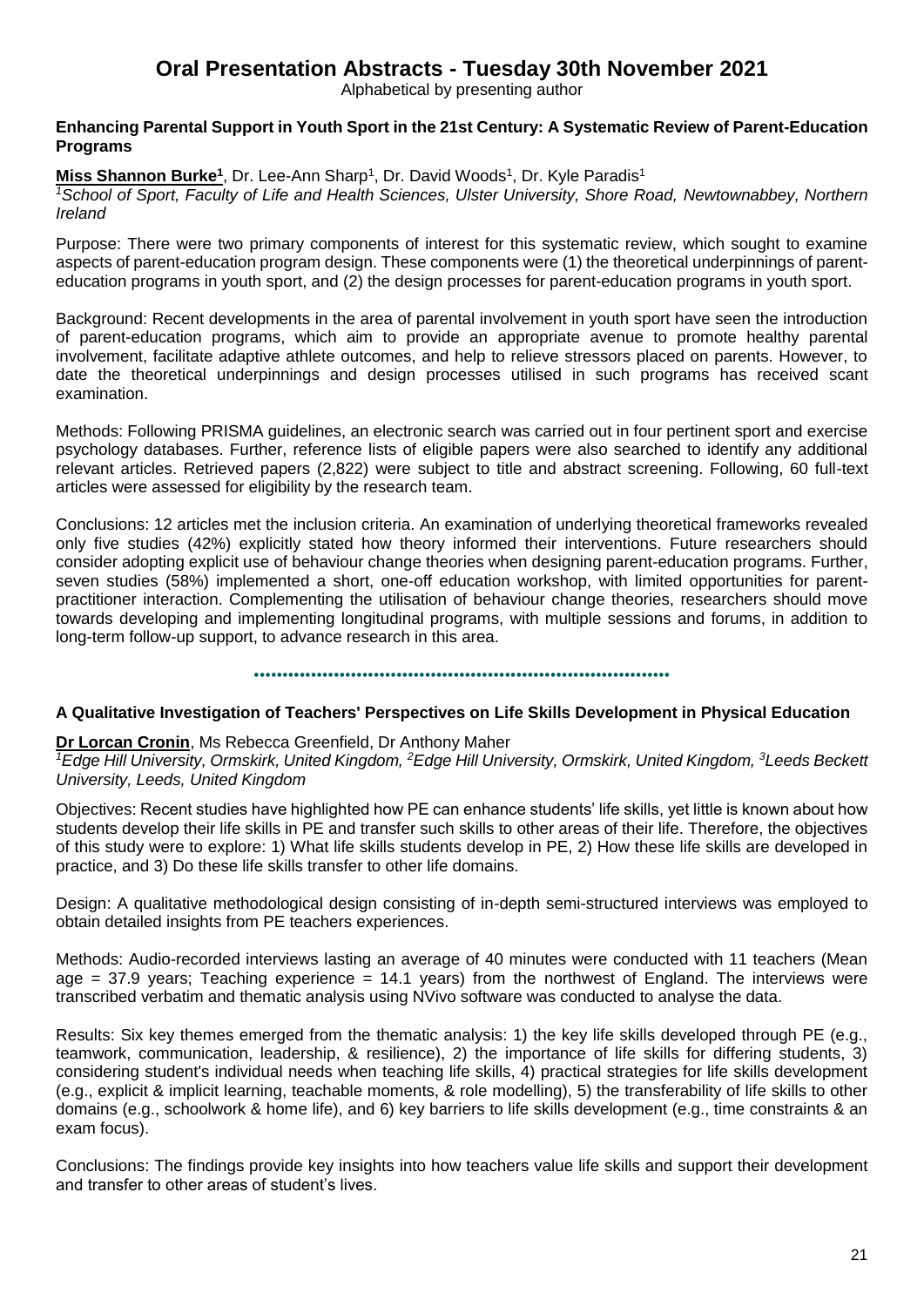#### •••••••••••••••••••••••••••••••••••••••••••••••••••••••••••••••••••••••••

#### **Exploring transplant recipients lived experience of sport participation and well-being: a qualitative study**

**Miss Sarah Findlay<sup>1</sup>** , Dr Elaine Duncan<sup>1</sup> *<sup>1</sup>Glasgow Caledonian University, Glasgow, Scotland*

Purpose: Sport is thought to increase well-being, however, there is limited research exploring the effects of sport on the well-being of transplant recipients. The purpose of this study was to explore transplant recipient's lived experience of sport and how this might affect their psychological and social well-being.

Design/ background: The study design was underpinned by humanism, emphasising individuality and uniqueness of experience. Therefore, a qualitative approach was adopted to address the research aims.

Methods: Participants were required to meet a range of inclusion criteria such as having taken part in the World, European or British Transplant Games and being in a stable condition following solid organ transplantation. Four transplant athletes' (2 male, 2 female) were recruited through self-selection in response to an advert posted on Transplant Sport UK's official Facebook page. Qualitative data was collected using semi-structured interviews to allow for deep exploration of participants' experiences. All interviews were recorded and transcribed verbatim before being analysed using thematic analysis.

Results: Three main themes of 'gratitude and sense of obligation', 'psychological impact of sport' and 'impact of sport on social well-being' emerged from the data. The findings are discussed in relation to existing research of sport, well-being and transplant recipients.

Conclusions: Therefore, the study provides the first in-depth insight into transplant athletes' lived experiences of sport, using a participant-led interview style. Thus, addressing a gap in the literature and highlighting the holistic psychological benefits of sport for transplant recipients.

•••••••••••••••••••••••••••••••••••••••••••••••••••••••••••••••••••••••••

#### **Anti-Doping and the Influence of the Performance Team in Rugby League and Union**

**Mr Justin Hall<sup>1</sup>**, Dr Laurie Patterson<sup>1</sup>, Professor Susan Backhouse<sup>1</sup> *<sup>1</sup>Leeds Beckett University, Leeds, United Kingdom*

PURPOSE: To explore the anti-doping influence of support staff in elite rugby.

Background: UK Anti-Doping (UKAD) sanctions and media outlets have reported high incidence of doping violations within rugby league and union. Performance Team staff have an influence on doping attitudes and decision making.

Methods: Semi-structured interviews were conducted with seventeen Performance Team staff (n=9 Strength & Conditioning/Athletic Performance, n=5 Nutritionists, n=2 Physiotherapists/Sports Therapists, and n=1 Psychologist) at elite rugby league (n=10) and union clubs (n=7). Interview data was analysed using an abductive, reflexive thematic analysis approach (Braun & Clarke, 2006; 2019). Analysis began inductively, before deductively drawing comparisons to Social Identity Theory (Tajfel, 1974; 1979).

Results: Three main themes were constructed from the interview data. Theme 1 depicts the additional burden placed on rugby players to perform through injury and personal problems without complaint. Theme 2 illustrates the significant influence that team culture and social environments have upon player behaviour including substance use. Theme 3 describes the strain that anti-doping places upon the Performance Team staff in elite rugby, including pressure they feel to ensure the players they look after are 'clean'.

Conclusions: This study highlights the need for a more player-centred approach to anti-doping, where vulnerabilities are recognised and addressed via appropriate education and support. This contrasts the prevailing narrative of doping as cheating, addressed via punitive sanctions. The findings further underscore the need to move beyond compliance driven anti-doping approaches to protect the welfare of players and the integrity of sport.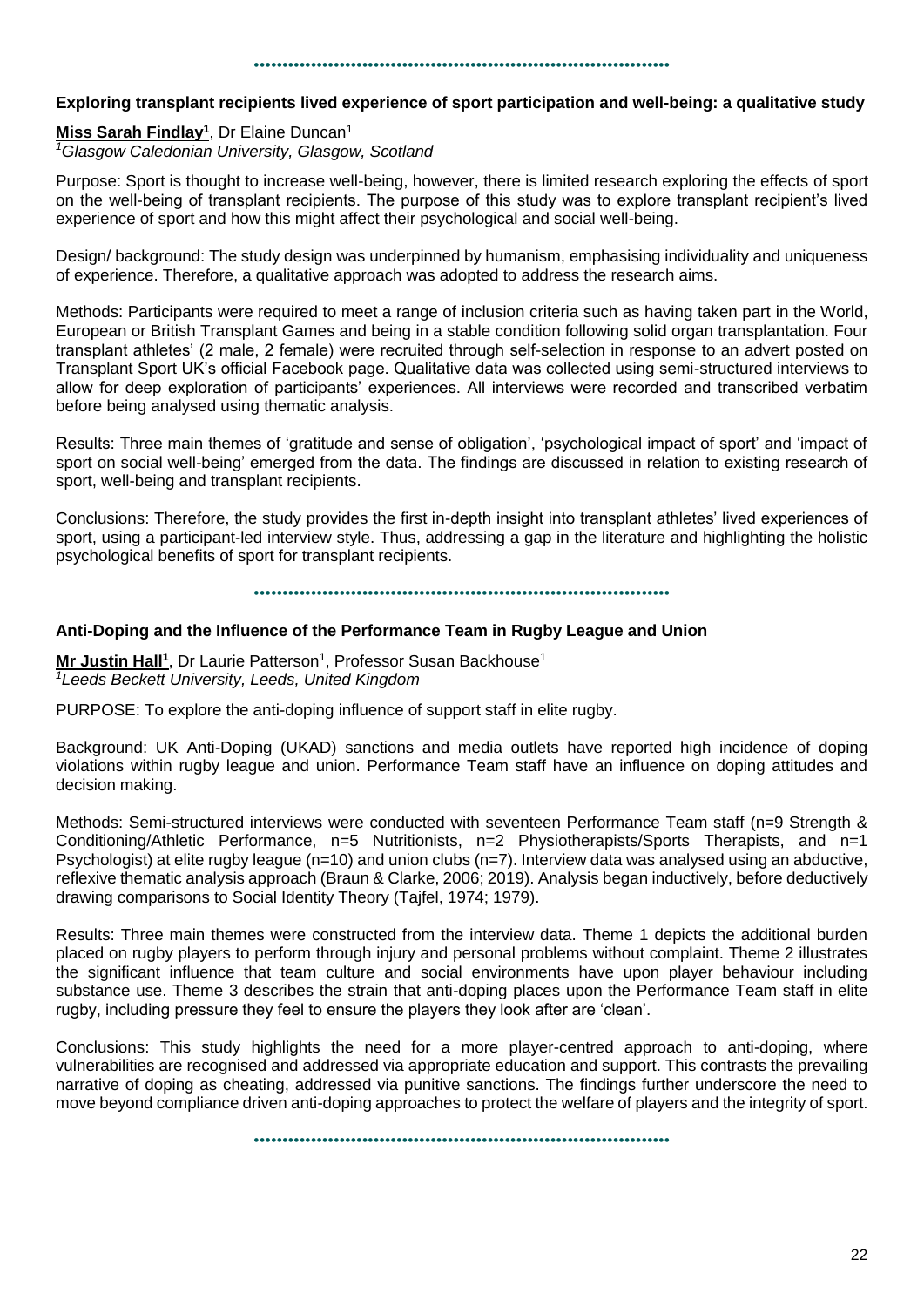#### **Intolerance of Uncertainty as Mediator in The Relationship Between Irrational Performance Beliefs and Mental Health in Sport During The COVID-19 Pandemic**

**Dr Julius Jooste<sup>1</sup>**, Dr Sandy Wolfson, Prof Ankebe Kruger *<sup>1</sup>Northumbria University, Newcastle upon Tyne, United Kingdom*

Background: The termination of organised sport by governments around the world with the outbreak of the COVID-19 pandemic has caused athletes and coaches to experience unprecedented levels of uncertainty, insecurity, and psychological distress.

Objective: This study examined the extent to which irrational performance beliefs and intolerance of uncertainty co-occur to relate to mental health among a sample of athletes and coaches upon their return to sport following COVID-19 restrictions.

Design: The study adopted a single time-point correlational research design using an online Qualtrics survey.

Methods & Results: Despite the parity in views, independent samples t-test results showed three significant differences in the tested variables between athletes and coaches, which suggested that athletes are more likely to entertain depreciatory thoughts, and react more aversively to uncertainty, while coaches reported a better mental health state. Pearson's correlation analysis confirmed a significant positive relationship between composite irrational performance beliefs and intolerance of uncertainty scores, with both these variables being inversely related to mental health. Results from a simple atemporal mediation analysis verified that intolerance of uncertainty fully mediated the adverse influence of irrational performance beliefs on mental health.

Conclusion: Practitioners within the framework of Rational Emotive Behaviour Therapy are recommended exploring their orientation of changing irrational beliefs aligned to sport clients' perceptions and tolerance of uncertainty through the inclusion of emotion-focused cognitive therapy techniques. Findings may help sport psychology practitioners to better understand the significance of clients' dispositional reactions towards uncertain situations in their endeavour to promote mental health and well-being in sport.

•••••••••••••••••••••••••••••••••••••••••••••••••••••••••••••••••••••••••

**The association between being physically active in childhood/adolescence and depression, anxiety, and well-being across the lifespan: a systematic review**

**Mr Chris Knowles<sup>1</sup>, Dr Kyle Paradis<sup>1</sup>, Dr Gavin Breslin<sup>2</sup>, Dr Angela Carlin<sup>3</sup>, Dr Stephen Shannon<sup>3</sup>** <sup>7</sup>*School of Sport, Ulster University, Belfast, United Kingdom, <sup>2</sup><i>School of Psychology, Ulster University, Coleraine, United Kingdom, <sup>3</sup>School of Sport, Ulster University, Londonderry, United Kingdom*

Purpose: To be the first systematic review to synthesise evidence for a longitudinal association between different types and domains of childhood or adolescent physical activity, and mental health outcomes across the lifespan.

Background: Twenty-Eight percent of the global population are insufficiently active. Physical activity can improve well-being and reduce symptoms of depression and anxiety – two leading contributors to the global burden of disease. Exercise psychology often focuses on the acute effects of physical activity, or short-term mental health outcomes spanning several hours to weeks. However, recent evidence has emerged suggesting that physical activity in childhood or adolescence may be associated with mental health outcomes (both positive and negative) several years in the future.

Methods: The review protocol was registered with PROSPERO (CRD42021242555). Included studies had prospective, quantitative designs wherein physical activity was measured aged 5-17 years with follow-up measures of depression, anxiety, and/or well-being recorded at least 12-months later. Systematic searches of CINAHL, Medline, PsycInfo, and Scopus returned 19,446 articles. After standardised screening, 501 were full text reviewed by two independent reviewers. A high level of heterogeneity was present throughout screening hence, a narrative review (following the SWiM guidelines) has been selected as the most appropriate means of data synthesis. The GRADE framework is being followed to assess the quality of the evidence.

Conclusions: Prospective findings may have implications for public health by highlighting the extent to which youth physical activity is a viable means of mental health support not only in the short-term but across the lifespan.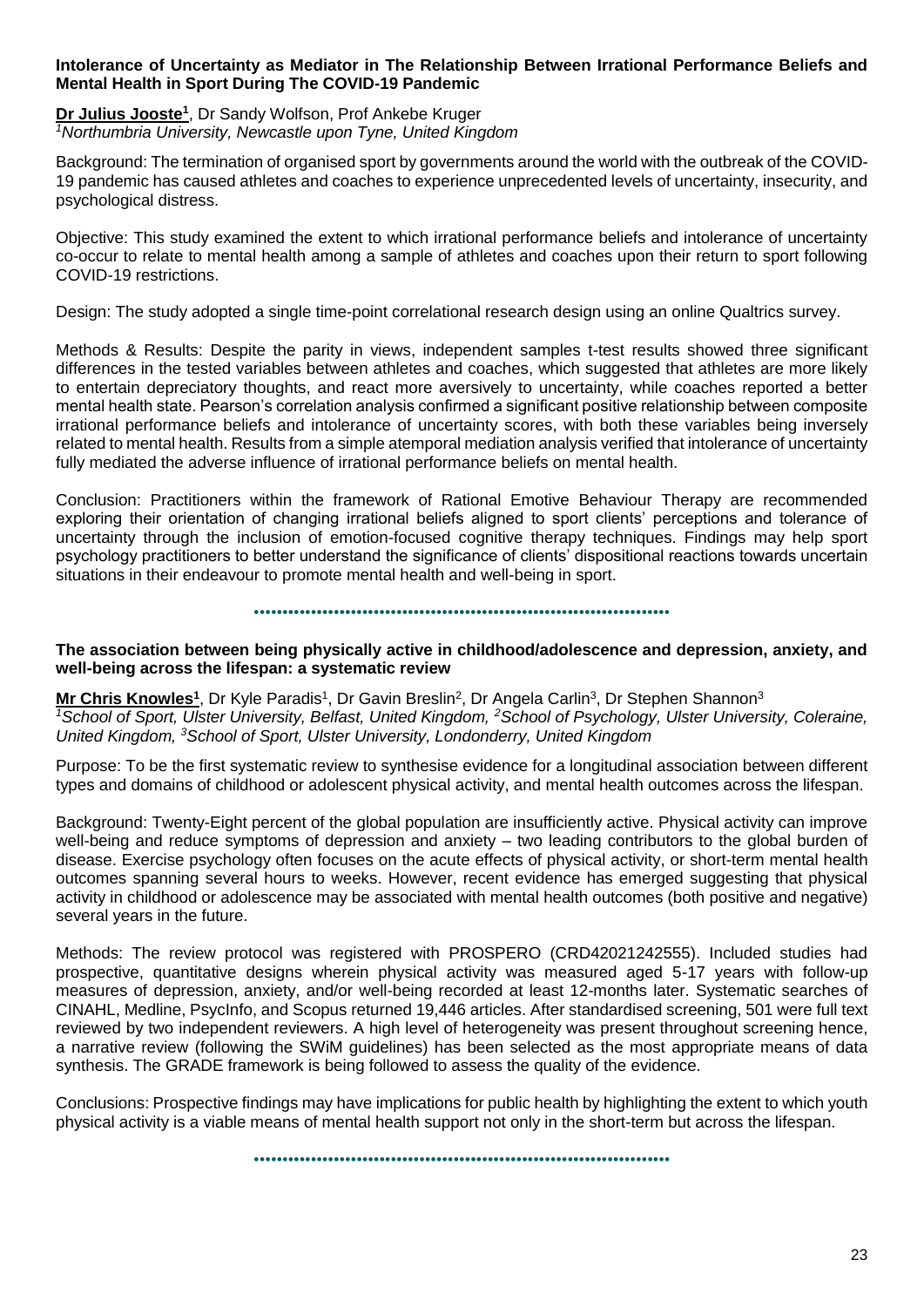#### **How Do New Runners Maintain Their Running, and What Leads to Others Stopping? A Longitudinal, Qualitative Exploration of New Runners' Experiences**

**Dr Alister McCormick<sup>1</sup>, Pille Pedmanson<sup>1</sup>, Kass Gibson<sup>1</sup>, Paula Watson<sup>2</sup>, Ben Jane<sup>1</sup>** *<sup>1</sup>Plymouth Marjon University, Plymouth, UK, <sup>2</sup>Liverpool John Moores University, Liverpool, UK*

Objectives: While running is associated with many benefits, exercise adherence is an issue facing the profession. We aimed to understand and interpret the experiences of new runners and answer the question, "What experiences explain how new runners maintain their running or explain why they stop?".

Design: Longitudinal qualitative study.

Methods: Twenty people (all British, 14 female, 6 male) who were either new or returning to running were interviewed up to five times (65 interviews in total) about their experiences, with the time between the first and final interview ranging from 40 to 389 days (M = 197, SD = 91). Nine observations were conducted at a Couch to 5K programme, and six participants completed diaries. A reflexive thematic analysis was used to construct themes, structured and synthesised using the metaphor of a person running to an uphill destination.

Results: Motivational factors, barriers, and external support continuously and dynamically varied, much like the motivation, hill incline, and head/tail wind of a person running uphill, with a steep increase in incline captured by 'life getting in the way'. The journeys of some were characterised by a greater incline and less tail wind, reflective of social inequalities relating to gender, motherhood, disability, and health. The nature of the runner's 'why' was useful for interpreting the time course of their experience, with reasons tied to enjoyment, identity, and values supporting runners in overcoming greater adversity.

Conclusions: The implications for group-level and individual interventions, using a novel intervention structure based around our metaphor, are discussed.

•••••••••••••••••••••••••••••••••••••••••••••••••••••••••••••••••••••••••

#### **Heightened interoceptive awareness in gym goers with symptoms of muscle dysmorphia**

**Mr Jack Mitchell**, Dr Katherine Reed, Dr Helge Gillmeister *<sup>1</sup>University Of Essex, Colchester, United Kingdom*

Objectives: The pursuit of lean hyper-muscular bodies can lead many to engage in extreme diet and exercise regimes, often resulting in steroid use and development of muscle dysmorphia. Muscle dysmorphia is characterised by extreme body dissatisfaction that leads to compulsive behaviours to attain the ideal body shape. This research sought to investigate the relationship between interoceptive awareness, muscle dysmorphia symptomology, body dissatisfaction, muscularity-oriented eating and supplement use in in resistance-training gym goers.

Design: Online questionnaire-based study. Inclusion criteria: Adults (18-65 years), resistance-training gym-goers. Total of 122 participants.

Methods: Scales included: Muscle Dysmorphic Disorder Inventory, Body Perception Questionnaire, Muscle-Oriented Eating Test.

Results: Gym-goers interoceptive awareness was significantly predicted by the collective effect of muscle dysmorphia symptomology, body dissatisfaction, muscularity-oriented eating, age and supplement use (F(6,95) = 4.87, p = .001, r2 = .24). Increased resistance training positively correlated with interoceptive awareness (r(118)  $= .42$ , p <  $.001$ ), body dissatisfaction (r(118) =  $.21$ , p =  $.023$ ), muscularity-oriented eating (r(105) =  $.29$ , p =  $.003$ ), and supplement use  $(r(110) = .36, p < .001)$ .

Conclusions: These initial findings represent the first direct demonstration that increased muscle dysmorphia symptomology systematically relates to increased interoceptive awareness. Unlike previous research, which has linked eating disorder symptomology and negative body image with lower interoceptive awareness, our study shows the opposite in resistance training gym goers: a greater engagement with one's body can lead to heightened interoception. These findings may contribute to muscle dysmorphia diagnostic criteria that are distinct from other body image related disorders.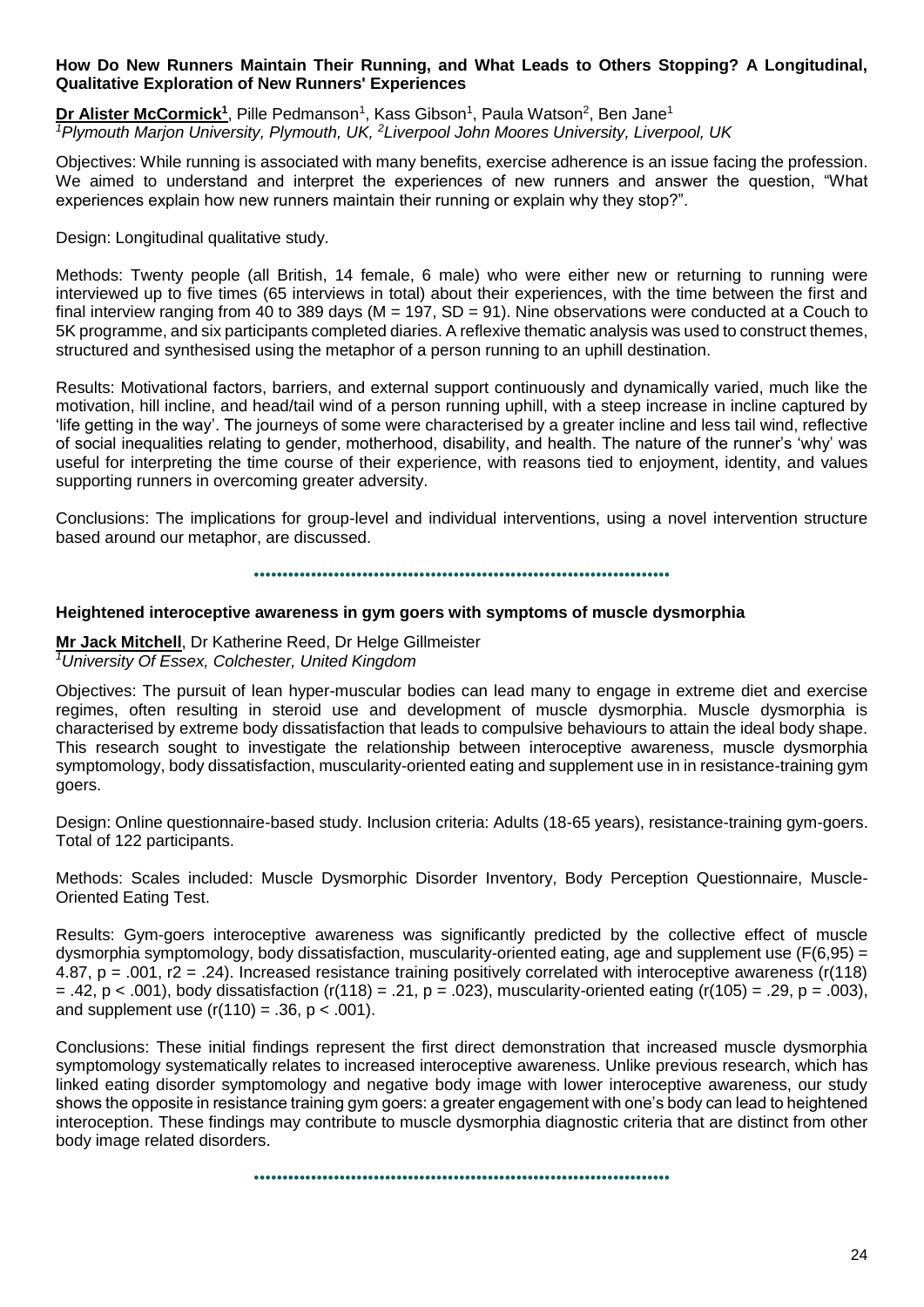## **A Qualitative Analysis of a Successful Paralympic Performance Culture**

**Ms Athina Papailiou<sup>1</sup>**, Carolyn R. Plateau<sup>1</sup>, Hugh Gilmore<sup>2</sup>, Jamie B. Barker<sup>1</sup>

<sup>1</sup>*Loughborough University, Loughborough, United Kingdom, <sup>2</sup><i>English Institute of Sport, Manchester, United Kingdom*

Purpose: The purpose of our study was to extend the literature on organizational culture in parasport by examining a successful parasport team's culture development, team culture, and impact on the team.

Background: Organizational culture in sports has been examined in the past and has been found to contribute to wellbeing, performance, and overall success. Although there is a variety of aspects that are considered important for a positive culture in able-bodied sport teams, little is known about the culture's development within parasport settings.

Methods: We used a descriptive case study approach, which allowed an in-depth exploration of how the team culture developed, the relevant mechanisms and the impact on the team. Repeated semi-structured phone interviews were conducted which offered opportunities for building rapport, clarification, and elaboration of interesting aspects.

Conclusions: The results revealed that culture development was linked to a facilitative leadership and the availability of important resources, that supported the team to create their shared values and mechanisms, including a behavioral framework and other visual objects. These components were considered important to maintain their agreed culture over time and to benefit the team's wellbeing, progress, and cohesion. Our study offers insight regarding culture development in parasport and practical implications for managers and practitioners, including: (1) the use of facilitative leadership practices and providing decision-making opportunities to the team, (2) the use of sport psychologists as facilitators during the culture's development and as role models by being part of the culture, and (3) the use of a team-led behavioral framework.

#### •••••••••••••••••••••••••••••••••••••••••••••••••••••••••••••••••••••••••

**The potential for supervised practice at MSc level: reflections from the HERizon physical activity intervention for adolescent girls**

**Dr Paula M Watson<sup>1</sup>, Emma S Cowley<sup>1</sup>, Laura Carey<sup>2</sup>** *<sup>1</sup>Liverpool John Moores University, <sup>2</sup>Sheffield Hallam University*

Purpose: To reflect on an applied MSc placement that involved 1-to-1 physical activity behaviour change support for adolescent girls (HERizon), highlighting strengths and considerations when undertaking supervised practice at MSc level.

Background: The BPS recommends limiting practical activity of MSc students to education rather than intervention, and avoiding 1-to-1 support. Within an appropriately supervised environment however, applied placements at MSc have potential to provide a "safe" introduction to 1-to-1 consultations and equip students with the foundational skills for stage 2 (or equivalent) training.

Methods: HERizon aimed to support adolescent girls (aged 13-16 years) to become more physically active, through 12 weeks of 1-to-1 online behaviour change support. HERizon was delivered by MSc placement students (n=7) and stage 2 trainees (n=5), under the coordination of a PhD researcher and supervision of an HCPCregistered psychologist. Students were trained in counselling skills, mental health awareness, safeguarding, record-keeping and data protection, with structured protocols provided in an intervention manual. Weekly group reflection took place via Zoom, with stage 2 trainees facilitating peer support sessions for MSc students.

Conclusions: HERizon demonstrated how structured, supervised delivery frameworks can provide vital skill development to prepare MSc students for stage 2 training. As well as 1-to-1 counselling skills, students developed a heightened ethical awareness and ability to critically reflect, plus increased competence in dealing with unexpected situations and making appropriate use of supervision. Practical experiences were gained in a safe, supervised environment, that also provided stage 2 trainees with development opportunities in group facilitation and peer support.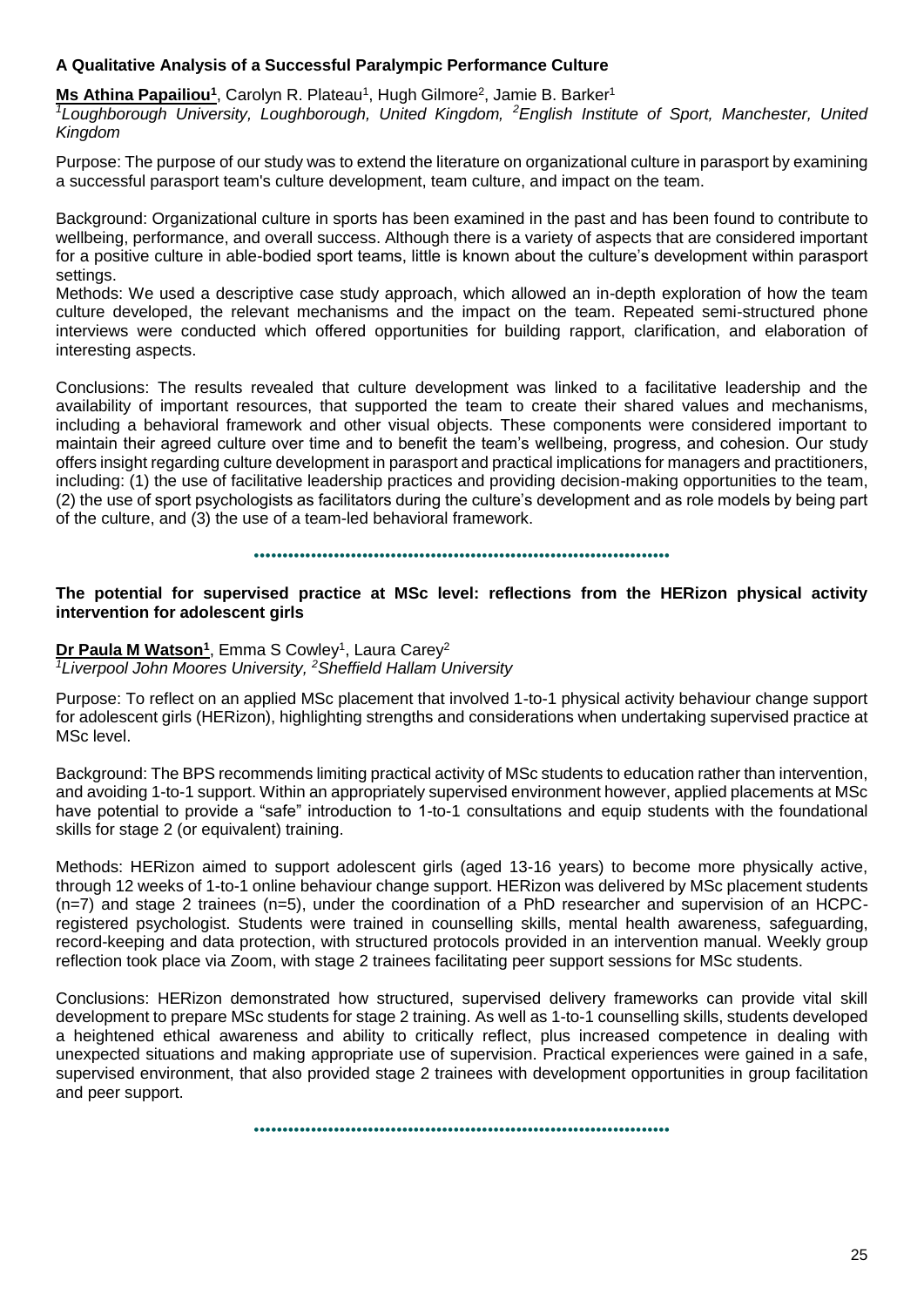#### **Exercise motivation regulation and engagement with fitness social media in young adults: a mixedmethods investigation**

# **Miss Hannah C. Wood<sup>1</sup>** , Dr Paula M. Watson<sup>1</sup>

*<sup>1</sup>Liverpool John Moores University*

Objectives: To examine the relationship between type of exercise motivation (informed by Self-Determination Theory) and engagement with fitness social media (FSM) in young adults.

Design: A mixed method explanatory sequential design was used comprising a cross-sectional questionnaire (phase 1) that informed subsequent semi-structured interviews (phase 2).

Methods: Phase 1 used a causal comparative design to measure the impact of two independent variables (introjected regulation and autonomous motivation) on FSM usage. 152 participants (aged 18-30 years, 84% female) completed a questionnaire measuring exercise motivation (BREQ-3) and FSM usage. ANOVA and Pearson's chi-squared tests were used to investigate relationships between motivation and FSM variables. Phase 2 involved semi-structured interviews with nine purposely selected participants (on the basis of very high autonomous motivation scores in phase 1) to explore their experiences and views of FSM. Interviews were analysed using thematic analysis.

Results: The mean level of autonomous motivation was high across the total sample, with the most highly autonomously motivated individuals unexpectedly showing higher frequency of FSM use and intensity (emotional connectedness). Interview participants (all highly autonomously motivated) reported that FSM was a dangerous place and to navigate it you have to be a critical consumer, although the extent to which individuals were motivated/demotivated by FSM varied.

Conclusions: In this autonomously motivated sample of young adults, FSM use was highest amongst those who had very high autonomous motivation for exercise. Highly autonomously motivated individuals described different motivational responses to FSM, whilst demonstrating a high awareness of how to safely navigate the FSM environment.

#### •••••••••••••••••••••••••••••••••••••••••••••••••••••••••••••••••••••••••

## **Examining the Mechanisms Underlying the Relationships Between Physical Activity, Perceived Stress, Anxiety and Depressive Symptoms in Adolescents**

**Miss Laura Wright<sup>1</sup>**, Dr Jet Veldhuijzen van Zanten<sup>1</sup>, Dr Sarah Williams<sup>1</sup> *<sup>1</sup>University of Birmingham* 

Objectives: Adolescent physical activity is often associated with lower stress and fewer anxiety and depressive symptoms. However, the mechanisms explaining these associations are not fully understood. The present study

examined the indirect relationship between physical activity, stress, and anxiety and depressive symptoms in an adolescent population. It was hypothesised that the relationship between adolescents' physical activity, stress, anxiety and depressive symptoms, would operate through self-esteem, stress appraisals and distress tolerance. Design: A cross-sectional design was employed, and structural equation modelling implemented.

Methods: 293 adolescents (Mage=16.23 (SD=1.41) years), recruited via schools and other youth groups and organisations, completed an online questionnaire pack assessing physical activity, self-esteem, stress appraisals (i.e., perceived resources, challenge and threat appraisals), distress tolerance, perceived stress, and general anxiety and depressive symptoms. Path analysis using AMOS software tested separate hypothesised models for anxiety and depressive symptoms.

Results: Results supported the hypothesised models in which physical activity was associated with higher selfesteem, more adaptive stress appraisals, and higher distress tolerance which were related to lower perceived stress. In turn, lower perceived stress was associated with lower anxiety and depressive symptoms. Models revealed a good fit to the data for both anxiety,  $\chi^2(12)=33.859$ , p =.001, CFI=.980, TLI=.924, SRMR=.029, RMSEA=.079 (90% CI=.048 – .111), and depressive symptoms  $\chi^2(12)=28.900$ , p=.004, CFI=.982, TLI=.933, SRMR=.0361, RMSEA=.069 (90% CI=.037 – .102).

Conclusions: Although the cross-sectional design does not imply causation, findings suggest physical activity may reduce adolescent perceived stress, anxiety, and depressive symptoms through greater self-esteem and more adaptive stress appraisals.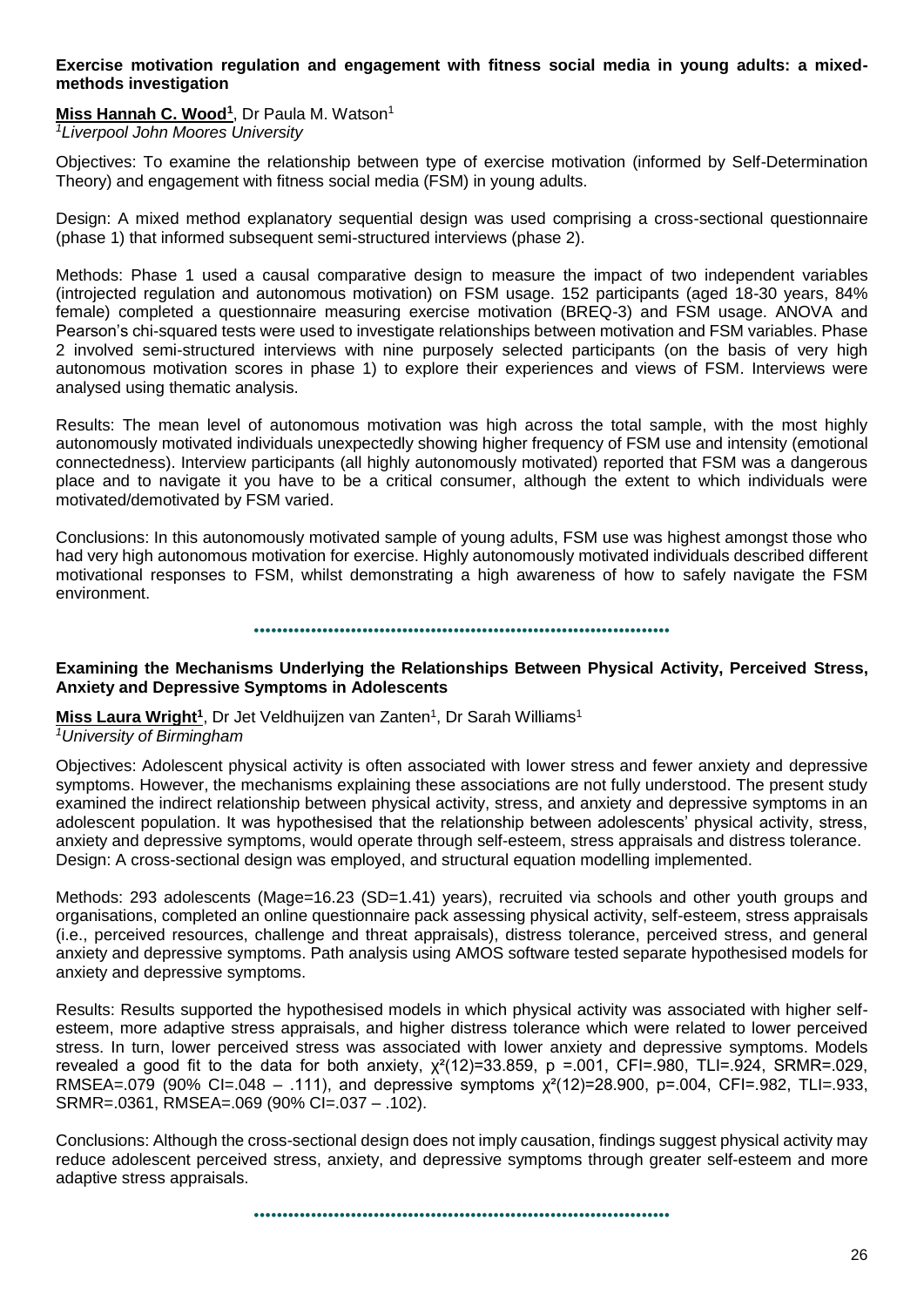# **Five Minute Challenge Presentations - Tuesday 30th November 2021**

Alphabetical by presenting author

## **Having impact, and doing it quickly: The Place of Single-Session Cognitive Behavioural Therapies in Sport Psychology Practice**

## **Dr Darren Britton<sup>1</sup>**, Dr Andrew Wood<sup>2</sup>, Dr Tim Pitt<sup>3</sup>

*<sup>1</sup>Solent University, Southampton, United Kingdom, <sup>2</sup>Manchester Metropolitan University, Manchester, United Kingdom, <sup>3</sup>Mindflick Ltd*

Sport psychologists are often required to work with athletes in situations where time is at a premium (Pitt et al., 2015). Furthermore, sport psychologists frequently report delivering much of their work via 'brief contacts' (Birrer et al., 2012) rather than via multiple sessions in a structured manner. Single-session-integrated cognitivebehavioural therapy (SSI-CBT) presents a structured and efficacious model of practice for those seeking to make an impact in the often time constrained and dynamic setting of elite sport while adopting a cognitive-behavioural approach. Cognitive behavioural techniques and approaches are highly prevalent within sport psychology practice (Hemmings & Holder, 2009), however their is little literature demonstrating how sport psychologists may deliver these interventions briefly within either single session or brief contact. Based on applied practice working with athletes across numerous settings adopting the framework of SSI-CBT, we briefly put forth key points that can help both neophyte and experienced practitioners adopt a 'single-session mindset' to help deliver brief interventions with athletes more effectively. Furthermore, we call for more practitioners to produce research detailing how effective brief interventions are delivered in real-world sporting contexts.

•••••••••••••••••••••••••••••••••••••••••••••••••••••••••••••••••••••••••

## **The Active Gaming Spectrum**

**Mr Sam Kirk<sup>1</sup>** , Dr. Andrew Manley<sup>1</sup> *<sup>1</sup>Leeds Beckett University, Leeds, United Kingdom*

Purpose: The active gaming spectrum (AGS) aims to organise and unify the available technology and terminology in the field of active gaming (AGF).

Background: Active video games, exergames, games for health, motion-based video games, health video games, exercise video games and exertion games, are terms that are often used interchangeably in the literature. Amidst this confusion is a lack of clarity that leads to misinterpretation across the evidence base. When the intention is reducing physical inactivity, sedentary behaviour and BMI, we need to be able to clearly identify, analyse, and compare the differences, benefits, and risks between a video game, a digital game and a physical game. Which with current terminology and multi-disciplinary debate, could all be broadly and incorrectly interpreted as exergames.

Methods: A narrative review was conducted to structure the key terms, technologies, and issues in the literature, while also exploring "if", "how" and "why" these interrelated factors may be problematic. Although the review was not intended to be exhaustive or systematic, it proposes a foundational model to unify, orient and galvanize the AGF.

Conclusions: Solitary researcher and methodological limitations notwithstanding, the resultant AGS structure ranges from fully digital (non-active videogames) to fully physical experiences (sport). Researchers can leverage the AGS to unite and collaborate; building a database of active games to assess, standardise, and disseminate efficacy, engagement, behaviour change capacity, and practicality. Applied practitioners/enterprise can leverage the AGS to identify innovation opportunities, inform intervention design, and collaborate with academia on product development, knowledge exchange, and impact projects.

#### •••••••••••••••••••••••••••••••••••••••••••••••••••••••••••••••••••••••••

## **Unpacking Interpersonal stress and well-being in competitive sport: Confessional tales of a Doctoral Researcher**

**Mr Richard Simpson<sup>1</sup>**, Dr Faye Didymus<sup>1</sup>, Dr Toni Williams<sup>1</sup> *<sup>1</sup>Leeds Beckett University, Leeds, UK*

Purpose: The objectives of this paper are to present a series of tales on how an early-career researcher has started to unpack the underexplored topic of interpersonal stress and well-being in competitive sport.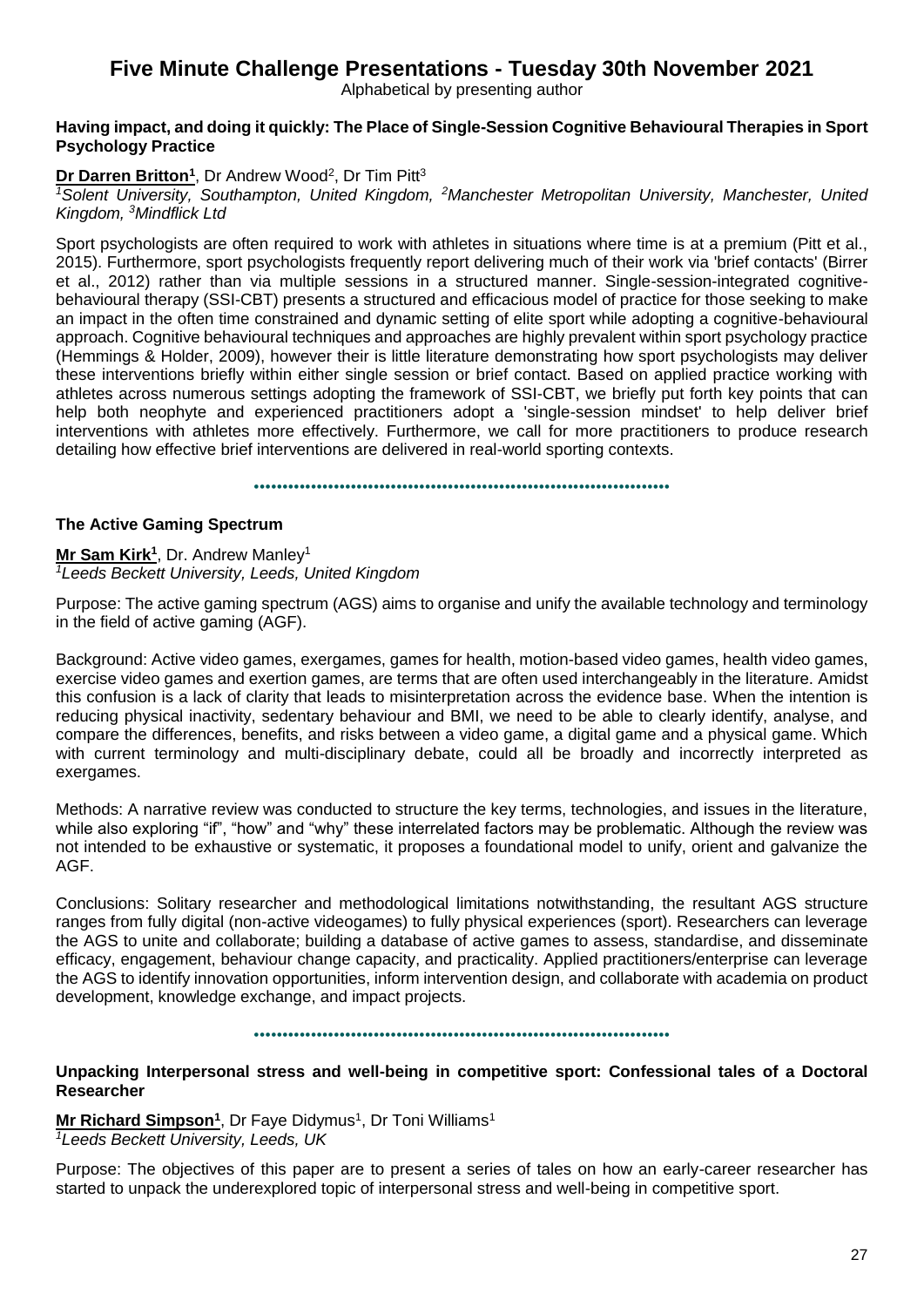Background: Understanding psychological stress and well-being has been a long-standing endeavour for sport psychology researchers, practitioners, and performers. In addition to the copious knowledge accumulated on individual experiences of stress (e.g., stressors, appraisals, emotions, and coping) and its associated outcomes (e.g., well-being), emerging literature has turned to interpersonal psychology (e.g., dyads, contagion). A lens that has progressed conceptual understanding of transactional stress. In doing so, research has unearthed how dyadic (e.g., coach-athlete) and triadic (e.g., coach-athlete-practitioner) relationships are collectively experienced, coped with, and managed by the people within them. Such progress is reflected on herein to synthesize how these concepts have been understood and applied within the research process.

Methods: Through confessional tales, the researcher highlights his first-person experience of the dilemmas, uncertainty, and tensions in exploring interpersonal stress and well-being in sport. These tales unpack the conceptual, methodological, and moral difficulties experienced in the research process and are focused on three key areas: understanding the research landscape, emotional contagion within triadic interviews, and handling counter-transference in research.

Conclusions: In summary, these confessional tales highlight the lessons learned when trying to understand an underexplored research area. Key recommendations are provided for sport psychology researchers and practitioners that reinforces the importance of broadening conceptual and methodological horizons, and in developing greater understanding of interpersonal stress management tools.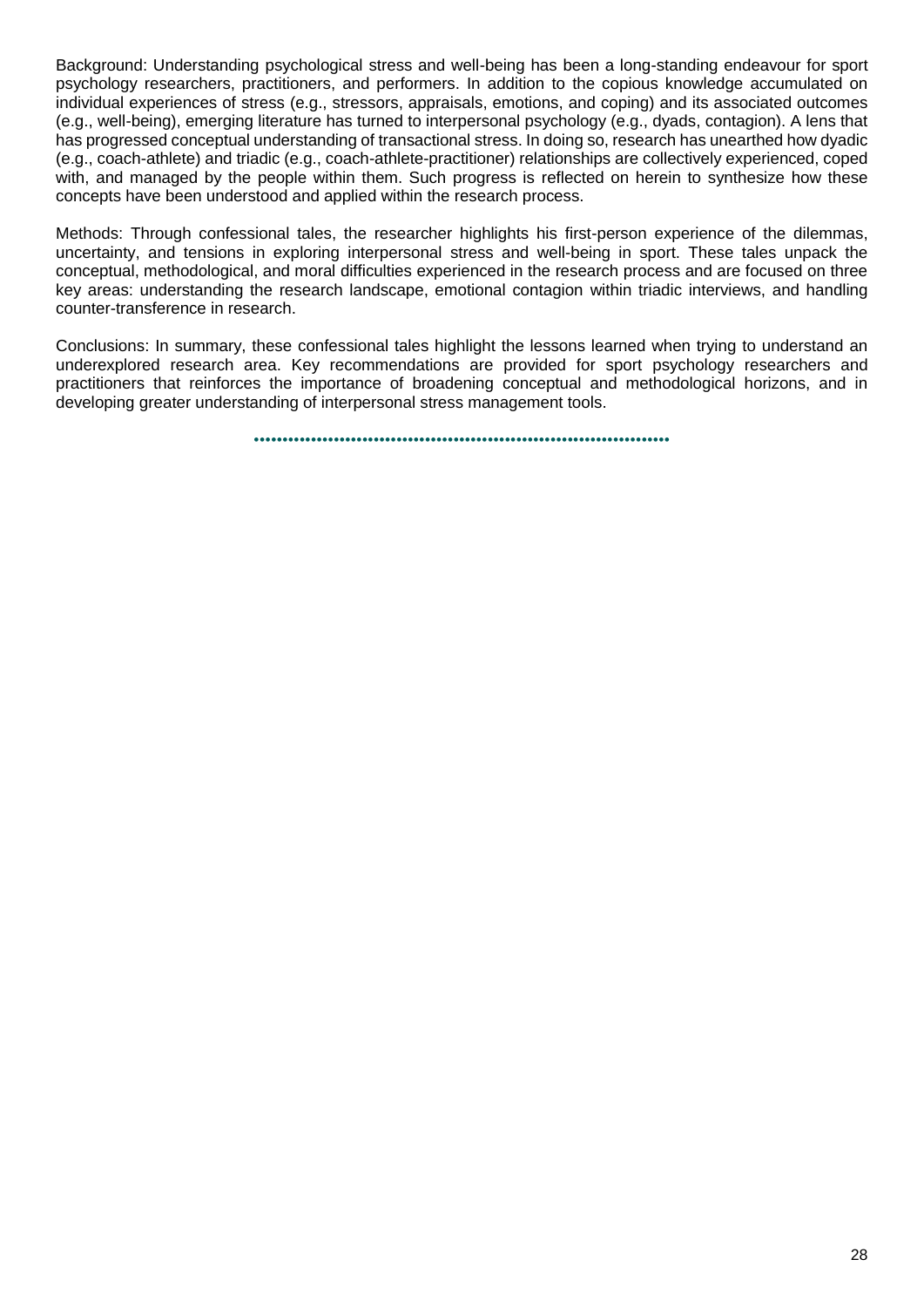# **Poster Abstracts**

#### **The Effects of a Brief Online Rational Emotive Behavioural Therapy (REBT) on Coach Wellbeing and Coaching Effectiveness**

## **Mr Ryan G Bailey<sup>1</sup>** , Dr Martin J Turner<sup>1</sup>

*<sup>1</sup>Manchester Metropolitan University, United Kingdom*

Objectives: Research into the psychology of coaching has been somewhat neglected in comparison to research within the psychological development of athletes. The purpose of the present study was to examine the effects of a brief online Rational Emotive Behavioural Therapy (REBT) programme on coaching wellbeing and effectiveness. This is the first reported application of an REBT programme with coaches. In previous research, mental skills training (MST) programmes have been used to help coaches deal with stressors. However, other methods of behaviour change, such as REBT, have not been explored to date.

Methods: Participants from British Canoeing's coaching staff (n = 4) took part in a three-session REBT programme which comprised of education of the ABC(DE) model of REBT, disputation of irrational beliefs, and the development of new, effective rational philosophies. Each session lasted approximately 30-40 minutes with intermediary homework tasks between sessions. Participants completed four measures (Leadership Scale for Sport, Irrational Performance Beliefs Inventory, Warwick-Edinburgh Mental Wellbeing Scale, and Cognitive Mediation Belief Scale), pre and post-intervention, and at follow-up one month after the intervention.

Results: Following visual inspection of the data (percentage change), it was found that the intervention was successful in improving wellbeing, positive coaching behaviours, emotional and thought control, and reduced irrational beliefs in the first instance.

Conclusions: Long-term effects are less conclusive and require further research to gain added confidence in the findings. Limitations and recommendations for future research are discussed.

#### •••••••••••••••••••••••••••••••••••••••••••••••••••••••••••••••••••••••••

#### **A systematic review of performance and mental health correlates of emotion regulation in sport**

## **Ms Georgia Bird**, Professor Jennifer Cumming, Dr Mary Quinton *<sup>1</sup>University Of Birmingham, United Kingdom*

Purpose: Underpinned by the Process Model of Emotion Regulation and Keyes' two-continuum model of mental health, this systematic review protocol (PROSPERO: CRD42021244876) is designed to synthesise research examining the relationship between athletes' emotion regulation strategy use and indicators of performance, mental health (emotional, psychological, and social wellbeing), and mental illness. The secondary aim is to identify which type of emotion regulation strategy is related to which domain of performance, mental health, and mental illness. Finally, the tertiary aim explores what measures have been used to assess athletes' strategy use. Background: Emotion regulation plays an important role in mental health and illness outcomes but less is known about its use within a sport context beyond performance.

Methods: Key search terms include "emotion regulation", "athlete", and "sport", using Boolean operators. To be included, studies must be quantitative, use emotion regulation as the predictor variable, and explore relationships. Studies will be excluded if they are investigating injured or retired athletes, within the context of COVID-19 confinement, or originate from grey literature. This review follows Preferred Reporting Items for Systematic Reviews and Meta-Analyses (PRISMA) guidelines and conducts quality assessment in line with the National Institutes of Health Quality Assessment Tool for Observational Cohort and Cross-Sectional Studies.

Conclusions: Through narrative synthesis, this review contributes new knowledge on emotion regulation strategies used by athletes and possible correlates of strategy use. It may provide insights into how mental health is promoted in sport and what are the most appropriate methodological measures for strategy use in this context.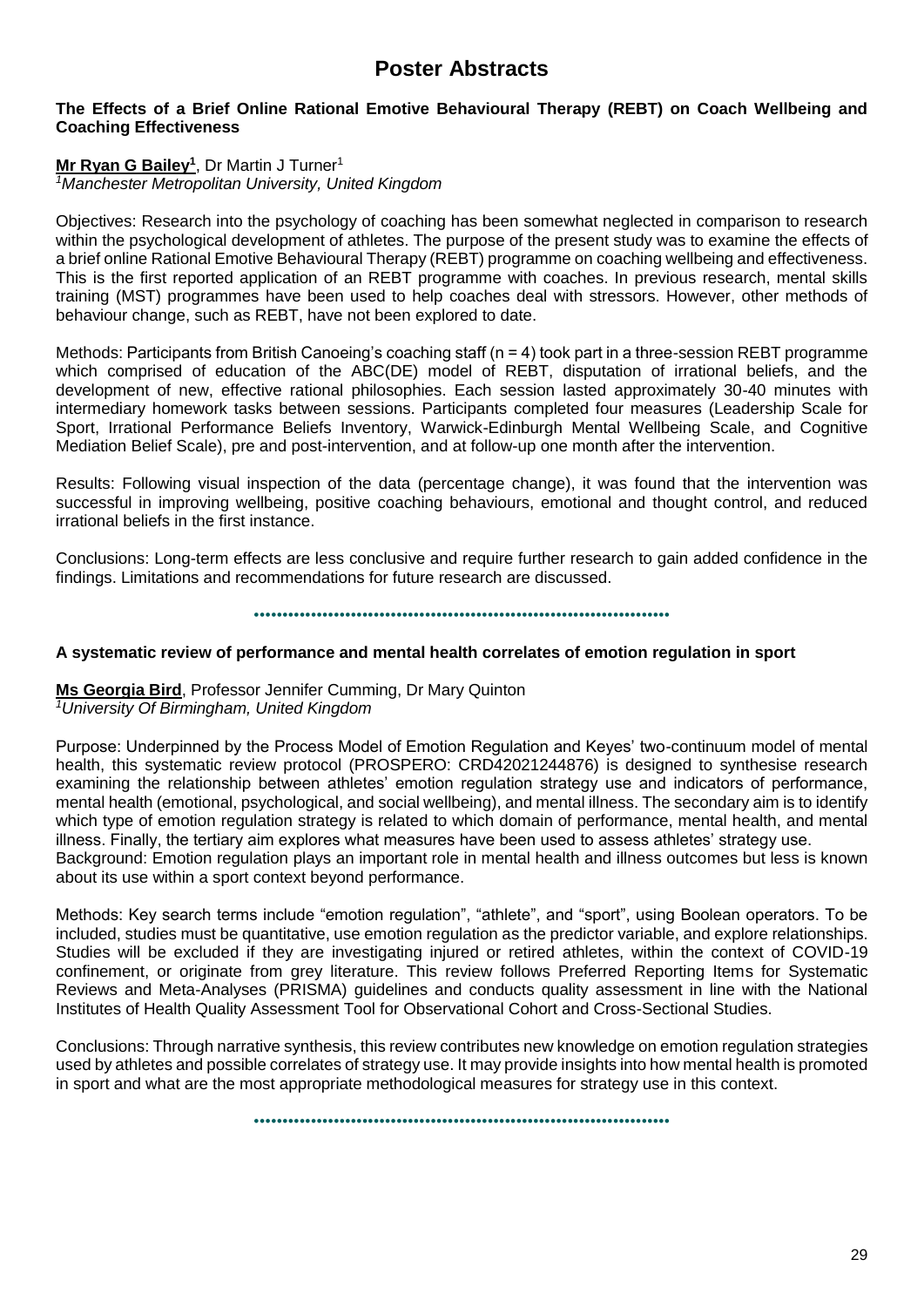#### **Meta-analysis of the leadership-team cohesion relationship: Coach versus athlete leader differences**

#### Charlotte Clare<sup>1</sup>, Dr James Hardy<sup>1</sup>, Dr David Tod<sup>2</sup>

*<sup>1</sup>Bangor University, Bangor, United Kingdom, <sup>2</sup>Liverpool John Moores, Liverpool, United Kingdom*

Purpose: The present study conducted a meta-analytical review of the leadership-cohesion relationship, with the primary aims of quantifying the influence of coach and athlete leaders and assessing likely moderating variables.

Background: Although leadership research has emphasised the influence of coaches, there is an emerging understanding of the impact of athlete leaders. Unfortunately, the literature has not considered these two leadership sources in concert, precluding a comparison of their potentially distinct roles.

Methods: To reduce publication bias, data sources included both published journal articles and unpublished doctoral theses indexed in Google Scholar, PubMed, and PsycINFO. Only full-text English language papers that administered a quantitative measure of leadership and cohesion were eligible, 37 studies were identified. A random effects model was applied to account for within-study error and between study variation.

Results: Significant (p <.001) mild to moderate positive relationships existed for both coach and athlete leadership with overall (n = 35; r = .28; r = .27, respectively), task (n = 35; r = .30; r = .30, respectively), and social (n = 33; r  $=$ .23; r = .24, respectively) cohesion. Moderation analyses revealed significantly ( $p$  <.001) larger positive relationships between transformational leadership with overall ( $r = .37$ ) and task cohesion ( $r = .44$ ), compared to the multidimensional model of leadership  $(r = .27; r = .29)$ , respectively).

Conclusion: These findings emphasise the importance of developing high-quality leadership for enhancing team unity. Thus, ensuring effective leadership development programmes tailored to both coaches and athletes, should be a priority for sports organisations.

#### •••••••••••••••••••••••••••••••••••••••••••••••••••••••••••••••••••••••••

#### **A breakdown in the working alliance during the coronavirus pandemic: a critical evaluation of an applied case study**

Mark Eastup<sup>1</sup> (Presented by Dr Robert Morris) *<sup>1</sup>Mark Eastup, Widnes, United Kingdom*

Purpose: This poster summarises case reflections of a neophyte sport and exercise psychologist using a clientcentred humanistic approach. It takes place during the midst of COVID-19 Pandemic in an amateur rugby league team.

Background: The case covers some of the challenges faced when trying to implement the above approach over a four-month period and explores what effect the pandemic could have had on this way of working. It evaluates The Working Alliance when using a client centred humanistic approach within the environmental context of COVID-19 and what effect this has on the applied sport psychologist's service-delivery. The Working Alliance is the way in which the client and practitioner organise and structure their professional relationship.

Method: The case study critically reflects on the experience after the placement had finished using Gibbs' Reflective Cycle. It will hopefully provide insight to pitfalls new practitioners can face in the field and how they reflect on these experiences.

Conclusion: The case-study concludes that the context of the environment may have impacted the way the psychologist used the approach; within this particular case-study the working alliance suffered as a consequence.

#### •••••••••••••••••••••••••••••••••••••••••••••••••••••••••••••••••••••••••

#### **The Role of Rapport in Applied Client/Practitioner Relationships: An Interpretive Phenomenological Analysis**

#### **Iain Gair<sup>1</sup>** , Dr Tim Holder<sup>2</sup>

*<sup>1</sup>Sport Resilience, Camberley, England, <sup>2</sup>Department of Sport, Exercise and Health, University of Winchester, Winchester, England*

The aim of this study was to explore the lived experience of established applied sport psychology practitioners in relation to the perceived function of rapport. Participants were 6 male and 1 female sport psychology practitioners purposefully samples for this study. Participants were interviewed individually to gain an understanding of their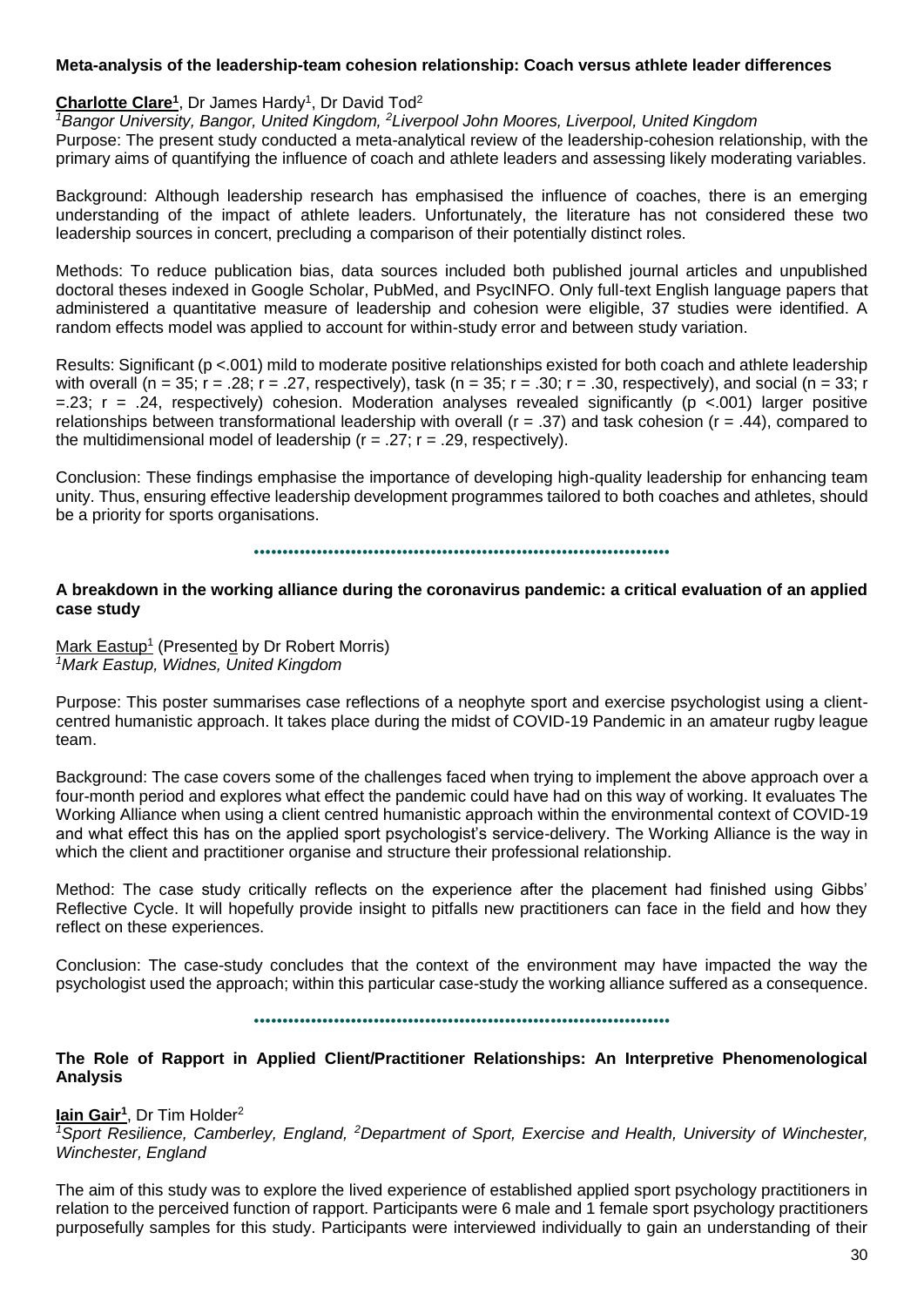experiences and perception of the role of rapport. The data were thematically analysed using interpretive phenomenological analysis. Six superordinate themes emerged in the study: uncommon attentiveness; identifying common ground; imitativeness; courteousness; connecting; and, exchange of information. Results suggest that the themes may serve a useful heuristic for reflection in, and on, applied practice. Future research should direct itself toward the development the practitioner self-awareness and objectivity in this fundamental component of applied service delivery if professional practice within sport and exercise psychology is to advance itself to standards commonly acknowledged in other disciplines. Consideration should be given to extant literate without sport psychology to inform and improve service delivery

•••••••••••••••••••••••••••••••••••••••••••••••••••••••••••••••••••••••••

## **'Keep the pace! You've got this!': The Content and Meaning of Impactful Crowd Encouragement at Mass Running Events**

#### **Miss Sophie Gibbs-Nicholls<sup>1</sup>** , Mr Alister McCormick<sup>1</sup> , **Ms Melissa Coyle<sup>1</sup>** *<sup>1</sup>Plymouth Marjon University, Plymouth, UK*

Objectives: This study aimed to identify helpful and unhelpful encouragement at mass-participation running events and explore the meaning that runners found in encouragement, to support evidence-based, high-quality, and impactful crowd encouragement.

Design: Phase 1 used post-race surveys to identify helpful and unhelpful encouragement content for runners participating in 10km and half marathon events. Phase 2 used interviews to interpret the meaning that runners found in encouragement.

Methods: In Phase 1, 627 participants answered the 10k survey, and 234 answered the half-marathon survey. In Phase 2, a semi-structured interview explored 14 runners' experiences of encouragement. Reflexive thematic analysis was used to construct themes of meaning.

Results: Helpful encouragement was either instructional or motivational, and unhelpful encouragement was often distance-related or 'misplaced' motivational support. Three interview themes were constructed. These highlighted the reciprocal relationship between the crowd and runners, whereby quality of support was reflected in runners' emotions and behaviour. Runners drew pride in their participation and belief in their capabilities from the crowd, and they wanted to 'give back' through their performance. Personal and authentic support was particularly valued. Although support was widely appreciated, at times it created a pressure to 'perform'.

Conclusions: The findings shed light on crowd encouragement in a real-world setting. As a novel intervention based on the findings, it is recommended that crowds, event organisers, and psyching teams give encouragement 'with IMPACT' (Instructional; Motivational; Personalised; Authentic; Confidence-building; Tailored to the distance). Crowds should also demonstrate the 'core conditions' of authenticity, empathy, and being non-judgmental within their encouragement.

•••••••••••••••••••••••••••••••••••••••••••••••••••••••••••••••••••••••••

## **A review of the physical and mental health outcomes from physical activity interventions on individuals with severe mental illness (SMI) in forensic, residential or inpatient settings**

Miss Jessica Hassan<sup>1</sup>, Dr. Stephen Shannon<sup>2</sup>, Prof. Mark A Tully<sup>3</sup>, Dr. Claire McCartan<sup>4</sup>, Prof. Gavin Davidson<sup>4</sup>, Dr. Gavin Breslin<sup>5</sup>

*<sup>1</sup>School of Sport, Faculty of Life and Health Sciences, Ulster University, Northern Ireland <sup>2</sup>School of Sport, Faculty of Life and Health Sciences, Ulster University, <sup>3</sup>School of Health Sciences Ulster University, Northern Ireland, <sup>4</sup>Centre for Evidence and Social Innovation, School of Social Sciences, Education and Social Work, Queen's University Belfast <sup>5</sup>School of Psychology, Faculty of Life and Health Sciences, Ulster University*

Purpose: To assess the effectiveness of physical activity intervention programmes on the physical and mental health of patients with severe mental illness (SMI).

Background: Patients with SMI are less likely to be physically active and side effects of medication increase the risk of obesity, cardiovascular and respiratory diseases. It is also reported that those with mental illness have a reduced life expectancy of 15-20 years. Participating in physical activity has been shown to improve psychiatric symptoms as well as reducing Body Mass Index (BMI) and blood pressure. With a lack of evidence in forensic settings, a systematic review of forensic, residential and inpatients with SMI was conducted to aid the development of sustainable physical activity programmes.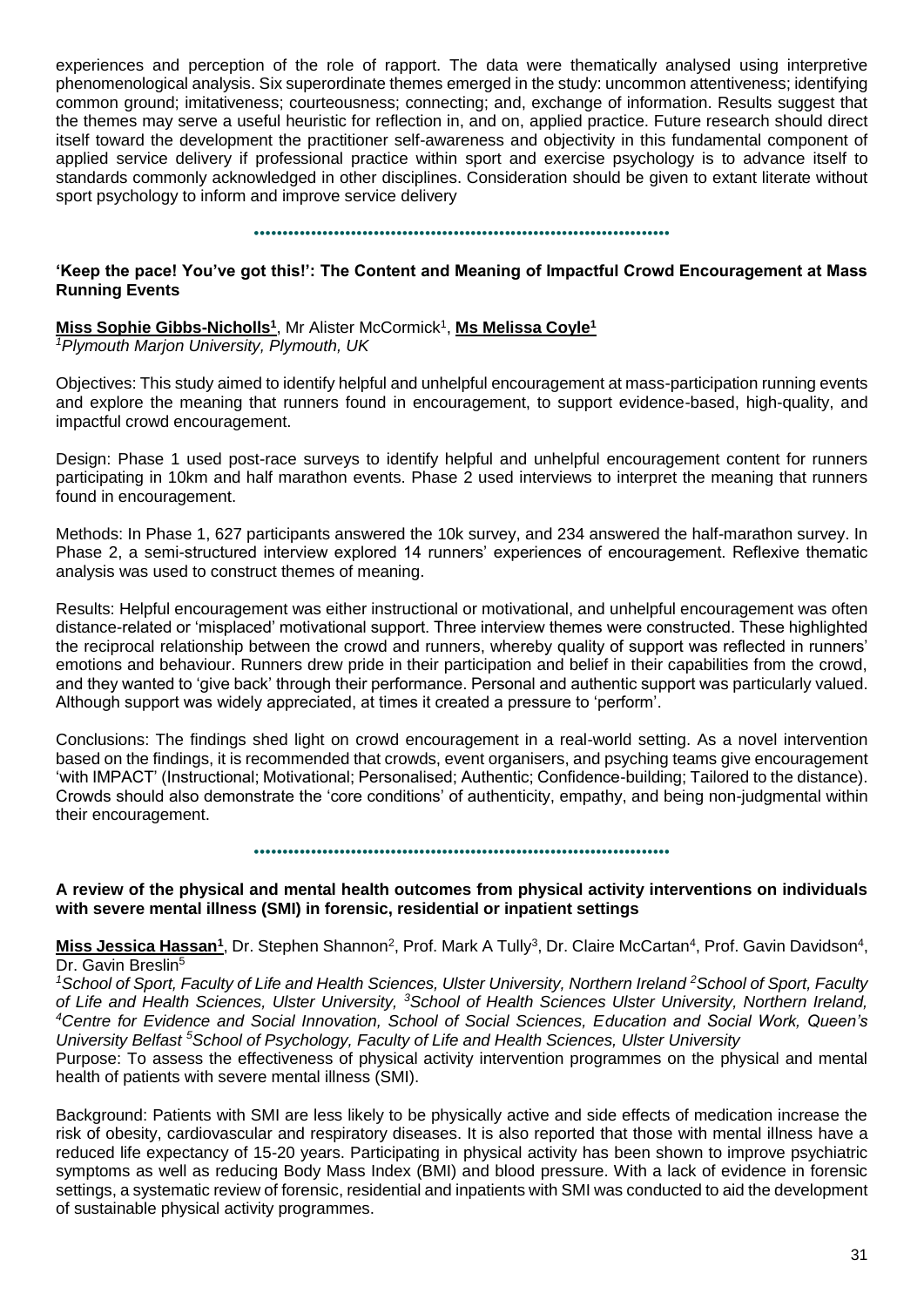Methods: A systematic search across six databases and the grey literature was conducted. The initial search yielded 10,798 articles. Studies included if they; recruited those with SMI, involved physical activity intervention, and reported on mental and physical health outcomes. Through data extraction the included articles ranged in physical activity intervention, i.e. walking activities, aerobic group based activity and fitness session with an educational component.

Conclusion: Physical activity programmes were shown to reduce weight and blood pressure as well as psychiatric symptoms. However, inconsistencies are present due to the small number of studies (12), lack of long term follow up and lack of adherence. Therefore, the need for further research into effective ways to encourage physical activity participation is required.

#### •••••••••••••••••••••••••••••••••••••••••••••••••••••••••••••••••••••••••

#### **Psychological well-being and exercise addiction: The treatment effects of an REBT intervention for females**

Miss Sarah Knapp<sup>1</sup>, Dr Anthony Miller<sup>1</sup>, Dr Martin Turner, Leon Outar *<sup>1</sup>Staffordshire University* 

Objectives: The objective of this research was to explore the effectiveness of Rational Emotive Behaviour Therapy (REBT) for females who are at risk of exercise addiction. The main research question was: Does an applied REBT intervention reduce exercise addiction symptomology, and irrational beliefs in female exercisers?

Design: Replicable of typical research in REBT, the present study used a single-case design.

Methods: A screening questionnaire measuring exercise dependence, irrational beliefs, unconditional selfacceptance (USA) and psychological distress was used to recruit three participants. Participants attended six 45 minute, weekly REBT sessions online. Self-report data were collected (3 weeks) prior to, during and after (2 weeks) the REBT intervention. Both visual and statistical data analyses were conducted.

Results: Visual analyses suggested a reduction in irrational beliefs and psychological distress, and an increase in USA, which was maintained 2 weeks after the intervention. Exercise addiction symptomology reduced during the intervention and this was maintained for two out of the three exercisers during the follow-up period. Statistical analyses revealed significant reductions for self-depreciation beliefs in two participants and a significant increase was found in USA for the other participant from post-intervention to follow-up. Social validation data supported these findings.

Conclusions: This study is the first to report the effectiveness of REBT for female exercisers and provides a foundation for REBT practitioners to continue exploring the issues surrounding exercise addiction further. REBT appears to be an effective treatment option for people who are showing signs of exercise addiction and moreover, substantially improves their psychological wellbeing.

•••••••••••••••••••••••••••••••••••••••••••••••••••••••••••••••••••••••••

#### **Blowing the Whistle – Can the theory of planned behaviour explain intention to report initiation activities?**

#### **Professor Moira Lafferty<sup>1</sup>** , Professor Caroline Wakefield<sup>2</sup>

*<sup>1</sup>University Of Chester, Chester, United Kingdom, <sup>2</sup>Liverpool Hope University, Liverpool, United Kingdom*

Objectives: Despite no-tolerance policies, evidence suggests that sport team initiations remain a prevalent part of university sport, often in an environment that can be described as a dome of silence (Waldron & Kowalski, 2013). People rarely challenge or report observed acts of initiation activity, citing reasons such as fear, lack of understanding and uncertainty of the reporting process. The present study uses the theory of planned behavior to explore intention to report at the internal or external level.

Design: Online scenario-based survey with scale and open ended questions.

Method: 71 student athletes were recruited. Participants completed a measure of social identity before being randomly presented with one of three scenarios depicting an initiation activity. Participants then completed a series of measures exploring their likelihood of reporting/whistleblowing internally (within the University) or externally (Governing Body) relative to subjective norms, attitude and perceived behavioural control.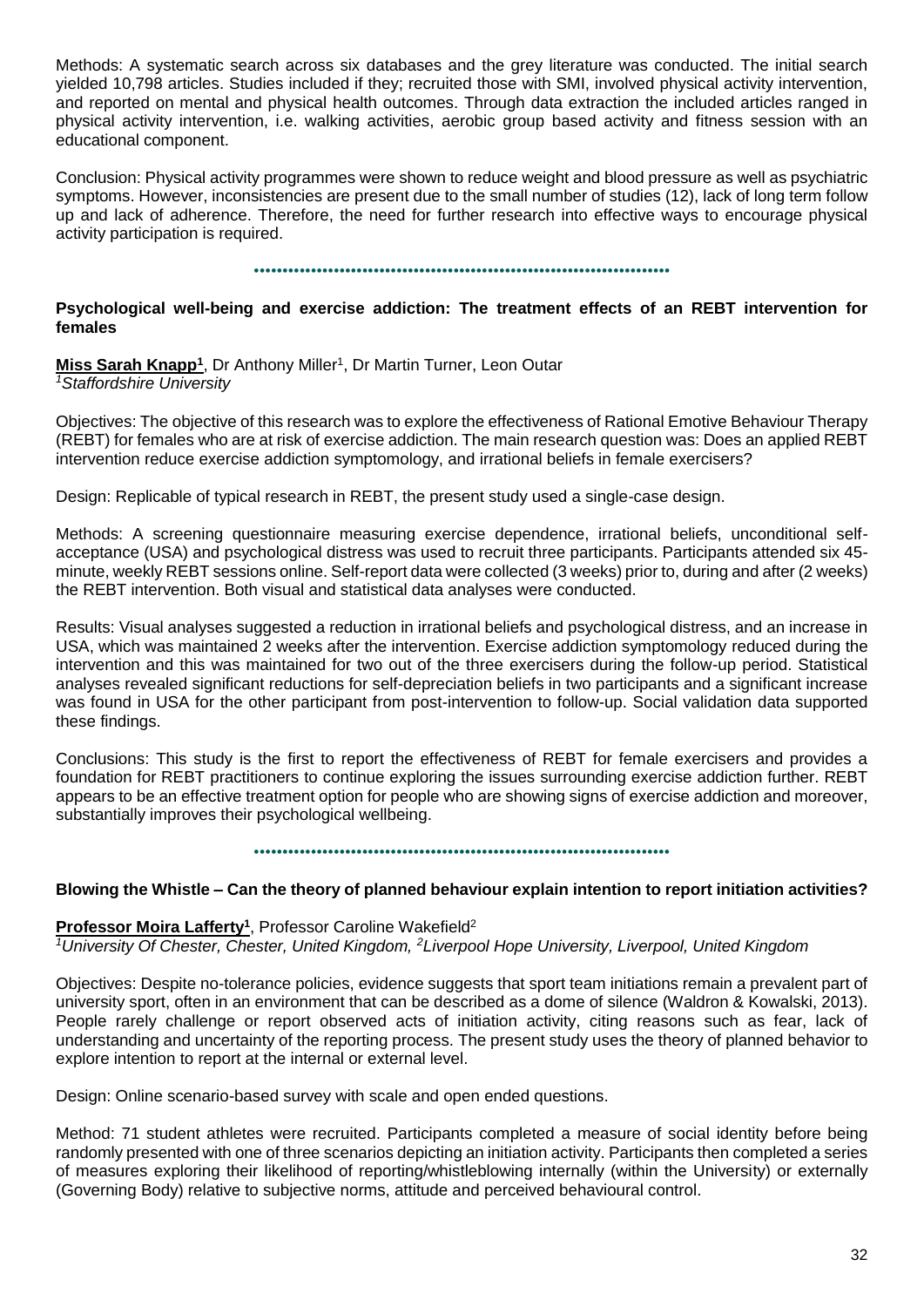Results: For all scenarios (low to high severity) the likelihood of internal reporting was higher than reporting externally. Results of linear regressions showed that only attitude towards the activity in the low initiation scenario was a predictor of likelihood to report internally. None of the TPB components were predictive of intention to report internally or externally for either the medium or high severity situations.

Conclusion: These results give critical insight into how initiation activities are viewed and importantly what factors mitigate the reporting of such acts. Contrary to findings outside of sport the theory of planned behavior is not predictive of whistle blowing when examining initiation activity.

#### •••••••••••••••••••••••••••••••••••••••••••••••••••••••••••••••••••••••••

# **The effects of irrational and rational self-talk on performance during an endurance wall-sit task**

**Mr James Maiden<sup>1</sup>, Dr Andrew Wood<sup>2</sup>, Phillip Simmonds<sup>3</sup>, Dr Jamie Barker<sup>1</sup>** *<sup>1</sup>Loughborough University, Loughborough, United Kingdom, <sup>2</sup>Manchester Metropolitan University, Manchester, United Kingdom, <sup>3</sup>Liverpool Hope University, Liverpool, United Kingdom*

Objectives: Endorsing irrational beliefs is proposed to be detrimental to one's psychological wellbeing. Yet, the precise effects of irrational and rational self-talk on acute performance remain equivocal and appear mediated by numerous factors (e.g., skill/sport type). Our study explored the nuanced effects of irrational and rational self-talk on endurance performance and anxiety.

Design: Using a within-subjects cross-over design, forty-eight participants with no prior history of serious knee injuries were invited into the laboratory on three separate occasions (i.e., baseline, irrational and rational self-talk) to complete a wall-sit task.

Methods: During the baseline condition participants completed the Irrational Performance Beliefs Inventory and Sport Anxiety Scale-2 (SAS-2). Participants self-selected the order of their experimental self-talk (irrational and rational) trials, after each individual trial completing further SAS-2 measures and self-talk usability and facilitation questions.

Results: Data indicated higher anxiety scores in the irrational self-talk condition compared to the rational alternative, although performance did not differ significantly between conditions.

Conclusions: Extending previous research by attesting the notion that irrational self-talk maybe considered as helpful as rational self-talk for athletes required to perform tasks requiring physical exertion and low cognitive demands (e.g., running), reflecting a more nuanced understanding into the acute effects of irrational and rational self-talk on performance reported previously. The first study to investigate the impact of irrational and rational selftalk statements on endurance task performance, has implications for sports professionals to better operationalize the knowledge that endorsing rational and irrational self-talk may offer differing motivational and/or performance enhancing qualities for endurance performers.

•••••••••••••••••••••••••••••••••••••••••••••••••••••••••••••••••••••••••

# **Psychological Flourishing and Mental Ill-Health in English Premier League Football**

**Kristin Mcginty-minister<sup>1</sup>** , Dr. Francesca Champ, Dr. Martin Eubank, Dr. Martin Littlewood *<sup>1</sup>Liverpool John Moores University*

Objectives: The present study aims to: (1) attain support staff's perceptions, knowledge, and understanding of mental ill-health and psychological flourishing, and (2) explore current provision methods and strategies to facilitate psychological flourishing and treat or protect against mental ill-health in English Premier League (EPL) academies. Design: The current study is grounded in an interpretivist paradigm and informed by ontological relativism and epistemological constructivism (Smith & Sparkes, 2018). This approach was deemed most appropriate for addressing the exploratory purpose of the research as it allowed for detailed understanding of how support staff conceptualised, interpreted, and managed mental ill-health and flourishing.

Methods: Purposive sampling was utilised to select eight participants from four EPL academies. The research team employed semi-structured interviews based on the Dual-Continua Model of Mental Health (Keyes, 2002) and engaged in reflective thematic analysis to understand the data.

Results: Three over-arching themes were co-constructed: (a) Conceptualizations of Mental Health, (b) Mental Health Support, and (c) Looking to the Future. Findings demonstrated that the EPL academies had a low level of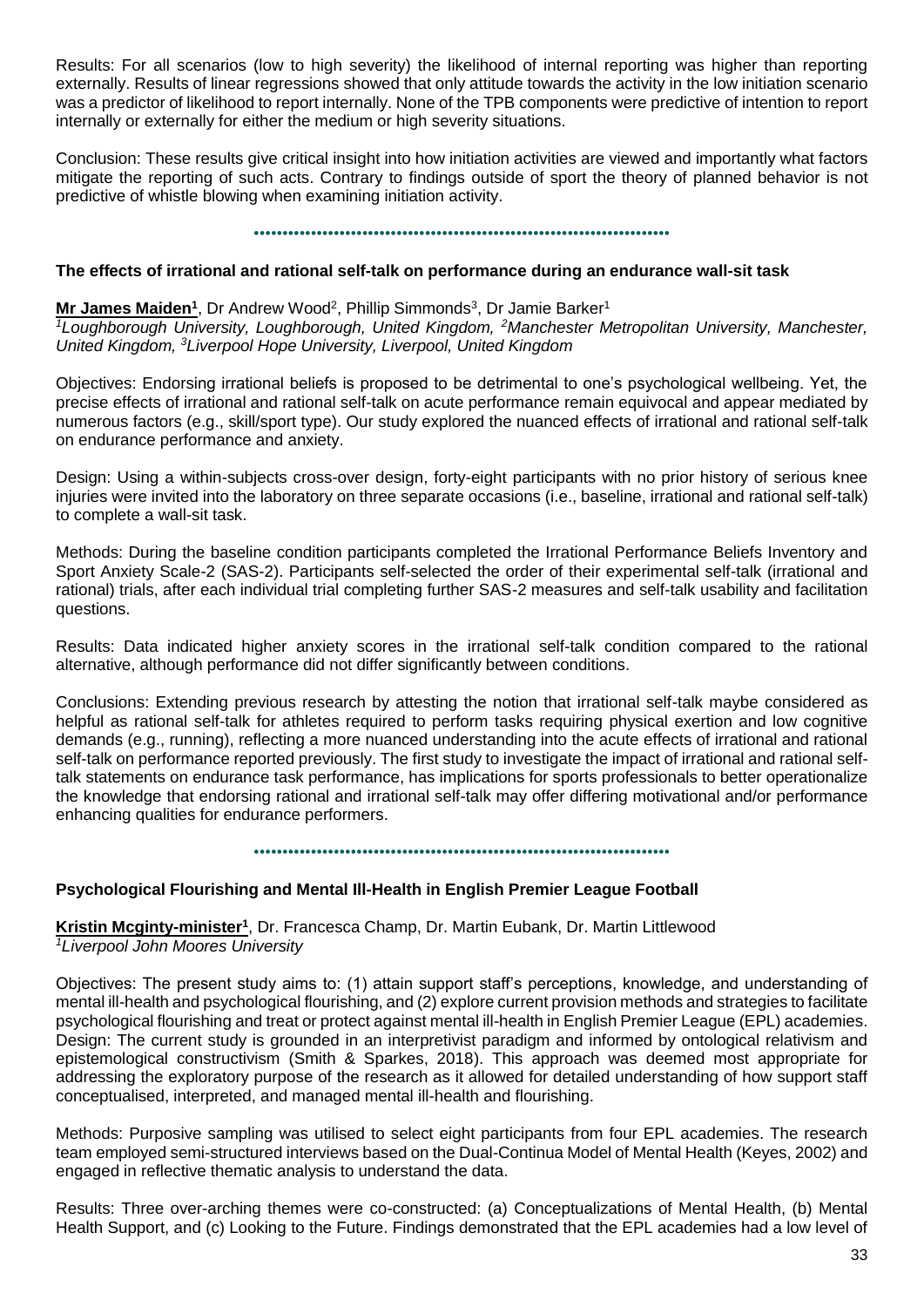mental health literacy, adopted a deficit model to conceptualise mental health, and did not have clear strategies to treat and prevent mental ill-health or promote psychological flourishing.

Conclusions: These findings can be attributed to a hyper-masculine culture that stigmatises help-seeking, a lack of understanding of the full spectrum of mental health, and limited resources offered at club and regulatory body level. Implications for sport psychologists, professional football organisations, and the EPL will be presented.

#### •••••••••••••••••••••••••••••••••••••••••••••••••••••••••••••••••••••••••

#### **The Postponement of the 2020 Olympic and Paralympic Games and its Impact on the Mental Health of Athletes and Coaches**

**Kristin Mcginty-Minister<sup>1</sup>** , David Shearer, Brendan Cropley, Ross Hall

*<sup>1</sup>University Of South Wales*

Objectives: We aimed to: (1) examine the impact of postponing the Tokyo 2020 Olympic and Paralympic Games on the mental health of athletes and coaches; and (2) explore strategies that athletes and coaches utilised to manage the stressors associated with postponement of Tokyo 2020.

Design: The study was grounded in ontological relativism and epistemological constructivism, addressing the exploratory nature of this study by allowing a comprehensive understanding of how COVID-19 impacted upon Olympic and Paralympic athletes and coaches.

Methods: Participants (n = 10) were athletes and coaches who intended to compete at Tokyo 2020. Participants engaged in semi-structured interviews ( $M = 60.04$  minutes) exploring their experiences in relation to the aims of the study. The research team engaged in reflexive thematic analysis (Braun & Clarke, 2019) to comprehend the data and co-construct themes.

Results: There was a reported lack of well-being provision for coaches, who supported athletes at the expense of their own well-being. Athletes and coaches reported anxiety, sadness, stress, decreases in happiness, and a lack of awareness of mental illness symptomology or declines in well-being. The postponement of the Games engendered negative thoughts and feelings due to its potential effects on retirement, compounding the impact of pandemic- and retirement-related stress. Despite these challenges, participants reported acquiring novel skills to improve their well-being, such recognising and talking about their struggles.

Conclusions: Participants required extended and targeted well-being support throughout and following their pandemic and Tokyo 2020 experiences. Implications for support delivery and changes to NGB psychology provision are discussed.

•••••••••••••••••••••••••••••••••••••••••••••••••••••••••••••••••••••••••

#### **Challenges Accessing Physical Activity from a Transgender Perspective: A Systematic Review**

**Dr Emily Pattinson<sup>1</sup>** , Han Newman, Laura Kiemle-Gabbay *<sup>1</sup>Newcastle University*

Objectives: The trans, non-binary and intersex community face numerous barriers that make physical activity difficult to access meaning they are less physically active than their cis-gender counterparts, compounding existing health and wellbeing inequalities experience by this group.

Design: The current study conducted a systematic review of sporadic literature relating to trans, non-binary and intersex people experiences of physical activity with the aim of understanding how individuals negotiate and experience physical activity environments.

Methods: Systematic searching of 8 databases and screening highlighted 30 academic papers for review.

Results: Narrative synthesis of the experiences of trans, non-binary and intersex individuals formed a three-layer model of influence. The first layer encapsulated the systemic and systemic influences such as transphobia and trans moral panic. The second layer included external influences such as others behaviour, gendered spaces and exclusionary policies. The third layer was made up of internal influences such as internalised transphobia and gender concealment.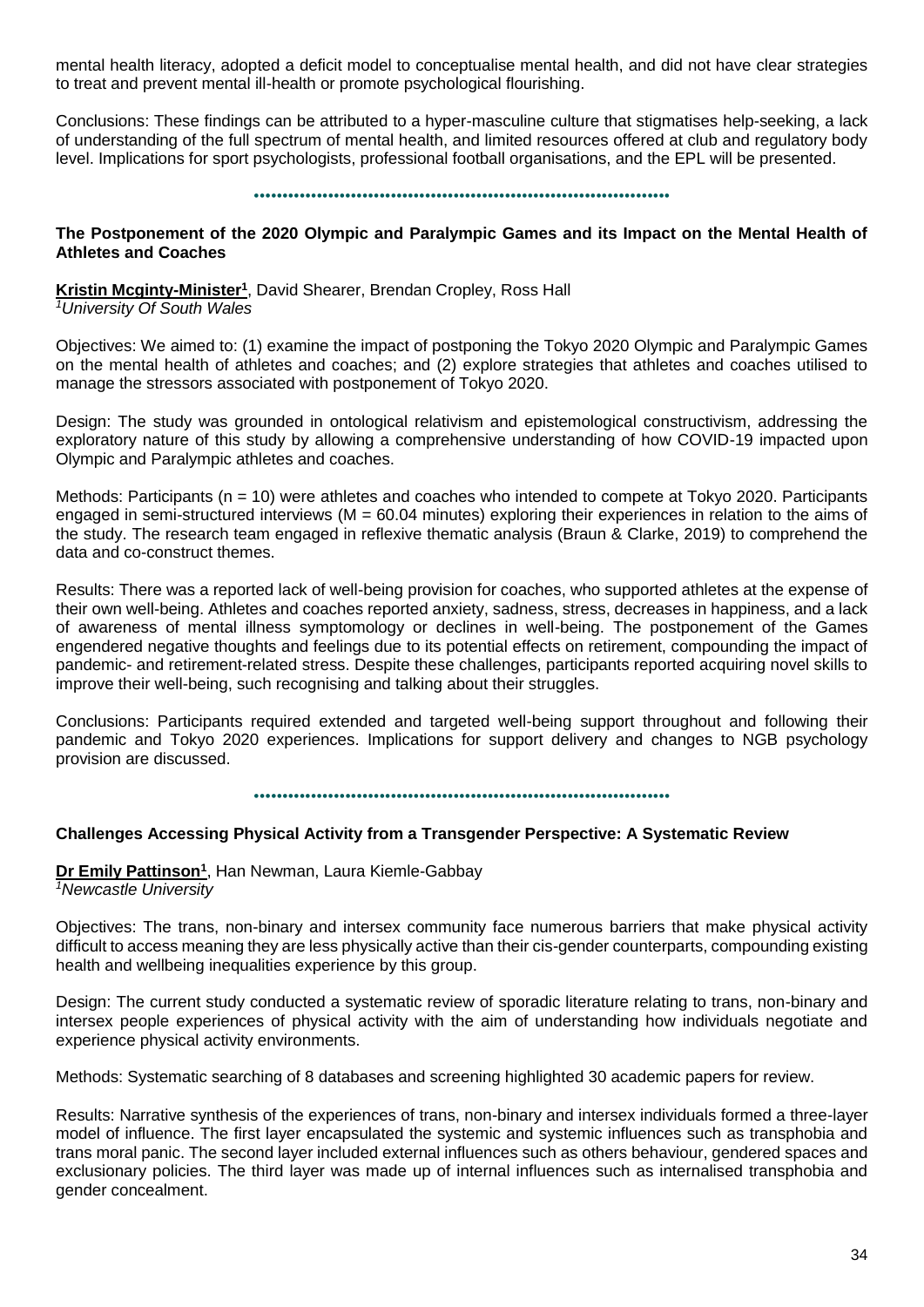Conclusions: The focus on fitting gender non-conforming individuals into a binary system through gendered spaces, pressures to switch teams or provide 'proof' of gender conformity sets a dangerous precedent of the physical activity space as unwelcoming and unsafe for those who do not conform to the gender binary. If there is ever a hope of addressing the health inequalities faced by the trans, non-binary and intersex community, the focus must move away from conformity and the debate of 'fairness' towards true inclusion and creating an environment where gender minorities can feel safe to engage with physical activity.

#### •••••••••••••••••••••••••••••••••••••••••••••••••••••••••••••••••••••••••

#### **An Exploration of Potential Risk Factors, Help-Seeking Intentions, and Mental Ill-Health Symptoms in Elite Female Footballers in England**

**Miss Carly Perry<sup>1</sup>** , Dr Francesca Champ, Aidan Chauntry *<sup>1</sup>University Of Central Lancashire*

Objectives: To explore the unique mental health challenges faced by elite female footballers currently competing in the Women's Super League (WSL) and Women's Championship; the top two tiers of women's football in England. More specifically to, (1) To explore anxiety, depression, and eating disorder symptoms using validated questionnaires recommended by the International Olympic Committee in the Sport Mental Health Assessment Tool 1 (IOC SMHAT-1) and (2) To explore players' reasons for low mood, coping mechanisms, access to support, and help-seeking intentions

Methods: Between November 2020 and March 2021, researchers asked elite female footballers competing in the WSL and Women's Championship to complete an anonymous online questionnaire which included personal and player characteristics as well as the Patient Health Questionnaire (PHQ-9), Generalised Anxiety Disorder scale (GAD-7), Brief Eating Disorder Questionnaire (BEDA-Q), and General Help-Seeking Questionnaire (GHSQ).

Results: One hundered players participated (56= WSL; 44 = Women's Championship). Eleven displayed moderate to severe anxiety symptoms on the GAD-7, 11% displayed moderate to severe depression symptoms according to the PHQ-9 and using the cut-off score of 4 on the BEDAQ, 36% displayed disordered eating symtpomes.Furhter findings surronding help-seeking intentions, coping mechanims, and available psychological support will be presented at the time of the conference.

Conclusion: Further research is warranted to explore elite female footballers lived experiences of mental health challenges, as well as their experiences seeking support from the psychological professionals in their club.

•••••••••••••••••••••••••••••••••••••••••••••••••••••••••••••••••••••••••

#### **What makes an effective applied sport psychologist? A systematic review**

**Hannah Prince<sup>1</sup>** , Dr Paul McCarthy *<sup>1</sup>Glasgow Caledonian University, <sup>2</sup>Glasgow Caledonian University*

Purpose: to systematically review evidence which directly measured sport psychology consultant (SPC) effectiveness in applied contexts.

Background: The profession of sport and exercise psychology (SEP) has been calling for increased accountability to evaluate and document effective practice for many years reflected in the growing number of regulatory bodies within the profession worldwide. Despite the consensus that we require an evaluation of practice to 'move the profession forward', the systematic and empirical evaluation of sport psychology consultants (SPC) at the individual level is limited (Martindale & Collins, 2007; Sharp & Hodge, 2013). This raises the question of how applied SEP can ensure they are effective in what they do, and how they go about doing it.

Methods: Following PRISMA guidelines, searches were conducted in the following databases, across all years: Psychology Database, PsycInfo, PsycArticles, Sports Medicine and Education Index, CINAHL, and MEDLINE. 18 studies were included in the narrative synthesis, 12 were qualitative, four quantitative and two mixed methods. Studies were critically appraised using different tools depending on the type of study. No studies directly measuring SPC effectiveness in relation to client outcomes were found. Instead, studies examined the concept of effective SPC and were grouped into the following themes: defining effective SPC, the perceptions of effective SPC, measuring effective practice, and improving SPC effectiveness.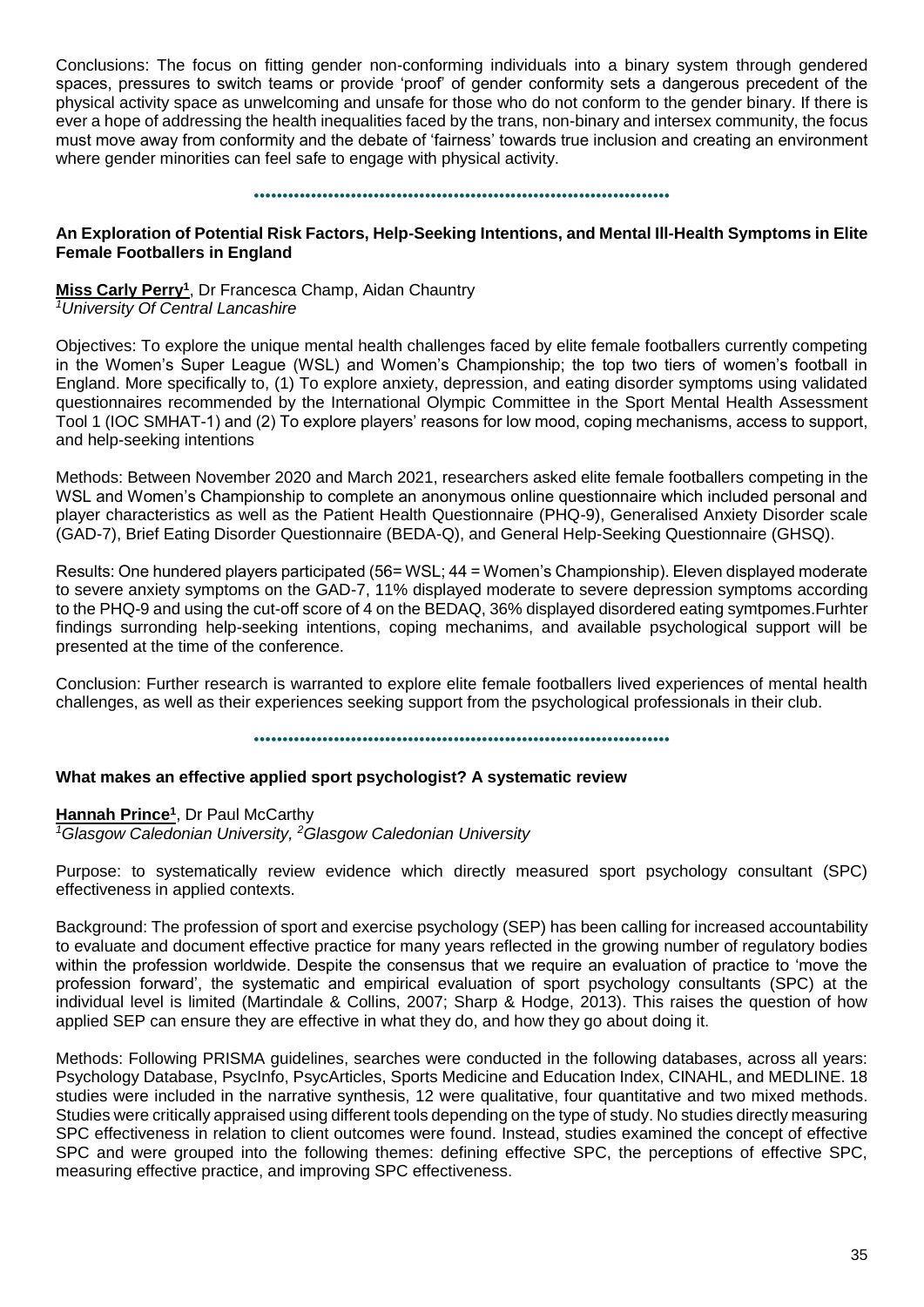Conclusions: The question regarding what makes an effective SPC, beyond being a 'nice person', remains unanswered. Future research could look to develop a comprehensive measure of effectiveness which directly relates to client outcomes.

•••••••••••••••••••••••••••••••••••••••••••••••••••••••••••••••••••••••••

#### **What do the public want from sport and exercise psychologists?**

**Hannah Prince<sup>1</sup>** , Dr Paul McCarthy *<sup>1</sup>Glasgow Caledonian University, United Kingdom*

Objectives: Identifying client preferences for therapy can improve psychotherapy outcomes and significantly reduce dropout rates. However, preferences in the sport and exercise psychology (SEP) domain have not been examined.

Design: non-experimental, cross-sectional.

Methods: A global sample of 92 respondents (58% Female, 42% Male; from the UK, Ireland, Europe, India, South Africa, Chile) indicated their preferences for SEP via an online survey consisting of two modified versions of The Cooper-Norcross Inventory for preferences (C-NIP). Individuals were also asked to rank 10 statements of SEP characteristics/behaviours in order of preference.

Results: an overall strong preference for present orientation, low preference for warm support, and no preference for therapist directiveness or emotional intensity. Mental health professionals (MHP) demonstrated a strong preference for emotional intensity whereas non MHP did not. Most participants indicated a preference for: 1-1 sessions (70%), occurring weekly (46%), the amount depending on review (78%). Individuals were split between sessions lasting 60 (46%) and 50 minutes (42%). The most important SEP characteristic/behaviour was 'provides a practical service tailored to my individual needs'. Finally, both versions of the C-NIP were reliable with Cronbach's a .85 and .74.

Conclusions: Individuals engaging with SEP hold their unique set of preferences regarding the activities and practitioner they would like to experience. SEP could commit to a collaborative preference assessment dialogue with clients via cautious use of either version of the modified C-NIP. Future research with a larger sample is required to determine the construct validity of both measures.

•••••••••••••••••••••••••••••••••••••••••••••••••••••••••••••••••••••••••

#### **Understanding athletes' perceptions of mental health**

#### **Ciara Reidy<sup>1</sup>**

*<sup>1</sup>Glasgow Caledonian University, Glasgow, Scotland*

Objectives: The aim of this study was to explore athlete' understanding of the concept of mental health (MH), where athletes acquire information about MH, and how they understand the relationship between MH and sport. Design: Semi-structured interviews were chosen to enable the athletes to explain their perspective of the concept of MH. This is a topic that has not been explored previously throughout the literature in the area of sport and therefore a qualitative approach was deemed most appropriate.

Method: Semi-structured interviews were used to explore 6 elite athletes' perspective of MH. All participants were classified as elite performance athletes. Interviews were recorded, transcribed verbatim and analysed using inductive thematic analysis.

Results: 8 subthemes were identified which formed three themes. Elements of MH and coping were subthemes of understanding; impact on sport, evolving state and environment were subthemes of experience and personal, shared experience and culture were subthemes of acceptance of MH

Conclusion: The results indicate that athletes' understanding of MH was attached to their ability to cope with current stressors and challenges they experienced. However, athletes appear to have an issue with defining this understanding due to the complexity of their experience with MH. These findings highlight the need to develop a language surrounding MH that will enable athletes to speak freely about MH and engage with support services.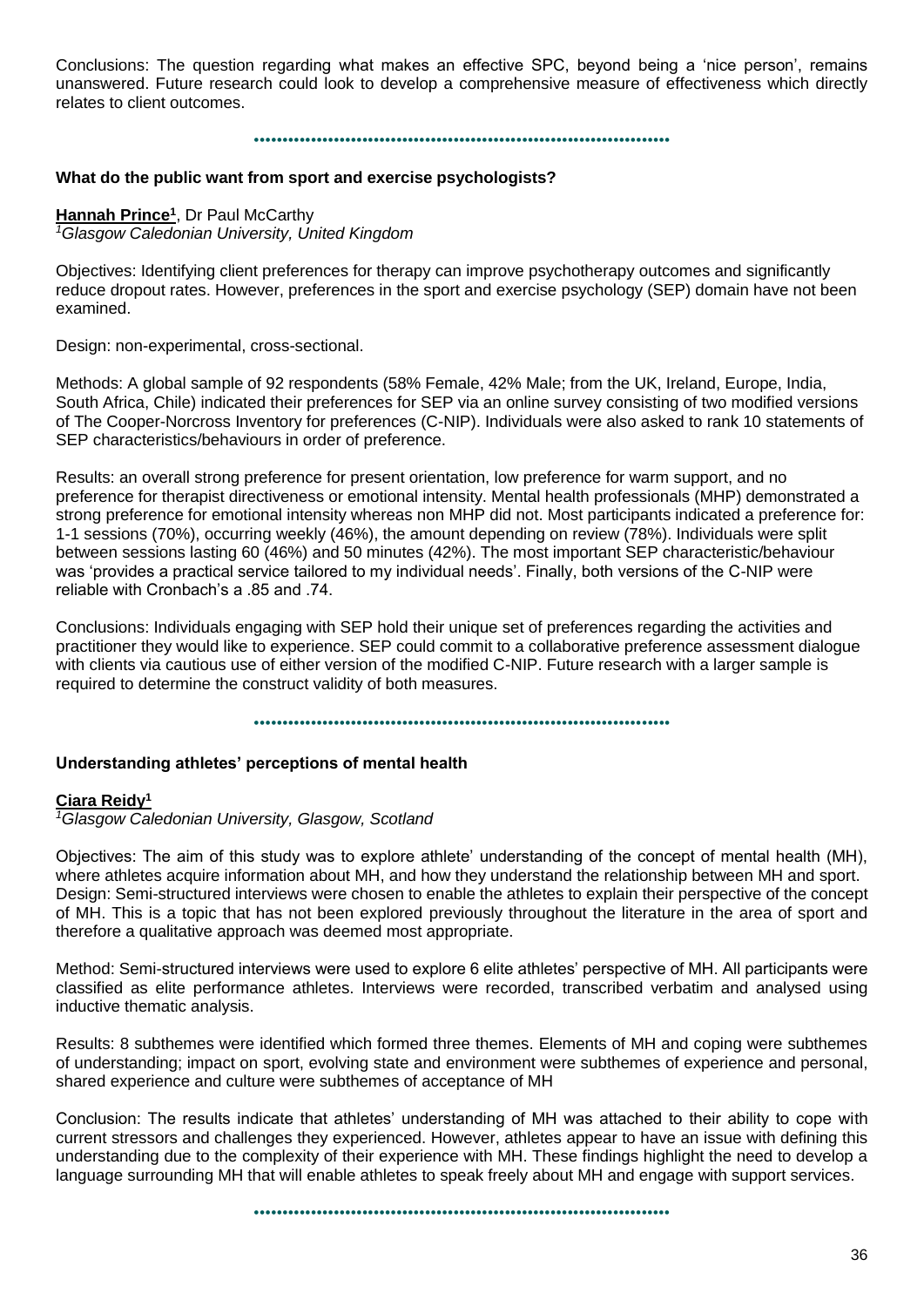#### **Athletes' Psychological Needs and Burnout Across a Competitive Season: a Latent Difference Scores Analysis**

Stephen Shannon<sup>1</sup>, Noel Brick<sup>1</sup>, Garry Prentice<sup>2</sup>, Gavin Breslin<sup>1</sup> *<sup>1</sup>Ulster University, Magee, Ireland, <sup>2</sup>Dublin Business School, Ireland*

Background: Sport can paradoxically be a source of both psychological needs satisfaction and psychological needs frustration, having implications for mental health outcomes such as burnout. We apply Self-Determination Theory (SDT) to explain temporal relationships between athletes' psychological needs satisfactions and psychological needs frustrations and burnout.

Method: A two-wave longitudinal study was conducted with data collection separated by a three-month period, including 184 athletes (age =  $24.04$ , SD =  $5.56$ , 68% male, 32% female) representing a range of sports and competitive levels. Following Confirmatory Factor Analysis, a latent difference scores (∆) model (LDSM) specifying longitudinal relationships between burnout and individual needs satisfactions and needs frustrations was tested (e.g., Model 1 = competence needs satisfaction; Model  $2$  = competence satisfaction).

Results: Following one minor revision all LDSM models were within the recommended cut-off points for adequate fit. Significant within-variable changes were observed for all needs satisfaction and needs frustration variables. In Models 3 (autonomy frustration) and 6 (relatedness satisfaction), evidence of casual links was found. Higher burnout at timepoint 1 predicted an increase in autonomy frustration (β=.13, p<.05), and, higher relatedness satisfaction at timepoint 1 reduced burnout levels later in the season ( $\beta = -122$ ,  $p < 001$ ).

Conclusions: Our study outlines the need for continuous tracking of athlete burnout levels throughout competitive seasons, and for fostering needs-supportive climates that also minimise autonomy-controlling behaviours. Doing so may result in the enhancement of needs satisfaction and protection against athlete burnout.

•••••••••••••••••••••••••••••••••••••••••••••••••••••••••••••••••••••••••

#### **A platform for youth voice in MST4Life™: A vital component of process evaluations**

Grace Tidmarsh<sup>1</sup>, Professor Janice L Thompson<sup>1</sup>, Professor Jennifer Cumming<sup>1</sup> *<sup>1</sup>University Of Birmingham, Birmingham, United Kingdom*

Objectives: To explore the factors that impact successful delivery of the MST4Life™ programme, a sport psychology informed mental skills training intervention, from the perspective of young people experiencing homelessness. Engaging participants in evaluating programme implementation contributes to developing effective and meaningful programmes as well as provides opportunity for empowerment and positive development of participants beyond the programme itself.

Design: An instrumental case study design was used, underpinned by a critical realist philosophy.

Methods: Qualitative data were collected from 45 participants (female n=20, male n=13, not reported n=12; average age=20.3years), between April 2015 and July 2018, across 14 MST4Life™ programmes. Participants took part in diary rooms to discuss their experiences and thoughts on MST4Life™. This was via audio or video recording or writing answers down. Data were analysed using reflexive thematic analysis to answer the research question: what key factors support young people's engagement in MST4Life™ and how could the programme be improved?

Results: Three main themes were developed: 1) programme content: A move towards meaningful and engaging activities; 2) creation of a supportive, safe, and empowering environment; and 3) challenges and barriers to young peoples' engagement in the programme.

Conclusions: Results show that the environment purposefully created by programme facilitators and frontline service staff helps young people experiencing homelessness to feel supported, valued, and fosters continued programme engagement. This study highlights strengths-based delivery style as a key ingredient of MST4Life™, along with meaningful and transferrable content that frontline services can implement when developing programmes and services for disadvantaged young people.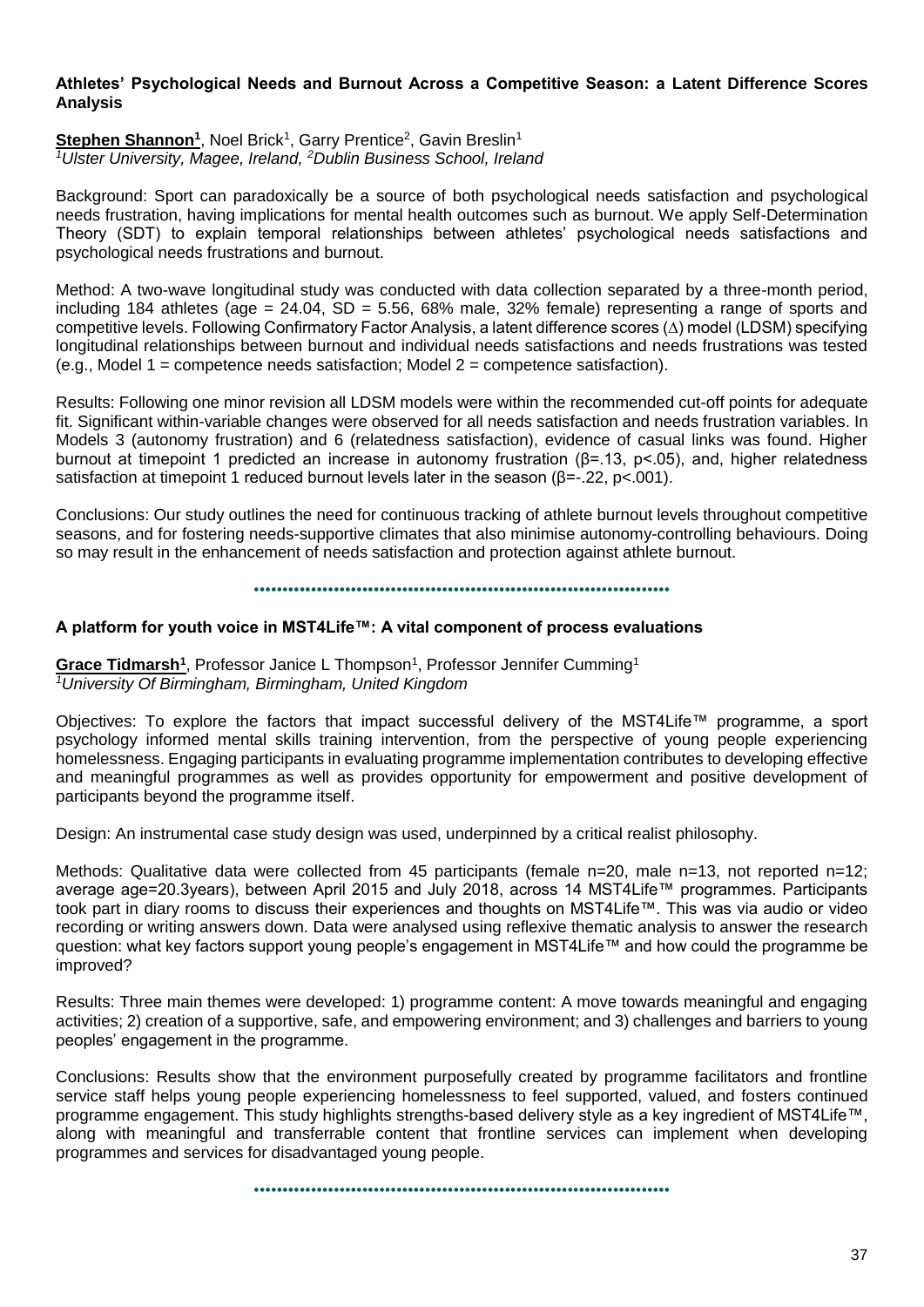#### **"I must do this!": A latent profile analysis approach to understanding the role of irrational beliefs and motivation regulation in mental and physical health**

## **Martin Turner<sup>1</sup>** , Dr Anthony Miller

*<sup>1</sup>Manchester Metropolitan University, Manchester, UK*

Objectives: Irrational performance beliefs and motivation regulation are proposed to relevant to one another, and could be be important for individual health. However, research is yet to align irrational beliefs and motivation, and explore how this alignment relates to health. The core aim is to examine the latent profile structure of irrational beliefs and motivation, and how these latent profiles associate with health markers in exerciser participants (study 1), and student-athletes (study 2).

Design: Using a cross-sectional data collection approach, we take a person-centred approach to determine whether irrational beliefs and motivation form differentiable latent profiles, and whether these latent profiles relate to key health markers.

Methods: 650 exercise participants (study 1) and 781 student-athletes (study 2) completed questionnaires concerning irrational beliefs, motivation regulation, psychological distress. The student-athletes also completed a measure of physical health. Latent profile analysis (LPA) identified individual subgroups drawn from data concerning irrational beliefs and motivation.

Results: Across the two studies, a two class profile was revealed. Class 1 characterised by high irrational beliefs, high controlled motivation, low autonomous motivation, high amotivation, and poor health outcomes. Class 2 characterised by low irrational beliefs, low controlled motivation, high autonomous motivation, low amotivation, and better health outcomes.

Conclusions: Participants who held irrational beliefs, whose engagement in the respective activity (exercise or sport) was driven by more external types of motivation regulation, or who were not motivated to engage, were more likely to report greater symptoms of psychological distress (study 1 and 2), and poorer physical health (study 2).

•••••••••••••••••••••••••••••••••••••••••••••••••••••••••••••••••••••••••

#### **Mental Fitness in Elite Sport: The Role of Therapy in Football Academies**

#### **Ollie Twizell<sup>1</sup>**

*<sup>1</sup>University of Manchester*

Purpose: This study's aim is to better understand how sport professionals in football academies perceive therapy might contribute to the constructive growth and development of their academy students.

Background: Athletes often represent the embodiment of 'living the dream', however often there is little understanding about their mental health. With growing media awareness of mental health, football is increasingly using psychologists within their professional team environments. The limited research articles exploring the role and purpose of psychological therapy in youth sports environments suggests that mental health and wellbeing issues in elite sport are influenced by sporting organizations, family, and coaches. The use of counselling skills has also been suggested as a critical component to developing youth-athletes mental health and wellbeing.

Methods: Seven-Fifteen semi-structured interviews with sport professionals working in football academies are being conducted to understand their opinions and attitudes of the use of therapy within academies. Sport professionals include, but are not limited to coaches, player welfare, educational leads, and nutritionists. Purposive sampling within the football industry is adopted to create an in-depth understanding of therapy within one sport. Reflexive Thematic Analysis is being conducted as a person-centered theoretical assumption is guiding my research.

Conclusions: Preliminary findings suggest strong support but limited understanding of the therapist's role within football academies and provides new insight into the research field. Provisional implications for practice are discussed, with a view to consider how football academies might up-skill information around psychological support, including therapy, as well as further development opportunities.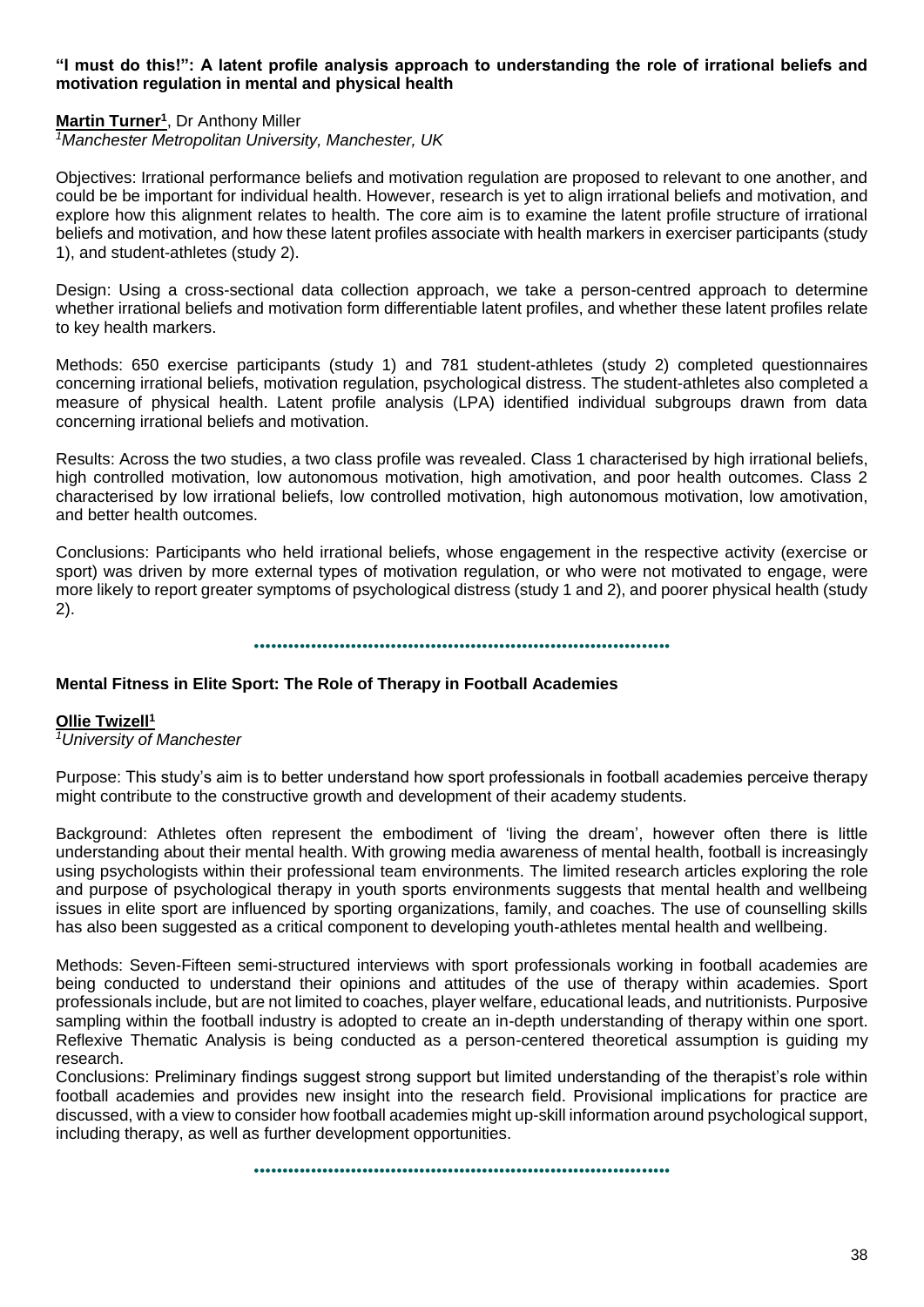### **A Systematic Review of the Perception of Mental Health in Youth Sport and the Role Therapy Plays Within This**

#### **Ollie Twizell<sup>1</sup>**

*<sup>1</sup>University of Manchester*

Purpose: Mental health within children and young people is of growing concern, with a number of strategies explored to improve their wellbeing.

Background: Despite growing media interest into the effects of organized sport on children and young people's mental health, there remains a dearth of research.

Methods: A systematic review was conducted into the qualitative research studies related to mental health and the role of therapy within youth sport development. Searches were conducted within five electronic databases: PsychINFO; CINAHL Plus; Physical Education Index; Scopus; and SportDiscus. Ten studies were included in the final synthesis. Thematic synthesis of qualitative research was utilized to analyze the papers.

Conclusions: The results of the thematic analysis revealed three main themes and seven subordinate themes. The three main themes that indicated support for mental health within youth sport were: collaborative multidisciplinary support; developing knowledge and education of mental health; and determining the psychological skills required and the approach to support youth athletes. This poster highlights a collective agreement amongst the four key domains of: youth-athletes, coaches, family, and sport organizations, that mental health is an important issue within youth sport. However, there was also recognition of the limited knowledge and understanding provided within the industry. An overriding principle connecting the themes highlights communication in imparting knowledge, providing transparency, and ensuring the delivery of psychological skills. Implications for therapy and directions for future research include the provision of flexible holistic support, tailored athlete-centered therapeutic practice, and therapy acting as a platform to connect the four domains.

•••••••••••••••••••••••••••••••••••••••••••••••••••••••••••••••••••••••••

#### **The impact of sport-related concussion on mental health, cognition, and quality of life**

**Daniel Walker<sup>1</sup>**, Adam Qureshi<sup>1</sup>, David Marchant<sup>1</sup>, Alex Bahrami Balani<sup>1</sup> *<sup>1</sup>Edge Hill University*

With the ever-increasing prevalence of sport-related concussion and the potential negative consequences associated, the importance of understanding this type of head injury is paramount. Although there is evidence that links concussion with poorer mental health, impaired cognition, and reduced quality of life, research has never assessed these simultaneously, as the present project does. Additionally, while physical pain is often accompanied by concussion, it is surprising that this is rarely incorporated in this area of research, again, something that this project addresses. Participants self-report whether they have sustained concussion (control vs. post-concussed) with post-concussed participants completing the PCSS to assess their symptomology retrospectively. Wellvalidated questionnaires such as the CESD, STAI and PANAS record symptoms of depression, anxiety and affect, respectively, while the SF-12 measures quality of life. Participants also complete a cognitive battery which assesses areas of memory (short-term, long-term, prospective) and executive function (working memory, inhibitory control, cognitive flexibility). We have also conducted interviews with the intention of uncovering the true attitudes and potential misconceptions of concussion in amateur sport with the aim of alleviating these and better protecting sportspeople. This poster will present the four studies that have been written up and are currently under review in academic journals. Most noteworthy is the argument that concussion is responsible for impaired cognition whereas physical pain is accountable for poorer mental health and reduced quality of life, something that is important to know when involved with athletes that have sustained concussion, are in pain, or both.

•••••••••••••••••••••••••••••••••••••••••••••••••••••••••••••••••••••••••

#### **The effects of smart phone video analysis on focus of attention and performance in practice and competition**

**Miss Beth Yeoman<sup>1</sup>** , Dr Phil Birch<sup>1</sup> , Dr Oliver Runswick<sup>1</sup> *<sup>1</sup>University of Chichester, Chichester, United Kingdom*

Objectives: Research has consistently found that focus of attention (FOA) affects motor learning and performance. However, much of the previous work has used artificially manipulated FOA of novice participants performing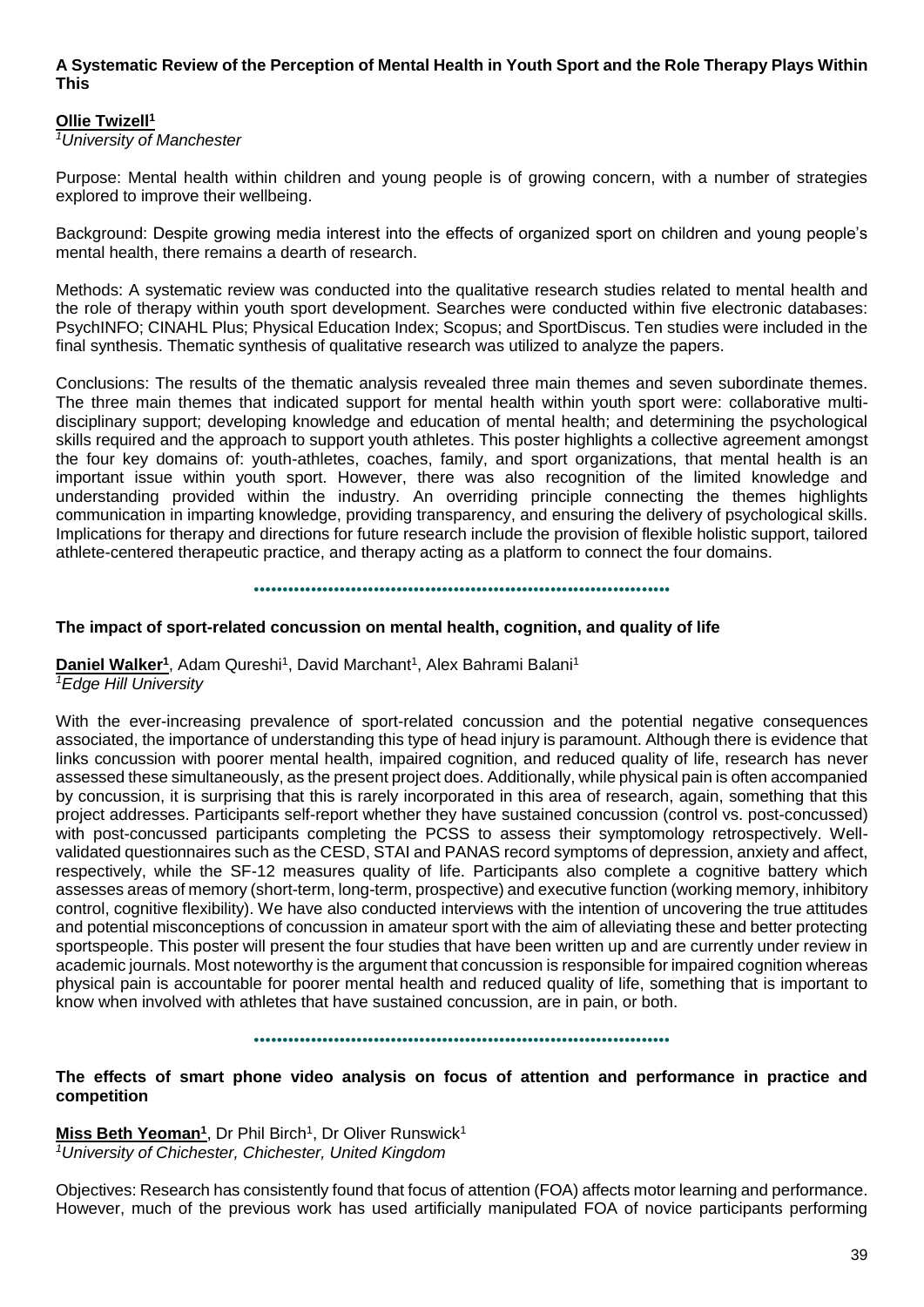laboratory tasks. We aimed to investigate the effects of smart phone video analysis, which commonly occurs in natural practice settings in golf, on skilled player's FOA and performance in both practice and competition.

Design: This study employed a mixed experimental design. The between participants factor was the use of video analysis (practice with video vs practice only) and the repeated measures factor was time point (pre-intervention vs post-intervention).

Method: Altogether, 19 skilled golfers (handicap:  $M = 5.79$ , SD = 5.80) took part in a four-week practice intervention with ( $n = 10$ ) or without ( $n = 9$ ) the use of smart phone video analysis. Driving range performance and competition performance were measured pre- and post-intervention. Practice diaries provided measures of FOA during the intervention period.

Results: The practice with video group displayed a significantly more internal FOA throughout the intervention period than the practice only group. This resulted in a significant time by group interaction for driving range performance that showed an increase in performance for the practice only group and a decrease for the practice with video group. However, the performance effects did not transfer to competition scores.

Conclusions: Findings enhance our understanding of the effects of video analysis on FOA and question whether FOA effects transfer from on range practice to on course performance.

•••••••••••••••••••••••••••••••••••••••••••••••••••••••••••••••••••••••••

#### **A mixed-methods study exploring sport psychology consultants' self-care perceptions and strategies**

#### **Zoi Zompopoulou<sup>1</sup>** , **Dr Paul McCarthy<sup>1</sup>**

*<sup>1</sup>Glasgow Caledonian University, Glasgow, UK*

Objectives: To explore sport psychology consultants' (SPCs) self-care perceptions and engagement. SPCs face many career-related stressors and cannot care for their clients if they do not care for themselves.

Design: Mixed-methods design. Qualitative data captured the participants' unique experiences and were used to elaborate on the results from quantitative data.

Methods: Opportunistic sampling was used to gather 76 SPCs (50 female, 26 male). In study 1, an online survey was conducted using the Professional Self-Care Scale to measure SPCs' self-care engagement strategies.

In study 2, semi-structured interviews with 10 SPCs (8 female, 2 male) were used for a deeper exploration of a) SPCs' self-care engagement and b) their perceptions of self-care.

Results: Study 1 showed that SPCs engaged in different self-care strategies. Female SPCs scored higher in four of the five sub scales; however, this gender difference was not statistically significant,  $F(5, 70) = .84$ ,  $p = .53$ ; Wilk's  $Λ = .943$ , partial η2 = .06.

Study 2 using thematic analysis confirmed that SPCs engaged in different self-care strategies and provided insights into their unique experiences. Four themes were identified: the individualised nature of self-care and the feeling of responsibility for SPCs to "practice what they preach", self-awareness and its relationship with self-care, personal and professional support systems acting as a form of self-care and challenges to self-care engagement.

Conclusions: Overall, both studies reported that SPCs engaged in self-care but this engagement did not come without its challenges, highlighting the need for development of self-care awareness in SPCs' training.

•••••••••••••••••••••••••••••••••••••••••••••••••••••••••••••••••••••••••

#### **A systematic review of the qualities of sport psychology consultants**

# **Zoi Zompopoulou<sup>1</sup>** , **Dr Paul McCarthy<sup>1</sup>** , **Miss Hannah Prince<sup>1</sup>**

*<sup>1</sup>Glasgow Caledonian University, Glasgow, UK*

Objectives: To systematically review the current literature on the qualities of sport psychology consultants (SPCs), including physical, professional characteristics and personal qualities.

Design: Mixed-methods narrative synthesis.